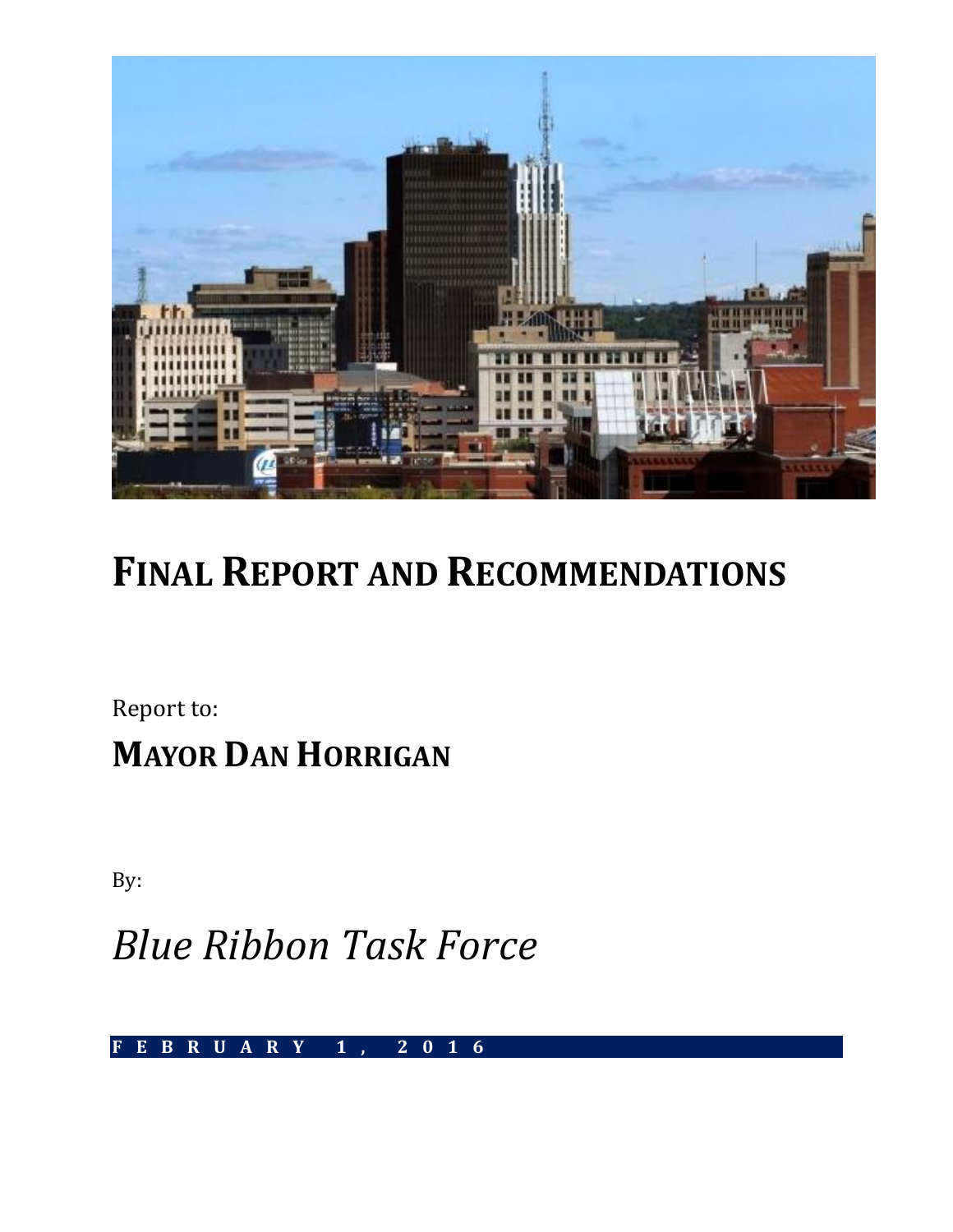February 1, 2016

Mayor Dan Horrigan Suite 200 Municipal Building 166 South High Street Akron, Ohio 44308

Re.: Transmittal Letter

Dear Mayor Horrigan:

On behalf of the City of Akron Blue Ribbon Task Force, which you commissioned, I am honored to forward to you our Final Report and Recommendations. We want you to know that we are grateful to have had this opportunity to "look under the hood" of our City government for the past ninety days. We are honored that you would entrust us with the responsibility to make suggestions to you for a course of action for your administration in the early days of your tenure.

We took very seriously the Charge which you gave us in early November and have diligently looked into most key areas of the City's operations. We are grateful to former Mayor Fusco and the staff at City Hall for their cooperation with us. Staff have made available not only data, but in many cases spent considerable time with our Subcommittees so that we could learn how the City currently operates and test our thinking regarding future courses of action. We also want to thank you and your senior team, especially James Hardy and Annie Ochsenhirt McFadden, for your availability and advice.

As you will see on the following pages, we divided our work into four subcommittees: Finance, Sewer, Operations Improvement and Personnel& Human Resources, and Economic Development, Neighborhood Development and Education. We have sought to provide you with our analysis of the state of city government and our recommendations for your stewardship of the City of Akron (COA) going forward.

Each of our subcommittees prepared a matrix of their areas of review listing Strengths, Weaknesses, Opportunities, and Threats. That is followed by our recommendations. Of course, there were some cross-cutting issues and some that did not fit neatly into one of our sub groups. Thus, we do have some recommendations that are general. We have prefaced the individual areas of study with our general comments and recommendations and we suggest that you regard this transmittal letter as an "Executive Summary." We are also providing you with a series of Appendices which detail certain areas of our review; provide you with data supporting certain of the recommendations; compare COA with other metropolitan areas and accumulate in a concise manner information and data which we believe will be of assistance to you.

Before summarizing our findings, we would suggest one note of caution. We are providing a wide array of recommendations, some of them will require further study; others will require additional resources (human and capital); and still others just may not work at this time. However, we believe that all of these suggestions deserve your review. We make them in the spirit of helping you to move a great city forward.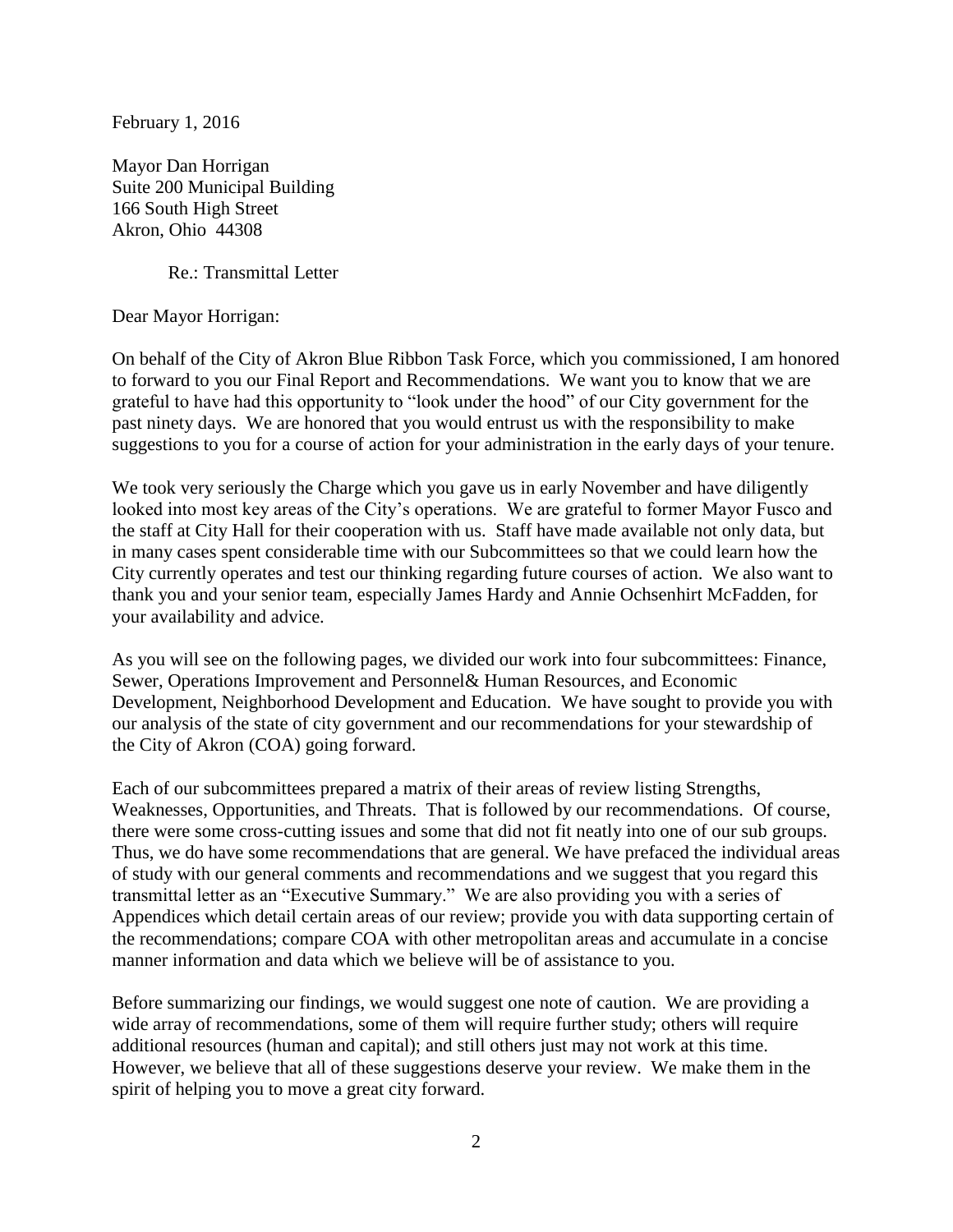Our general impression of the status of the City of Akron is quite positive. This view is held by a substantial majority of Akron citizens as measured by the CMOR surveys. We believe that the City, on the strength of very solid leadership over the past several decades, has weathered a very serious storm. Moreover, the City and its government have many strengths. Our focus has been on City government itself, but one cannot totally separate the City government from the surrounding environment. We have not tried to do so. You will see strengths, weaknesses, opportunities, and threats interwoven between the environment and the institution of city government.

Akron needs to play to its strengths. First and foremost, City Government is generally well organized. However, we recommend a reorganization of the Human Resources function of the City. Consolidating Benefits and other HR functions in a department with clear lines of responsibility to the Mayor would be an advantage. Also, we believe that the City's Development function would be better served by a more sharpened focus and strategic view. Otherwise you inherit a City mechanism which is both efficient and effective.

The City of Akron has many challenges today. Most of those challenges are not peculiar to Akron. Many of America's great twentieth century urban centers, like Akron, rose to prominence due to manufacturing and industrial growth. Populations increased steadily and great wealth was borne and accumulated. But beginning in the late 1960s Akron and many other industrial centers began to change, not in small part because of their prior success. Population expanded outward; manufacturing had competition, not only in the American South, but from international centers which mimicked the success of Akron. And, of course "automation" became a real factor in economic life. These economic head winds caused huge changes in the underlying conditions in Akron. The period from the late 70s through the beginning of the  $21<sup>st</sup>$ Century was daunting.

Akron not only survived, but in the early part of the  $21<sup>st</sup>$  Century globalization and the "knowledge" economy were embraced. Akron was clearly turning a corner…and then the Great Recession.

The City of Akron was hit hard by:

- 1) The credit or financial crisis which decimated property values and therefore the wealth of our middle class;
- 2) A severe downturn in employment which had the effect of increasing the number of citizens needing public services, while lowering the principle revenue base (the City's income tax) which the City had to supply those services;
- 3) The State of Ohio's response to the Recession which cost the City of Akron approximately \$10 million per year in revenue, because
	- a. The Local Government Fund was substantially decreased
	- b. The Inheritance and Tangible Personal Property Tax were eliminated
- 4) The Federal Government's response to the Recession—a half measure—initially protecting teachers and safety forces jobs, and providing some infrastructure dollars for "shovel ready projects," but they also cut important funding sources such as community development grants.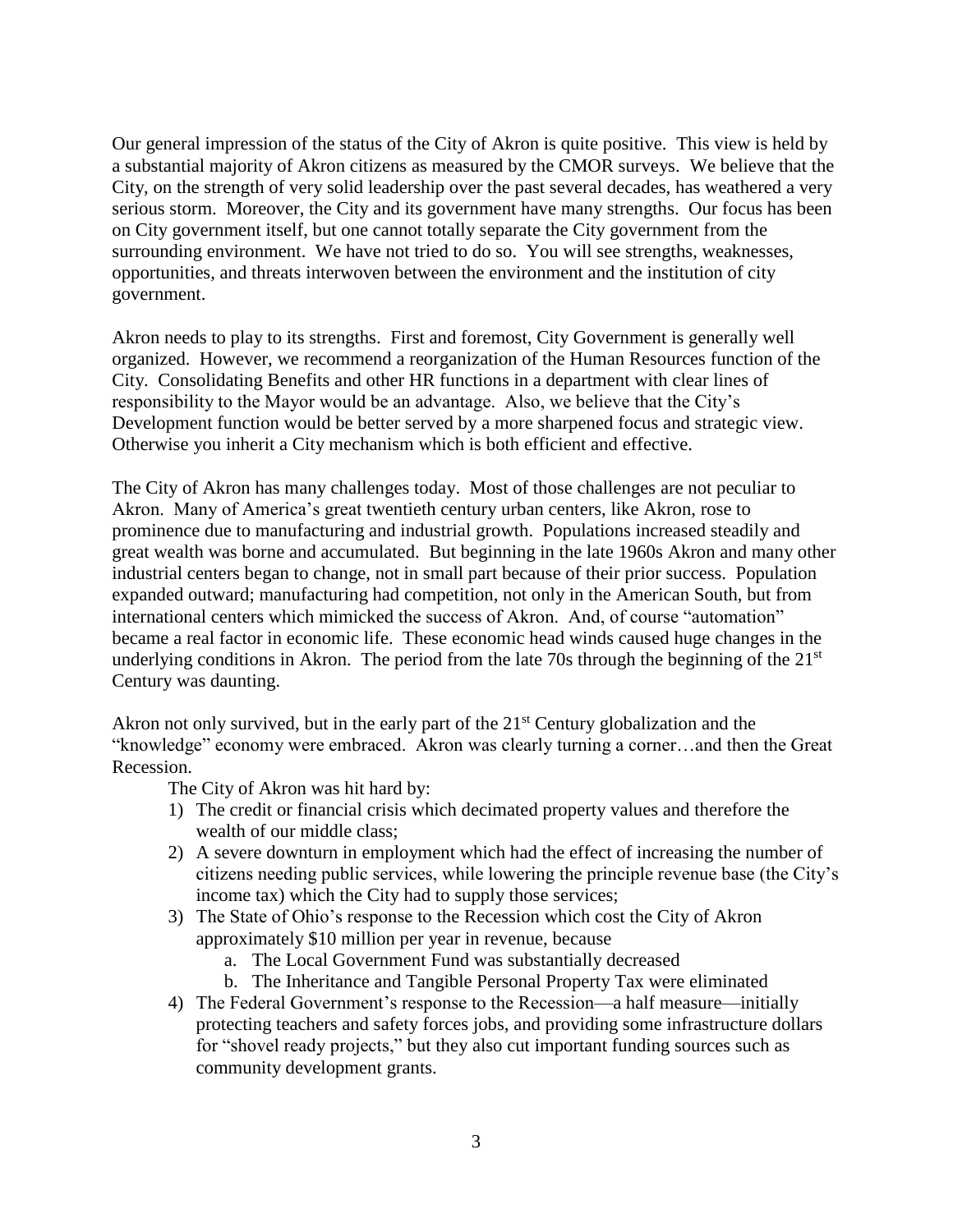The Recession and the governmental response to it left Akron with a number of tough choices: raise taxes or cut costs. The former was not feasible, so the latter was undertaken resulting in significant cuts to the City's work force. Through good leadership and a "can do" attitude, sacrifice and hard work Akron once again weathered the storm.

We cannot afford to have a change in momentum – we need to get over the top. Our SWOT analysis demonstrates first and foremost that the COA is stable, lean, and poised for growth. But we have challenges.

## *Finance*

The single largest challenge facing the City is its financial condition. The principle source of revenue for the City is the income tax. Since recovering from the Recession the tax has begun to grow, but slowly. No other funding source has emerged to complement the income tax. The City is highly leveraged due to the global and regional economic storms it has faced and weathered. It has been necessary in the recent past to borrow in order to promote economic development, assist in saving key City employers, invest in updating aging infrastructure, and even cover operating costs, including employee/retiree benefits. The City's current capacity for further borrowing is constrained. While the City's financial situation is manageable, there is little margin for error, great initiatives or even unforeseen circumstances, including emergencies and disasters.

## *Key Recommendations*

- Enhance existing revenues (for example)
	- o Ensure the collection of current revenue sources such as: improving the revenue collection from contractors; collect appropriately for EMS services
	- o Consider certain increases or additional fees or charges
- Focus on Debt Reduction
- Control Costs
	- o Employee Compensation, including legacy costs
	- o Minimize subsidies to various city enterprises

## *Sewer*

One of the immediate threats faced by the City is the Combined Sewer Overflow (CSO) issue. We devoted a specific committee to this issue because of its potential consequence. Our recommendations are specific and, we hope, achievable.

## *Key Recommendations*

- Communicate clearly and often to Akron residents concerning the status of the CSO issue
- Mobilize the corporate and civic community to obtain relief from the current plan

Notwithstanding financial constraints, there are many opportunities.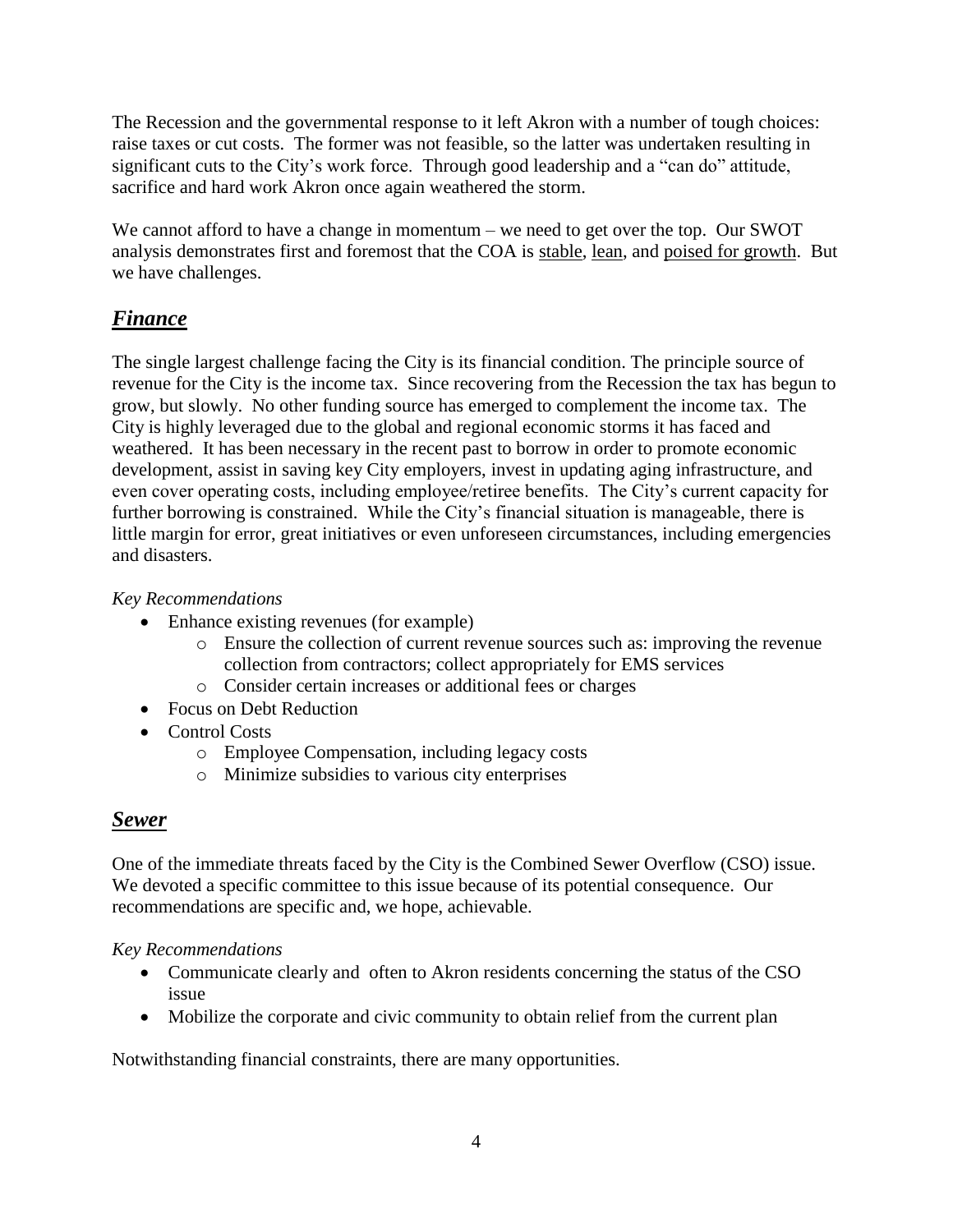## *Operations*

The Operations Improvement and Human Resources Subcommittee suggests a number of areas where COA can build on consolidation efforts that have been successful with County government and a number of adjacent municipalities. We believe that additional efficiencies in city government can be created providing not only cost savings but improved customer (citizen) services.

### *Key Recommendations*

- Develop a backup plan for service continuity for water and steam
- Physically consolidate city services
- Pursue a ballot initiative to create a Human Resource Department
- Evaluate opportunities to optimize police, fire, and EMS services including a fresh review of opportunities to consolidate appropriate services with the County and other municipalities
- Press the FAA to approve the Airport Master Plan and aggressively implement its recommendations

## *Economic Development and Education*

Similarly Economic and Neighborhood Development would be enhanced by continuing and expanding partnerships with METRO Transit, the Metroparks, the University of Akron, the Greater Akron Chamber, and multiple economic development intermediaries such as Team NEO, JumpStart, etc.

## *Key Recommendations*

- Develop and implement a robust, comprehensive plan and retain a high level individual to lead the Plan and initiate implementation
- Invest in plans for Akron's neighborhoods and nurture neighborhood planning and organizing infrastructure
- Leverage ODOT's investment in the High/Broadway Interchange to improve access and spur neighborhood revitalization
- Leverage Mayor Horrigan's credibility as a former educator to drive messaging around the importance of education and family engagement in education
- Communicate with and collaborate with University of Akron and the Akron Public School District to promote educational attainment, economic development and efficient use of CLC assets

We also believe that there are a number of "one time" opportunities to obtain additional funds. We suggest that the City explore the sale of certain underutilized real estate; that COA aggressively market innovations developed by the City over the past two decades in areas such as water, sewer, and transportation. We also recommend exploring innovative techniques for monetizing certain City assets such as the out-of-county reservoirs.

Unfortunately, we cannot save ourselves into prosperity. We recognize that even if many of suggestions we make in this Report are successfully implemented, it may be that these funding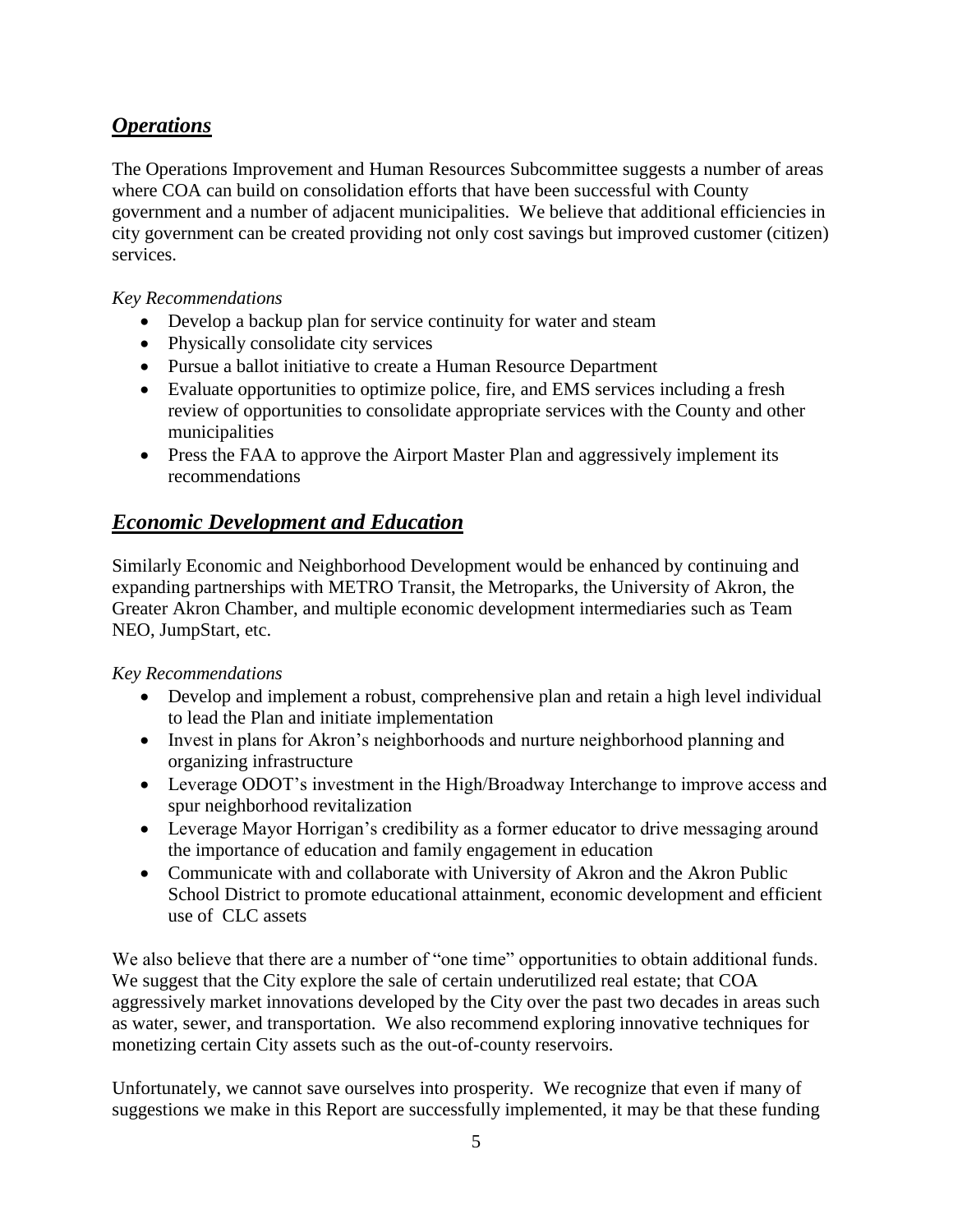streams, or savings, will be insufficient to overcome the loss of State and Federal support in the long run. During your tenure, Mr. Mayor, you may need to explore increasing the City's income tax rate. However, we recommend that you seriously work to save cost and enhance incremental revenue prior to considering a tax increase.

In our analysis, the threats to Akron are largely external. The City is fundamentally sound. However, another recession, particularly one hitting before some of the revenue enhancements are implemented, could very seriously, and negatively, impact our community. Likewise a catastrophic event, either natural or man-made, could have very negative consequences.

As you know, the City cannot prevent those threats. But you can prepare. We have attempted to highlight areas of concern where the City Administration will necessarily need to respond.

Most of our work has focused on the near term in accord with your Charge to us. However, it is impossible to ignore medium and long-term threats and opportunities, so our recommendations are full of suggestions for further study and analysis.

We suggest either using this Task Force, or commissioning another group, to follow-up on our Report and Recommendations periodically to track the progress.

As Chairman, I have seen the dedication and hard work which the Task Force members have performed. I have no doubt that this group and many other Akron citizens would be happy to assist you in subsequent studies and similar endeavors. Proof of this assertion is the wise and eclectic nature of the Comments and Suggestions which we received from the public. We are pleased to include this public input in the Appendix to our Report and Recommendations.

The Task Force had a very short period of time—3 months—to prepare this report for you. Nevertheless, we hope that this will be helpful to you in this first four years of your stewardship of the City of Akron.

Respectfully submitted,

Timothy Ochsenhirt Chairman, Blue Ribbon Task Force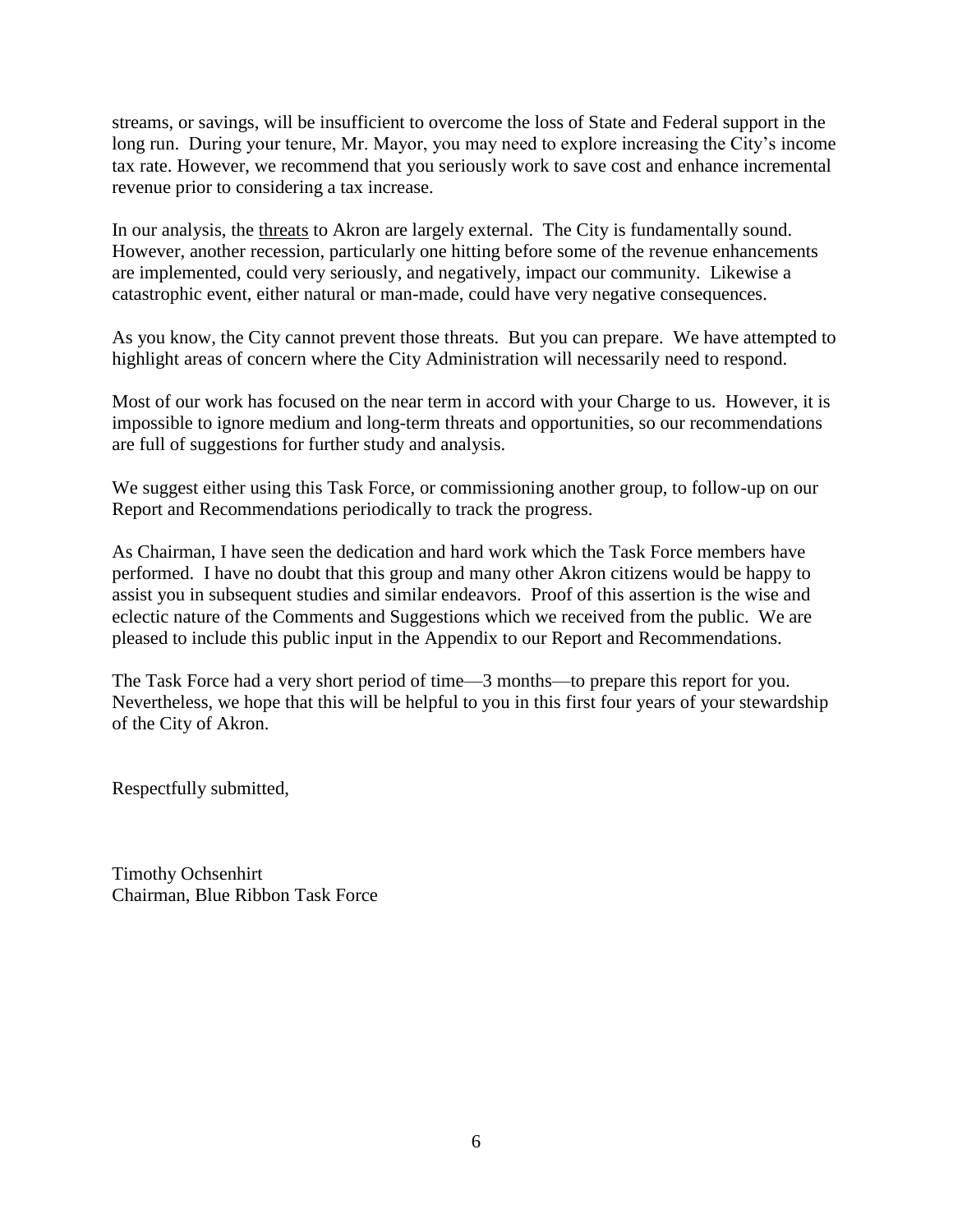## **Table of Contents**

| Introduction                                                     |  |
|------------------------------------------------------------------|--|
|                                                                  |  |
|                                                                  |  |
|                                                                  |  |
|                                                                  |  |
| Finance                                                          |  |
|                                                                  |  |
|                                                                  |  |
|                                                                  |  |
| Sewer                                                            |  |
|                                                                  |  |
|                                                                  |  |
|                                                                  |  |
| Operations Improvement and Personnel & Human Resource Management |  |
|                                                                  |  |
|                                                                  |  |
|                                                                  |  |
| Economic Development, Neighborhood Development and Education     |  |
|                                                                  |  |
|                                                                  |  |
|                                                                  |  |
| Appendix                                                         |  |
|                                                                  |  |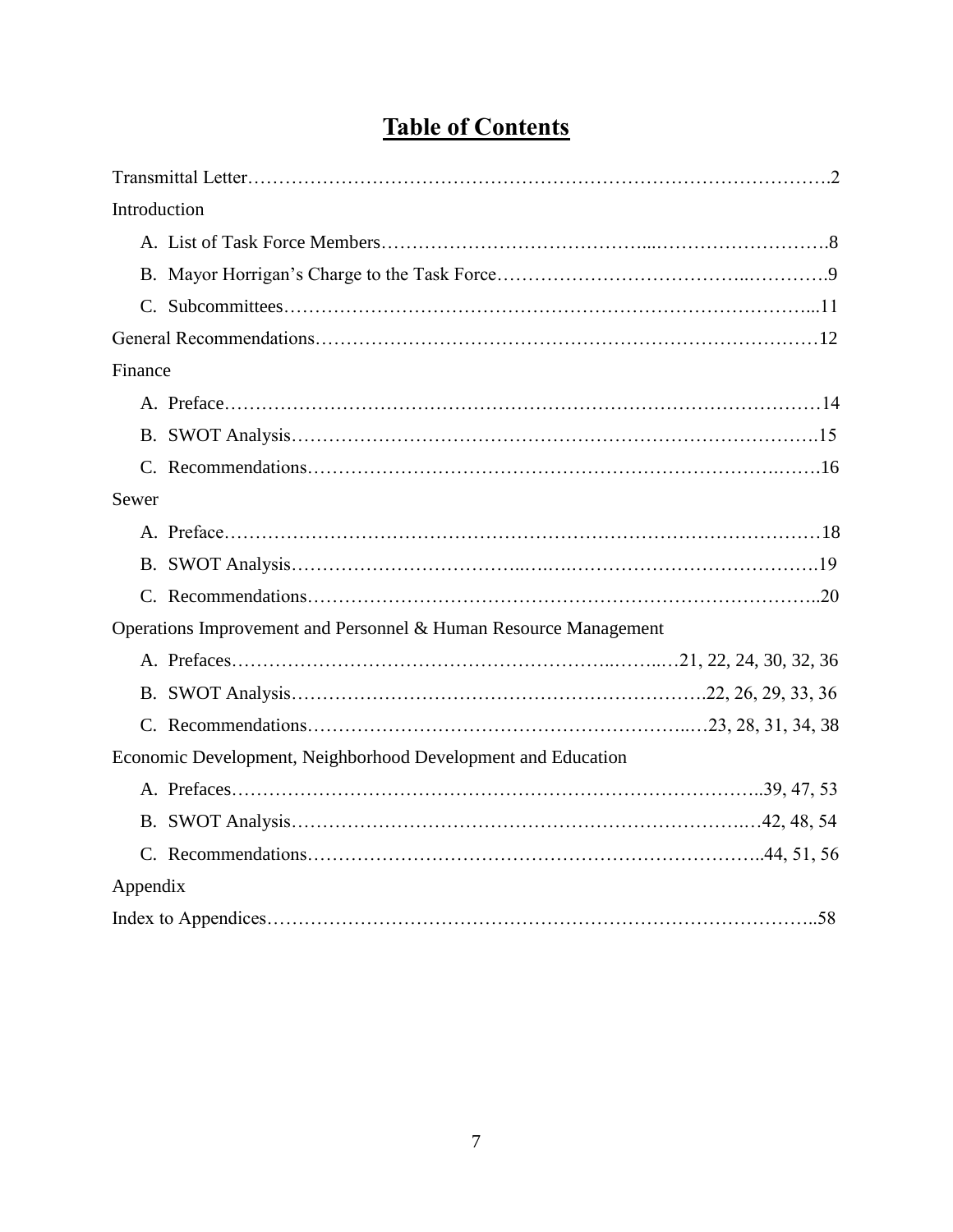## **Blue Ribbon Task Force Roster**

Tim Ochsenhirt, *Chairman Retired President Roetzel & Andress*

Daniel C. Colantone, CCE, IOM *President and CEO Greater Akron Chamber*

Mark Douglas *President Tri County Building & Construction Trade Council*

Ron Fowler *Retired Pastor Arlington Church of God*

Randy Frame *President Ohio Edison/Penn Power*

David James *Superintendent Akron Public Schools*

Ravi Krovi, PhD *Dean – College of Business Administration, University of Akron*

Amanda M. Leffler *Attorney at Law Brouse McDowell*

Scott Levin *CFO and Chief Administrative Officer, GOJO Industries, Inc.*

Christine A. Mayer *President GAR Foundation*

Brian D. Nelsen *Director Finance & Budget, Summit County Executive Russell M. Pry*

Linda Omobien *Akron City Council Woman-At-Large Akron City Council*

Glen Stephens *Owner Glen Stephens Inc.*

Michael Rickman *Vice President Compliance & Ethics Goodyear*

Grace Wakulchik *Chief Operating Officer Akron Children's Hospital*

#### **Consultants**

Thomas V. Chema *Chairman Gateway Consultants Group, Inc.*

Cheri Cunningham

Richard Merolla

Warren Woolford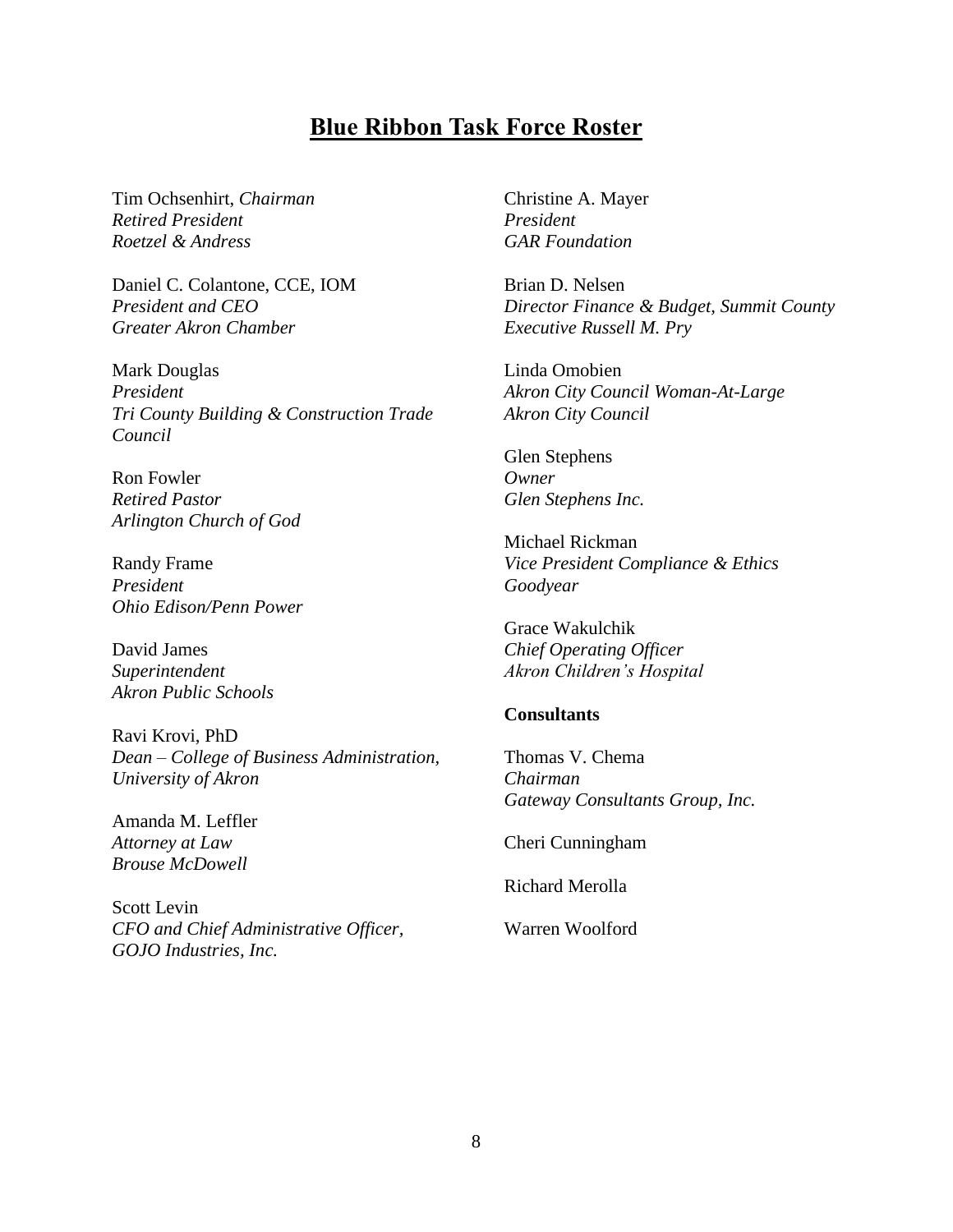## **Charge to the City of Akron Blue Ribbon Task Force**

For the first time in 28 years, the City of Akron will have a new Administration and City Council. This provides an ideal and timely opportunity to assess the city's finances and operations, as well as a chance to identify key priorities for the City of Akron. Mayor-elect, Dan Horrigan, herby creates the City of Akron Blue Ribbon Task Force to evaluate aspects of city government , and make recommendations of immediate steps that should be taken within the first 100 days of the new Administration.

The Task Force is advisory to the Mayor-elect and will consist of diverse leaders from education; health and human services; government; business; labor; philanthropy; clergy; and the community at-large. Members will bring both energy and new ideas, and provide counsel not on behalf of a single constituency but rather on what is in the long-term interest of the City of Akron. The Task Force has been asked to focus on the following strategic areas of importance:

- $\triangleright$  City finances
	- o Consider recent audit findings, including results of Summit County internal audit
	- o Examine city revenues and expenses
	- o Develop and promote transparency
- $\triangleright$  City operations
	- o Evaluate processes and procedures
	- o Examine opportunities for efficiencies
	- o Review current organizational structure
- **Personnel and human resource management** 
	- o Promote diversity, equity and inclusion in hiring practices
	- o Examine current human resources structure and function
- $\triangleright$  Economic and neighborhood development
	- o Examine city economic development function
	- o Evaluate current and potential efforts to attract and retain business
	- o Identify priorities for neighborhood business district redevelopment process
- $\triangleright$  Risk management
	- o Examine current city contractual obligations
	- o Evaluate current risk management function and policy framework
- $\triangleright$  Charter changes
	- o Any changes that may be required to implement recommendations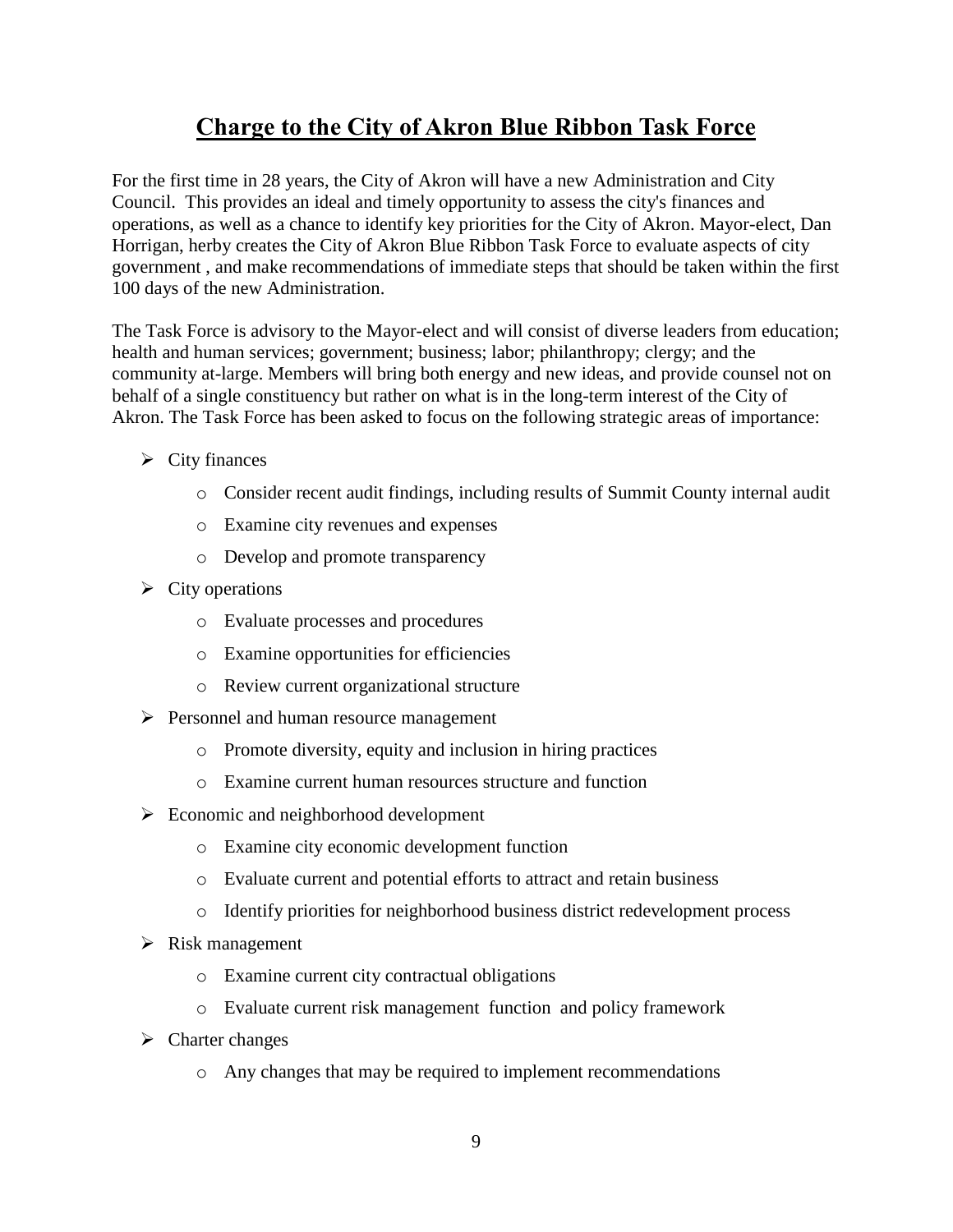The statutory responsibility and authority for organizing city government remains that of the Mayor. While the Task Force has been established to assist and advise in that process, the Mayor-elect does not delegate to the Task Force any authority to undertake or perform any government act that is the responsibility of the Mayor under the Charter of the City of Akron or the laws of Ohio.

The Task Force will provide their recommendations on or about February 1, 2016.

The Mayor-elect extends his gratitude to members of the City of Akron Blue Ribbon Task Force for accepting this important assignment. The City of Akron finds itself at a critical time in its history. A time filled with challenges as well as remarkable opportunities for growth. It's time to write the next chapter in Akron's incredible story.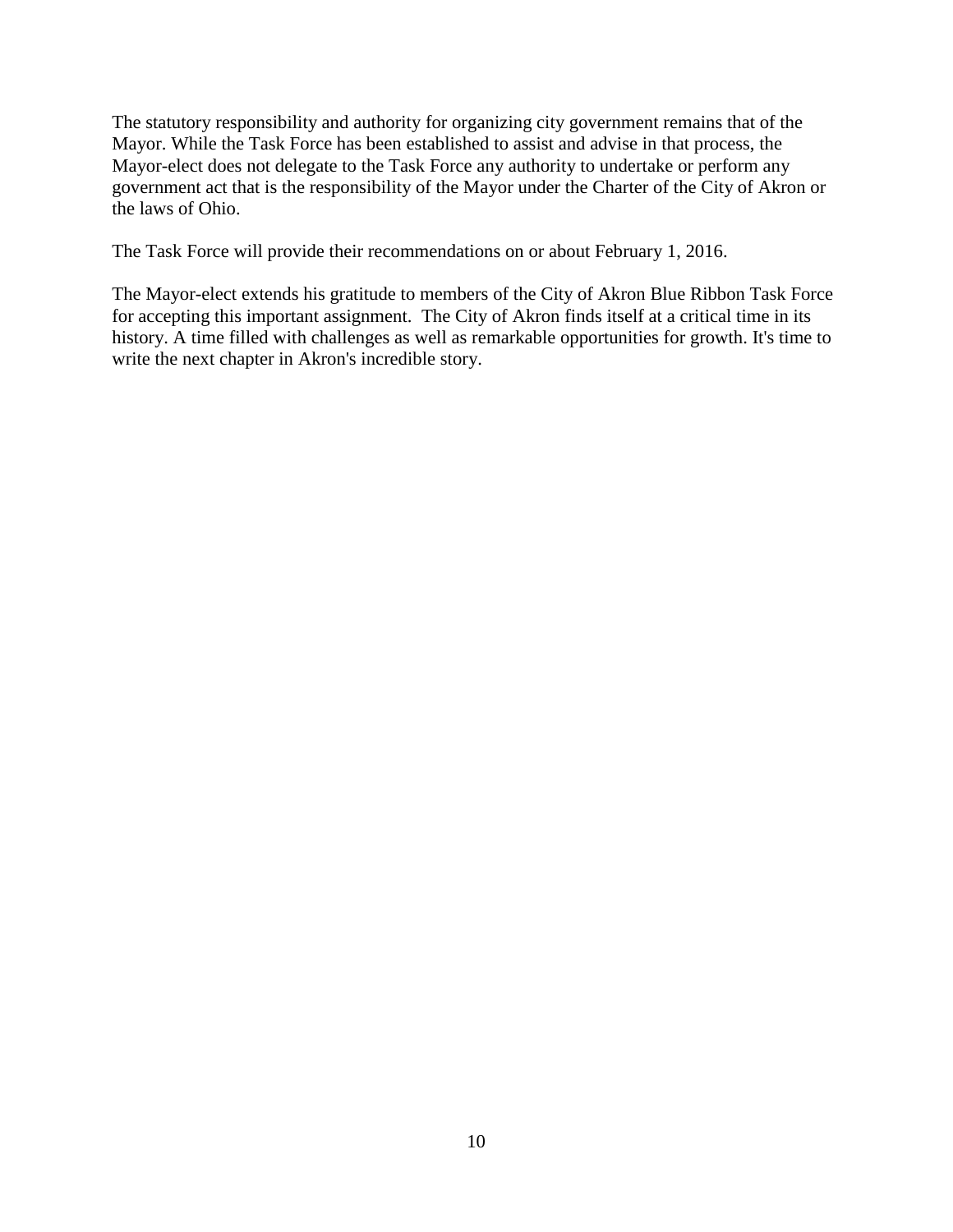## **Subcommittees Finance**

\*Brian Nelson Ravi Krovi Scott Levin

#### **Operation Improvement and Personnel & Human Resource Management**

**\***Grace Wakulchik Linda Omobien Mark Douglas Randy Frame Amanda Leffler

## **Economic & Neighborhood Development and Education**

\*Christine Mayer David James Dan Colantone Glen Stephens Michael Rickman Ron Fowler

## **Special Sewer Issue Committee**

\*Tim Ochsenhirt Randy Frame Dan Colantone Scott Levin Grace Wakulchik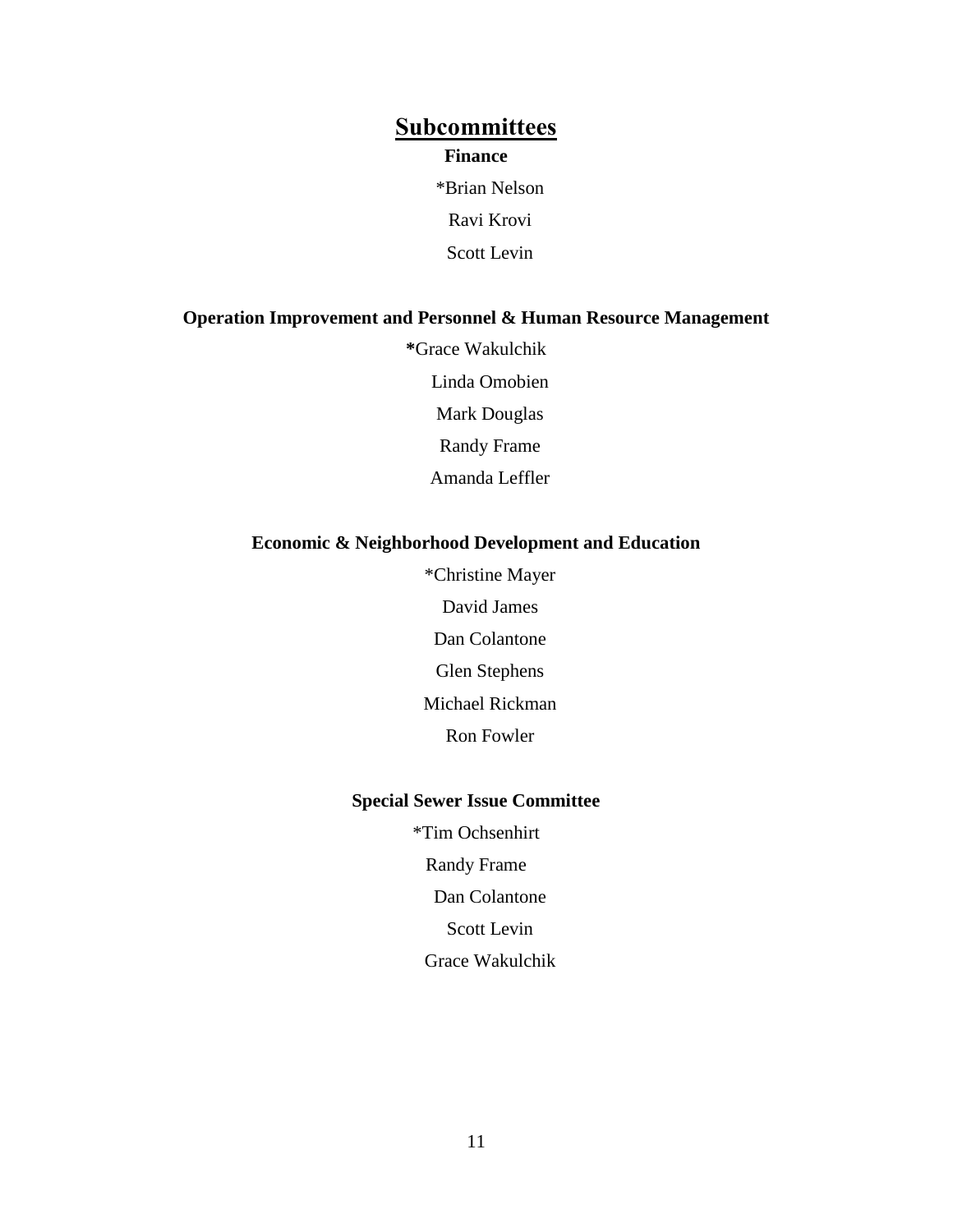## **General Recommendations**

## *Collaborations and Partnerships*

- On-going, routine meetings with County Executive and President of The University of Akron to insure coordination of activity, identification of initiatives and efficient deployment of resources.
- Maintain relationships with Business Community and Civic Leadership. The Community has been successful in meeting challenges such as retaining major corporate facilities. Akron knows how to respond and collaborate in "crisis" mode; translate this can do spirit into positive growth mode. The Mayor can serve as a "convenor."

#### *Outreach*

- Maintain and enhance COA's connection with the State and Federal governments. Mobilize business and civic leadership to assist COA with lobbying agencies and legislatures to obtain requisite funding and related support.
- Continue efforts to expand opportunities for Akron's residents through robust regional strategies with Summit, Portage, Stark, and Medina counties and their communities. Leverage relationships with Cleveland and Cuyahoga County. The Region is important to Akron; Akron is vital to the region.

## *Communication*

- Find vehicles for communicating (perhaps electronically) the status of the City's progress to key constituency groups on a routine basis. The citizens need to learn that their local government is functioning well.
	- o Consider bringing back the City Magazine, perhaps with corporate sponsorship.
	- o Special attention to the Sewer (CSO) issue and its impact on business and residents
- Consider revitalizing the City's Human Relations Commission to promote and value our diversity and to welcome people into our community, and deal proactively with social issues.

## *Leveraging Assets*

- Focus on Towpath and National Park
	- o Broaden hospitality
	- o Take advantage of tourism
	- o Leverage for regional, statewide and national marketing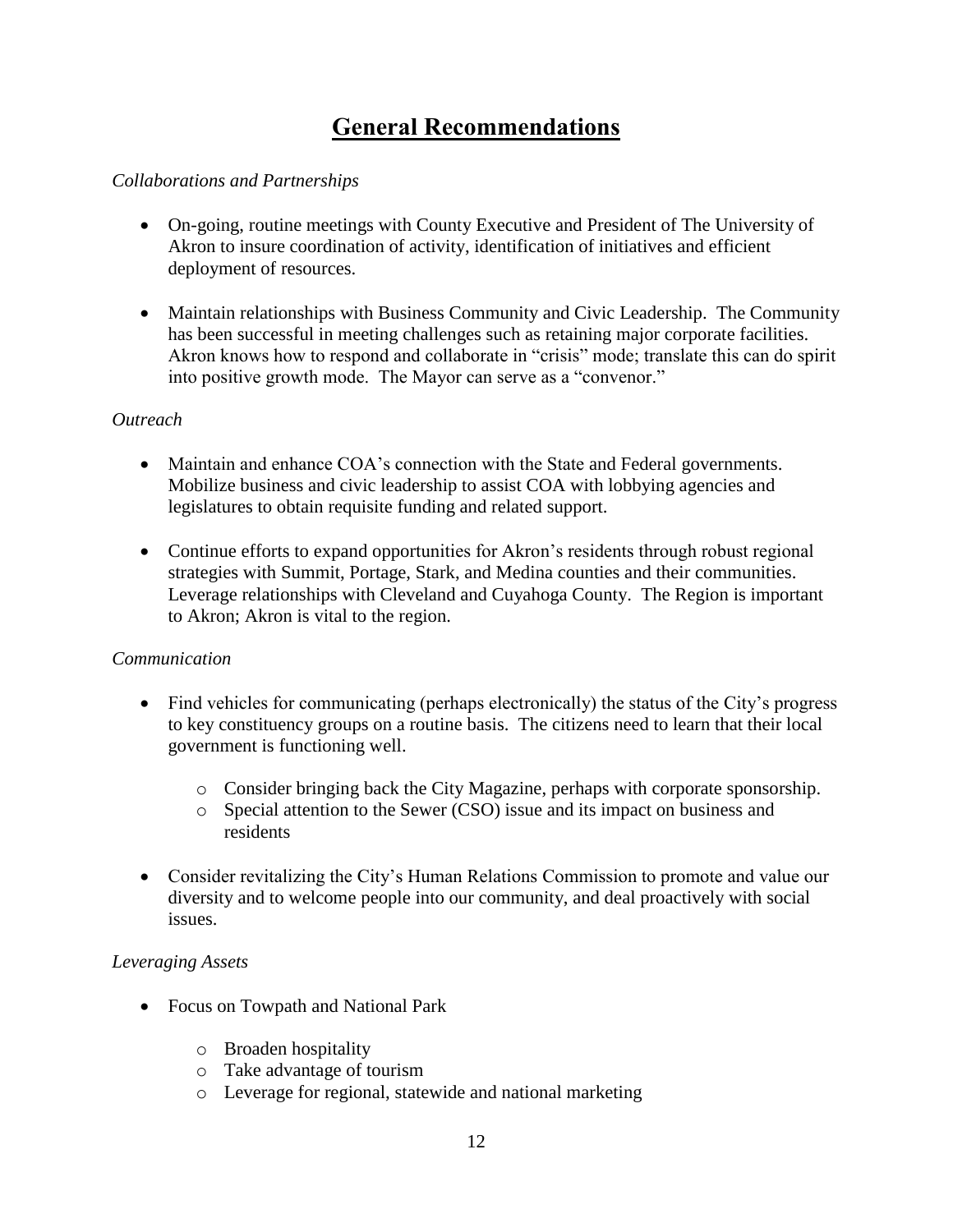- Sports consider developing a Sports Commission for Akron or expanding Cleveland's to more actively promote sports and optimize Akron community sports assets.
	- o University of Akron
	- o Akron (Rubber Ducks)
	- o Soap Box Derby
	- o Firestone Country Club
	- o Local heroes
- Investigate methods for expanding the broadband network, particularly in Downtown

#### *Internal Culture*

- Enhance an open, inclusive, transparent culture within the government of the COA.
	- o Conduct regular open forum throughout the city
	- o Continue to develop and share benchmarking "dashboards" for key city services
	- o Seek input from the community as you did by initiating the Blue Ribbon Task Force
- Reach out to the growing millennial demographic and engage them in the life of COA.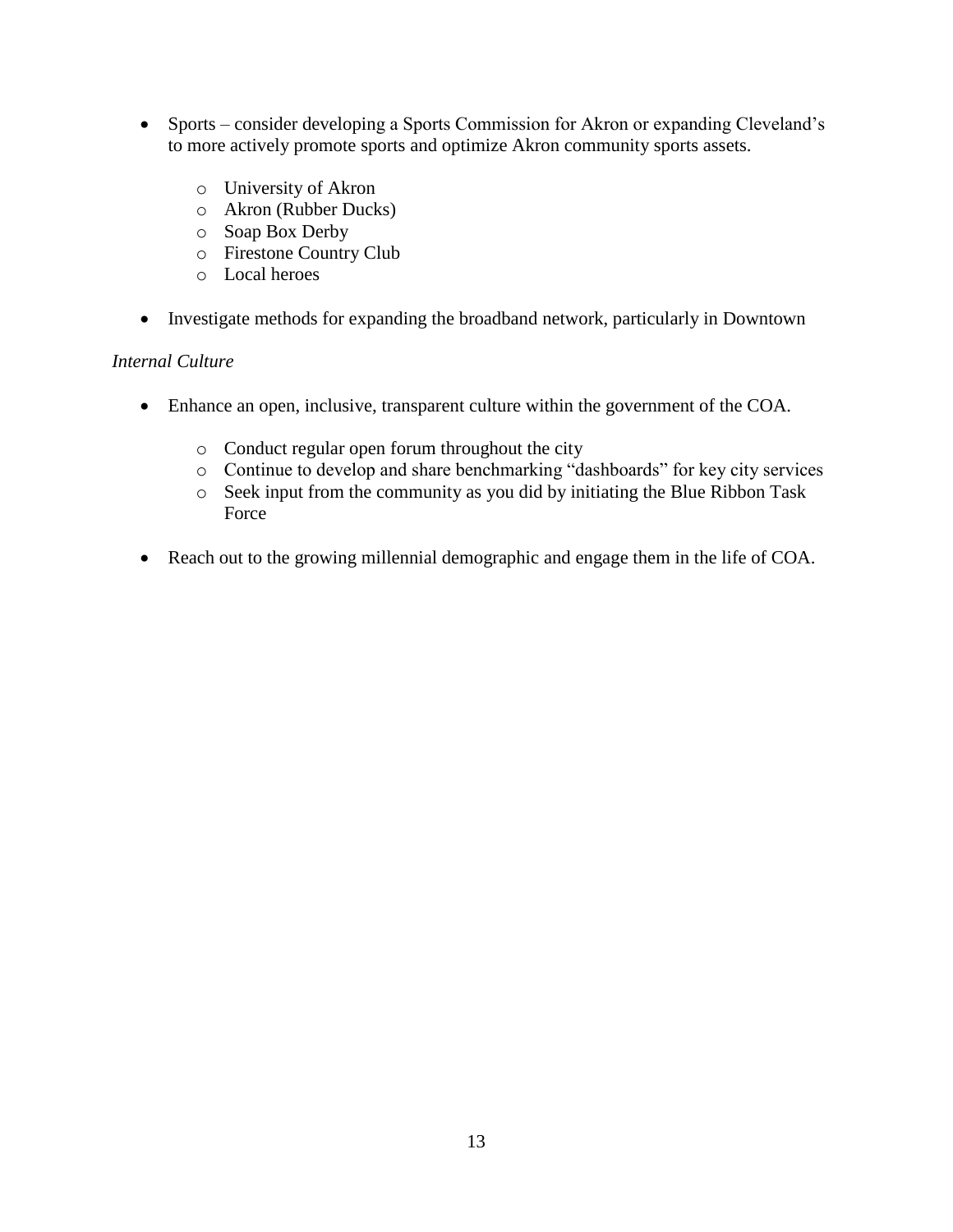## **Finance Committee Department Report**

#### **Preface**

The Task Force, not surprisingly, concluded that the key to the City of Akron being in a position to take new initiatives for the citizens of the community is the status of the City's finances and thus the funds available to accomplish the City's responsibilities and the new Mayor's agenda. We performed a thorough examination of the City's current financial condition and focused on projections for the future.

We are grateful to the City's Finance Director and Deputy Director for their knowledgeable and thorough presentation to us. While the COA has, in a very transparent manner, made a great deal of financial data and information available to all of the citizens of Akron through the public website, municipal finance can be complicated and confusing. Thus we appreciate the clear, cogent presentation by staff and the further input we received from Rick Merolla, former Finance Director.

The Finance Subcommittee has compressed this data into a SWOT analysis format. We also have a number of recommendations. In addition, because it is so important to understand the City's financial status and the ramifications, we have also included as Appendix 1, a narrative that elaborates in the SWOT analysis. The appendices also include certain comparative data on other Ohio and similarly situated cities. Caution is to be observed relative to the comparative data: it appears that there is little uniformity in definitions, data keeping and presentation among municipalities. Nonetheless the comparisons are useful.

In sum, the City of Akron is in stable financial condition. The finances of the City are well managed. These facts are substantiated by Bond Rating Agencies and the clean audit opinions from the State Auditor. Both these agencies take a much deeper dive into the City's

14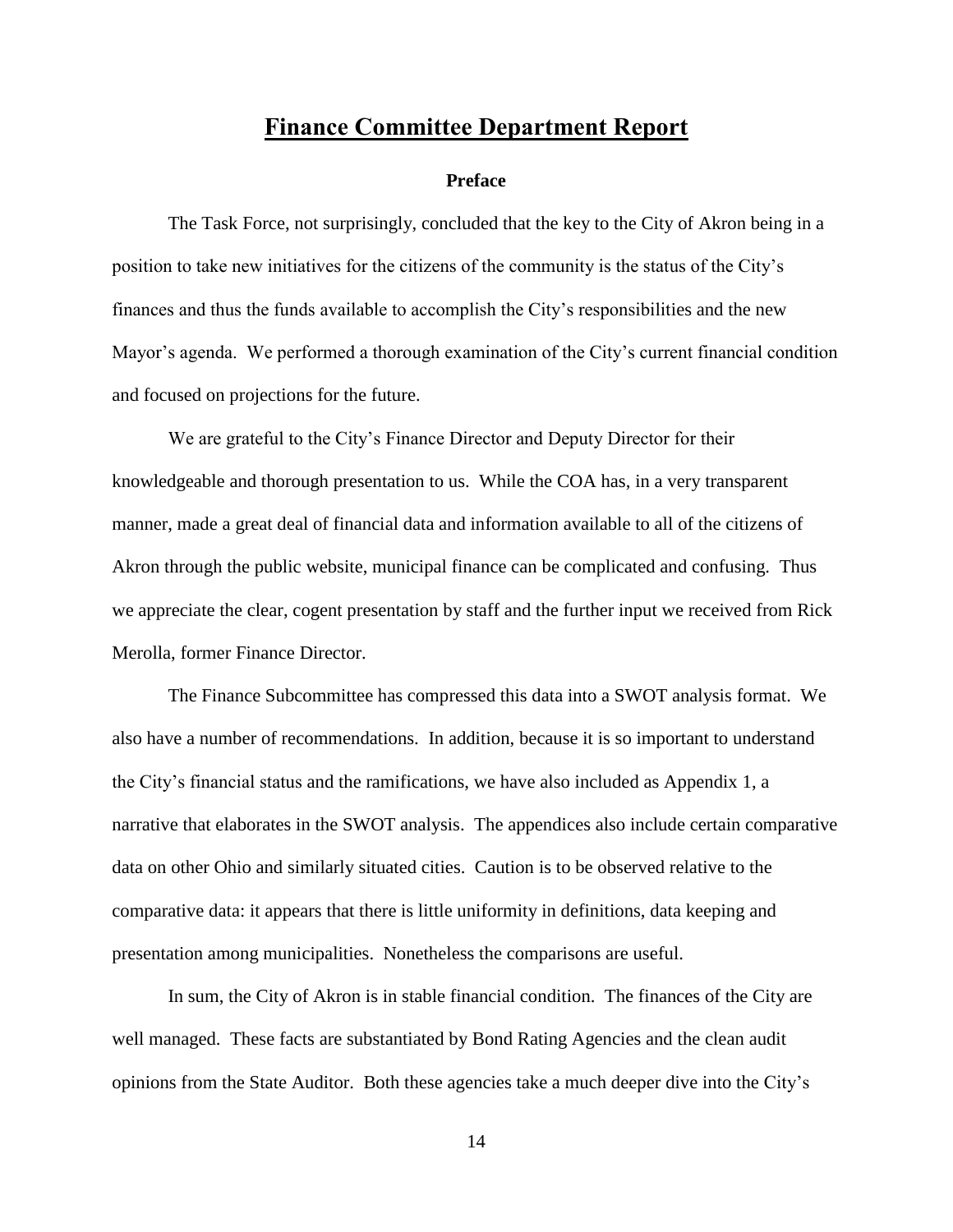finances than we were able to do during our three months of deliberation. However, the City has little surplus dollars available for initiatives, capital projects or emergencies. Debt level is high and revenue is growing more slowly than is optimal.

|                  | Weaknesses             |
|------------------|------------------------|
|                  | Overall Economy has    |
| gement Team      | recovered from the Re  |
|                  | Decline of Manufactu   |
|                  | Declining population   |
| sewer system     | household income       |
|                  | Decline in real proper |
| ation facilities | Decline in State of Oh |
|                  | support                |
| ۰S               | Phase-out of ta        |
|                  |                        |

٦

## **SWOT**

| Diversified Economy<br>Overall Economy has not totally<br>$\bullet$<br>$\bullet$<br>recovered from the Recession<br><b>Strong Financial Management Team</b><br>Decline of Manufacturing Center<br>Solid Bond Rating<br>$\bullet$<br>$\bullet$<br>Declining population base and median<br><b>Strong Asset Base</b><br>$\bullet$<br>household income<br>o Vast water and sewer system<br>Decline in real property valuation<br>Industrial parks<br>$\circ$<br>$\bullet$<br>Parks and recreation facilities<br>Decline in State of Ohio funding<br>$\circ$<br>Airport<br>$\circ$<br>support<br>Parking facilities<br>Phase-out of tangible personal<br>$\circ$<br>$\circ$<br>Capital equipment<br>$\circ$<br>property tax<br>Elimination of inheritance tax<br>$\circ$<br>Cut in local Government Fund<br>$\circ$<br><b>Insufficient Reserve Balance</b><br>2015 General Fund balance of<br>$\Omega$<br>approximately \$3 million on<br>\$153 million of annual<br>spending<br>$\circ$ 7.5 days of Cash (2%) on hand<br>High Level of Debt<br>Total of \$1.2 billion including<br>$\circ$<br>Tax supported Debt -<br>\$375 million<br>CLC Debt - \$242 m<br>Sewer Debt - \$495 m<br>Water Debt - \$56 m<br>Other - $<$ \$1 m<br>g,<br>See Appendix 1 for detail<br>$\circ$<br><b>Contractual Obligations to Employees</b><br>o Constrained flexibility<br>High cost, underfunded health<br>$\circ$<br>care plan<br>o Retiree health care plan | Strengths | Weaknesses                           |
|--------------------------------------------------------------------------------------------------------------------------------------------------------------------------------------------------------------------------------------------------------------------------------------------------------------------------------------------------------------------------------------------------------------------------------------------------------------------------------------------------------------------------------------------------------------------------------------------------------------------------------------------------------------------------------------------------------------------------------------------------------------------------------------------------------------------------------------------------------------------------------------------------------------------------------------------------------------------------------------------------------------------------------------------------------------------------------------------------------------------------------------------------------------------------------------------------------------------------------------------------------------------------------------------------------------------------------------------------------------------------------------------------------------------------------------------|-----------|--------------------------------------|
|                                                                                                                                                                                                                                                                                                                                                                                                                                                                                                                                                                                                                                                                                                                                                                                                                                                                                                                                                                                                                                                                                                                                                                                                                                                                                                                                                                                                                                            |           |                                      |
|                                                                                                                                                                                                                                                                                                                                                                                                                                                                                                                                                                                                                                                                                                                                                                                                                                                                                                                                                                                                                                                                                                                                                                                                                                                                                                                                                                                                                                            |           |                                      |
|                                                                                                                                                                                                                                                                                                                                                                                                                                                                                                                                                                                                                                                                                                                                                                                                                                                                                                                                                                                                                                                                                                                                                                                                                                                                                                                                                                                                                                            |           |                                      |
|                                                                                                                                                                                                                                                                                                                                                                                                                                                                                                                                                                                                                                                                                                                                                                                                                                                                                                                                                                                                                                                                                                                                                                                                                                                                                                                                                                                                                                            |           |                                      |
|                                                                                                                                                                                                                                                                                                                                                                                                                                                                                                                                                                                                                                                                                                                                                                                                                                                                                                                                                                                                                                                                                                                                                                                                                                                                                                                                                                                                                                            |           |                                      |
|                                                                                                                                                                                                                                                                                                                                                                                                                                                                                                                                                                                                                                                                                                                                                                                                                                                                                                                                                                                                                                                                                                                                                                                                                                                                                                                                                                                                                                            |           |                                      |
|                                                                                                                                                                                                                                                                                                                                                                                                                                                                                                                                                                                                                                                                                                                                                                                                                                                                                                                                                                                                                                                                                                                                                                                                                                                                                                                                                                                                                                            |           |                                      |
|                                                                                                                                                                                                                                                                                                                                                                                                                                                                                                                                                                                                                                                                                                                                                                                                                                                                                                                                                                                                                                                                                                                                                                                                                                                                                                                                                                                                                                            |           |                                      |
|                                                                                                                                                                                                                                                                                                                                                                                                                                                                                                                                                                                                                                                                                                                                                                                                                                                                                                                                                                                                                                                                                                                                                                                                                                                                                                                                                                                                                                            |           |                                      |
|                                                                                                                                                                                                                                                                                                                                                                                                                                                                                                                                                                                                                                                                                                                                                                                                                                                                                                                                                                                                                                                                                                                                                                                                                                                                                                                                                                                                                                            |           |                                      |
|                                                                                                                                                                                                                                                                                                                                                                                                                                                                                                                                                                                                                                                                                                                                                                                                                                                                                                                                                                                                                                                                                                                                                                                                                                                                                                                                                                                                                                            |           |                                      |
|                                                                                                                                                                                                                                                                                                                                                                                                                                                                                                                                                                                                                                                                                                                                                                                                                                                                                                                                                                                                                                                                                                                                                                                                                                                                                                                                                                                                                                            |           |                                      |
|                                                                                                                                                                                                                                                                                                                                                                                                                                                                                                                                                                                                                                                                                                                                                                                                                                                                                                                                                                                                                                                                                                                                                                                                                                                                                                                                                                                                                                            |           |                                      |
|                                                                                                                                                                                                                                                                                                                                                                                                                                                                                                                                                                                                                                                                                                                                                                                                                                                                                                                                                                                                                                                                                                                                                                                                                                                                                                                                                                                                                                            |           |                                      |
|                                                                                                                                                                                                                                                                                                                                                                                                                                                                                                                                                                                                                                                                                                                                                                                                                                                                                                                                                                                                                                                                                                                                                                                                                                                                                                                                                                                                                                            |           |                                      |
|                                                                                                                                                                                                                                                                                                                                                                                                                                                                                                                                                                                                                                                                                                                                                                                                                                                                                                                                                                                                                                                                                                                                                                                                                                                                                                                                                                                                                                            |           |                                      |
|                                                                                                                                                                                                                                                                                                                                                                                                                                                                                                                                                                                                                                                                                                                                                                                                                                                                                                                                                                                                                                                                                                                                                                                                                                                                                                                                                                                                                                            |           |                                      |
|                                                                                                                                                                                                                                                                                                                                                                                                                                                                                                                                                                                                                                                                                                                                                                                                                                                                                                                                                                                                                                                                                                                                                                                                                                                                                                                                                                                                                                            |           |                                      |
|                                                                                                                                                                                                                                                                                                                                                                                                                                                                                                                                                                                                                                                                                                                                                                                                                                                                                                                                                                                                                                                                                                                                                                                                                                                                                                                                                                                                                                            |           |                                      |
|                                                                                                                                                                                                                                                                                                                                                                                                                                                                                                                                                                                                                                                                                                                                                                                                                                                                                                                                                                                                                                                                                                                                                                                                                                                                                                                                                                                                                                            |           |                                      |
|                                                                                                                                                                                                                                                                                                                                                                                                                                                                                                                                                                                                                                                                                                                                                                                                                                                                                                                                                                                                                                                                                                                                                                                                                                                                                                                                                                                                                                            |           |                                      |
|                                                                                                                                                                                                                                                                                                                                                                                                                                                                                                                                                                                                                                                                                                                                                                                                                                                                                                                                                                                                                                                                                                                                                                                                                                                                                                                                                                                                                                            |           |                                      |
|                                                                                                                                                                                                                                                                                                                                                                                                                                                                                                                                                                                                                                                                                                                                                                                                                                                                                                                                                                                                                                                                                                                                                                                                                                                                                                                                                                                                                                            |           |                                      |
|                                                                                                                                                                                                                                                                                                                                                                                                                                                                                                                                                                                                                                                                                                                                                                                                                                                                                                                                                                                                                                                                                                                                                                                                                                                                                                                                                                                                                                            |           |                                      |
|                                                                                                                                                                                                                                                                                                                                                                                                                                                                                                                                                                                                                                                                                                                                                                                                                                                                                                                                                                                                                                                                                                                                                                                                                                                                                                                                                                                                                                            |           |                                      |
|                                                                                                                                                                                                                                                                                                                                                                                                                                                                                                                                                                                                                                                                                                                                                                                                                                                                                                                                                                                                                                                                                                                                                                                                                                                                                                                                                                                                                                            |           |                                      |
|                                                                                                                                                                                                                                                                                                                                                                                                                                                                                                                                                                                                                                                                                                                                                                                                                                                                                                                                                                                                                                                                                                                                                                                                                                                                                                                                                                                                                                            |           |                                      |
|                                                                                                                                                                                                                                                                                                                                                                                                                                                                                                                                                                                                                                                                                                                                                                                                                                                                                                                                                                                                                                                                                                                                                                                                                                                                                                                                                                                                                                            |           |                                      |
|                                                                                                                                                                                                                                                                                                                                                                                                                                                                                                                                                                                                                                                                                                                                                                                                                                                                                                                                                                                                                                                                                                                                                                                                                                                                                                                                                                                                                                            |           |                                      |
|                                                                                                                                                                                                                                                                                                                                                                                                                                                                                                                                                                                                                                                                                                                                                                                                                                                                                                                                                                                                                                                                                                                                                                                                                                                                                                                                                                                                                                            |           |                                      |
|                                                                                                                                                                                                                                                                                                                                                                                                                                                                                                                                                                                                                                                                                                                                                                                                                                                                                                                                                                                                                                                                                                                                                                                                                                                                                                                                                                                                                                            |           |                                      |
|                                                                                                                                                                                                                                                                                                                                                                                                                                                                                                                                                                                                                                                                                                                                                                                                                                                                                                                                                                                                                                                                                                                                                                                                                                                                                                                                                                                                                                            |           | $\circ$ Legacy costs (\$9 m in 2014) |
| <b>High Level of Subsidized Operations</b>                                                                                                                                                                                                                                                                                                                                                                                                                                                                                                                                                                                                                                                                                                                                                                                                                                                                                                                                                                                                                                                                                                                                                                                                                                                                                                                                                                                                 |           |                                      |
| $> $7.25$ m in 2015<br>$\circ$                                                                                                                                                                                                                                                                                                                                                                                                                                                                                                                                                                                                                                                                                                                                                                                                                                                                                                                                                                                                                                                                                                                                                                                                                                                                                                                                                                                                             |           |                                      |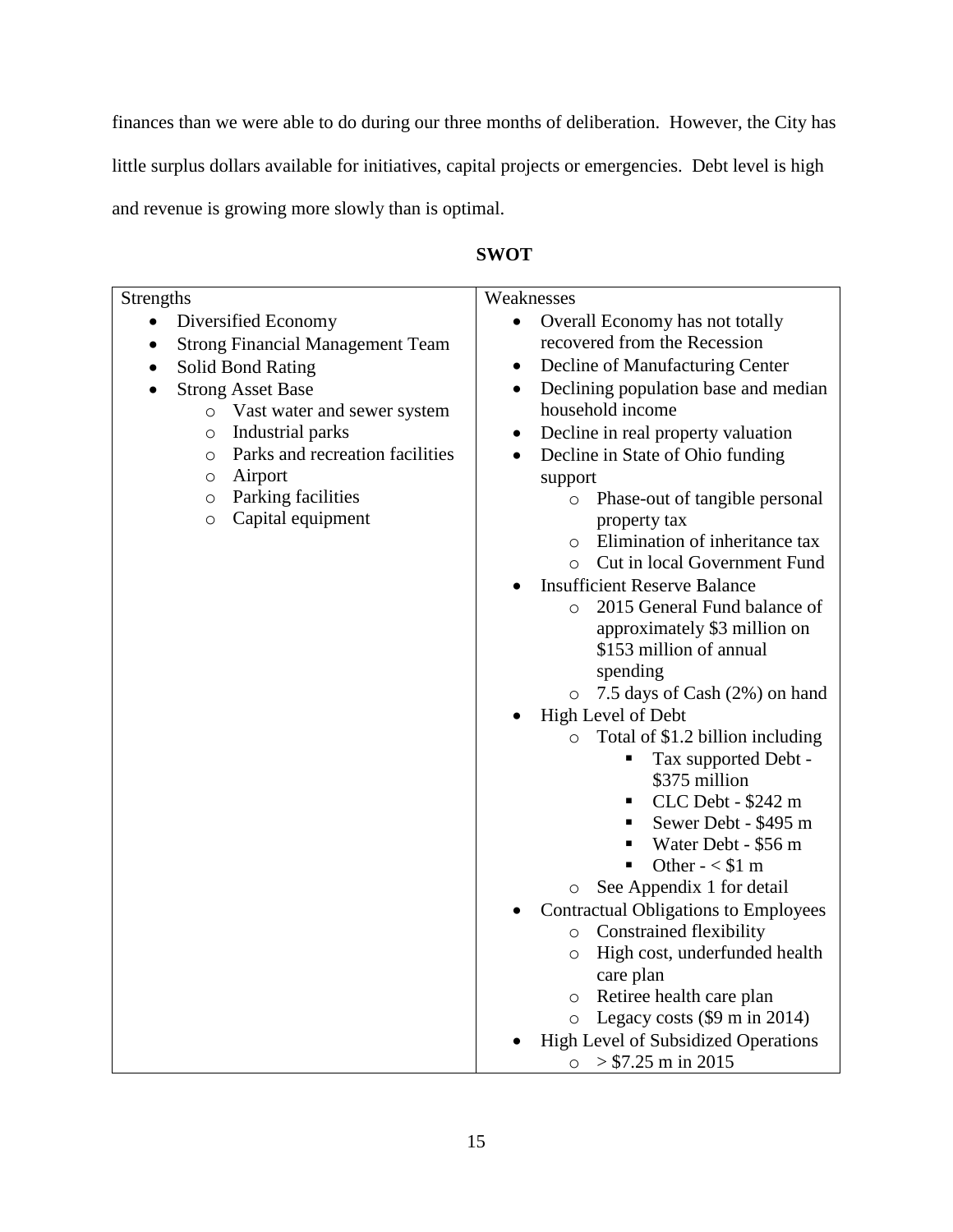|                                                                                                                                                                                                                                                                                                                                                             | <b>District Heating</b><br>See Appendix 1 for detail.<br>$\circ$                                                                                                                                                                                               |
|-------------------------------------------------------------------------------------------------------------------------------------------------------------------------------------------------------------------------------------------------------------------------------------------------------------------------------------------------------------|----------------------------------------------------------------------------------------------------------------------------------------------------------------------------------------------------------------------------------------------------------------|
| Opportunities                                                                                                                                                                                                                                                                                                                                               | Threats                                                                                                                                                                                                                                                        |
| Subsidy elimination<br>Fee increases<br>$\cap$<br>Spin-off operations<br>$\circ$<br>Consolidation of services with other<br>governments (County, other<br>municipalities)<br><b>Monetizing Assets</b><br>$\bullet$<br>Sale/Lease of buildings or land<br>$\circ$<br><b>Enhanced Fee Revenue</b><br><b>Healthcare Reform</b><br><b>Legacy Cost Reduction</b> | Lack of Revenue Growth<br>Economic Downturn<br>City-wide Emergency<br><b>Lawsuits or Audit Findings</b><br>Lack of Funds for Capital Needs<br><b>Healthcare Changes</b><br>Declining City Employment<br>$\bullet$<br>City is already thinly staffed<br>$\circ$ |

#### **Recommendations:**

- **Monthly Review Process –** Probably the simplest and maybe the most important thing the City can do to mitigate the risk of serious financial problems is to put in place a regular and formal financial review process. The City needs to begin structuring a formal review process which incorporates reviewing actual revenue and expenditure results, local economic indicators and updating a five year forecast for its major fund types and some of its key non-major funds. The results of these updates should be shared with key stakeholders including public presentations to City Council. For the City General Fund and for overall income tax collections, this should be done on a monthly basis. For the other major funds this should be done on at least a quarterly basis. Given the fine line the City walks in balancing its books, it needs to be able to act quickly to changing economic conditions. This process will help ensure that all parties involved in managing the City's finances are provided the latest relevant information in a timely manner.
- **Debt Reduction** The City has done a good job over the years at refunding debt to take advantage of lower interest rates. There does not appear to be a lot of opportunity to do much else in this area. The City needs to begin paying down some of its obligations and refrain from issuing new income tax supported debt over the next several years. This likely will have a negative impact on the City's capital budget, including less money for street repairs and economic development projects.
- **Subsidy Elimination –** The City needs to study ways in which it can eliminate or minimize the operating subsidies it provides to operations that should be self-sustaining. Options may include fee increases, service reductions and/or the sale or lease of the operations.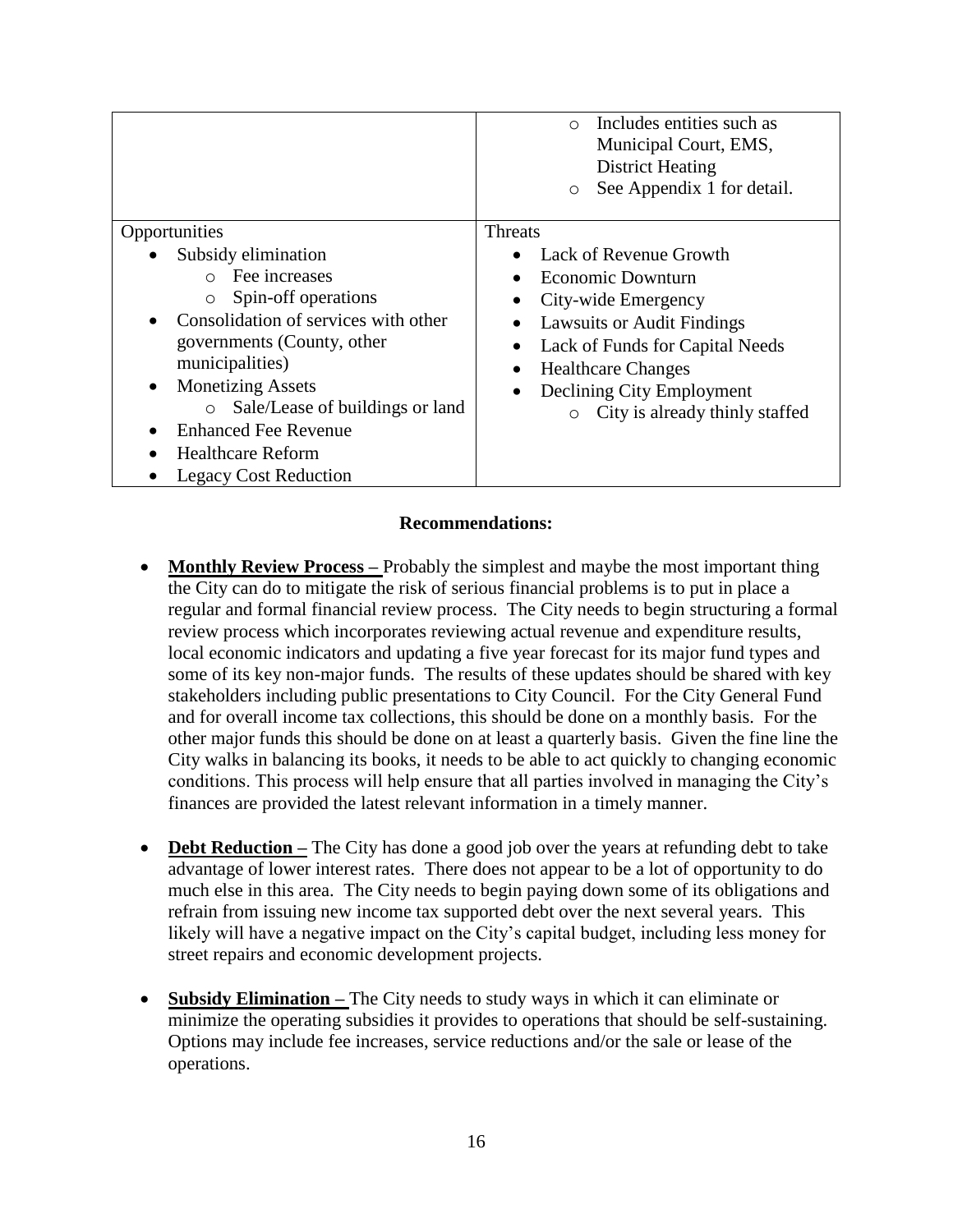- **Mergers –** Similar to the merger of the City's Health and Building Departments with Summit County, the City needs to study ways it can provide services in a more cost efficient manner through sharing agreements or outright consolidations with other political subdivisions.
- **Asset Lease/Sales** The City owns many valuable capital assets which it may be able to leverage to produce a greater return for the citizens of Akron. The City should study the feasibility of either selling or leasing some of its capital assets with the returns earmarked for future capital needs. Assets such as the City's water and sewer systems, parking decks, golf courses and airports just to name a few should be studied. The City should proceed with caution in this analysis and only move forward if it truly makes long term financial sense.
- **Enhanced Fee Revenue –** The City provides a great deal of services which are subsidized and are not charged at full value. The City should review all of its current fee structures to determine if they need updating and should look at the viability of additional fee opportunities such as a storm water utility fee, entertainment fees and facility naming rights.
- **Enhanced Revenue Collection Efforts** The City needs to review its revenue collection efforts in several areas including Income Tax collection for contractors and subcontractors doing work in the City and also collections for EMS services from insurance companies and non-residents. The City needs to review its current revenue sources and ensure that they are adequately collecting revenues due to the City.
- Legacy Cost Reduction The City and its bargaining units need to look at meaningful, long term economic reform to both the City's self-insured healthcare plan and retiree healthcare plan and terminal and retirement plans. These plans, as they're currently structured, pose significant long term financial risk. The City's bargaining units share tremendously in this risk as it has the potential to escalate its erosion of union membership. The City should consider preparing a comparative analysis of what other public and private employers are doing in both of these areas to determine if these plans continue to be appropriate.
- **Salary Comparison** The City should consider preparing a formal study of its salary structure and the growth in those salaries over the past ten years. The Salary Study should take into account the total compensation received by employees, including health care. This study should be contextual and take into account the current wage and household income data for Summit County as a whole.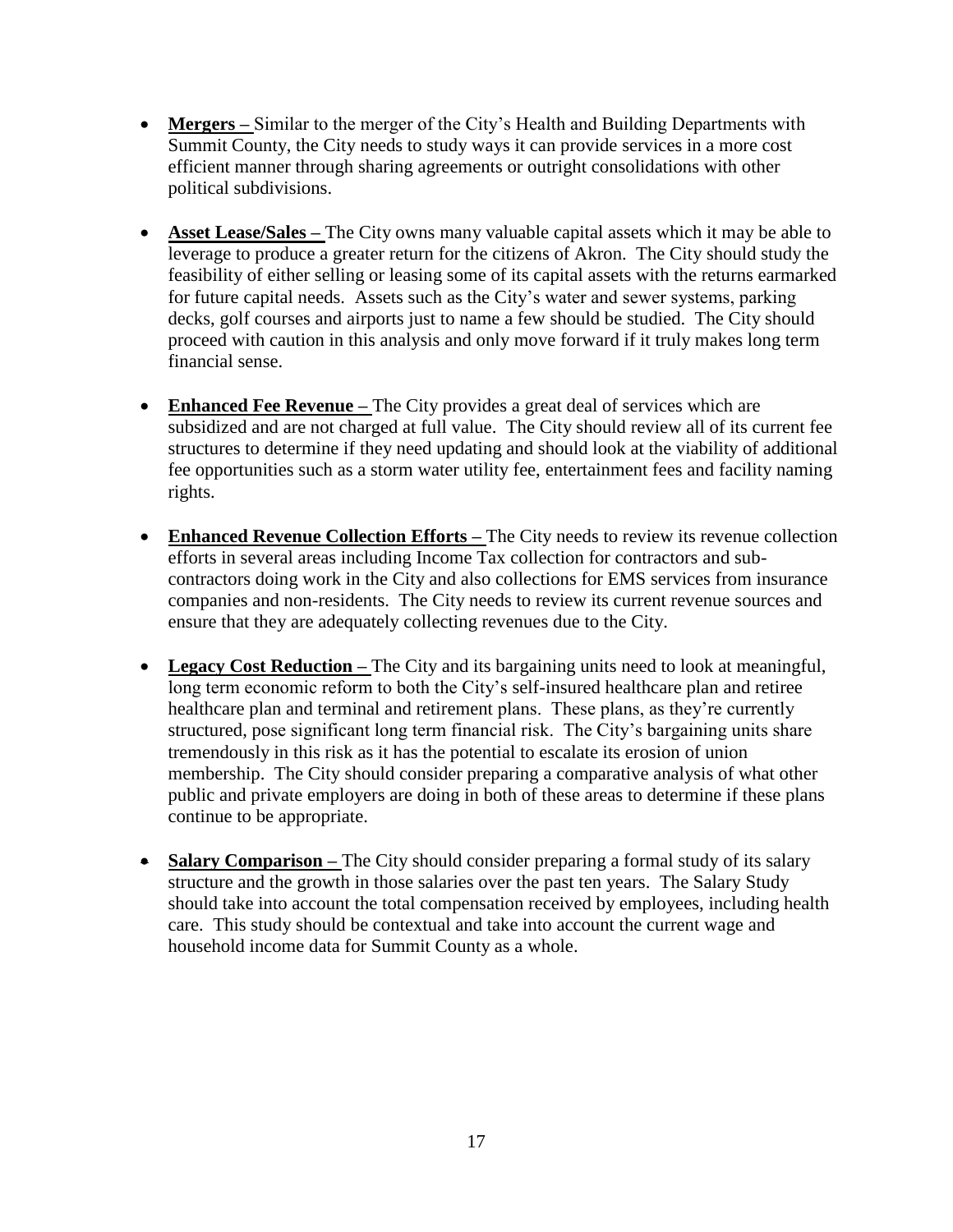## **Sewer Committee Report CSO Issue**

#### **Preface**

The Akron Sewer System is an important asset not only to the City of Akron, but to residents of numerous cities that are directly served by the system. Moreover, the sewer system is one of the most significant factors in preserving and enhancing the quality of water in the Cuyahoga River and the eastern basin of Lake Erie. Thus, its successful operation is vital to literally millions of Americans and Canadians.

In the modern era the City of Akron and the ratepayers to the Sewer System have spent in excess of 5 billion dollars in capital and operating costs to the system. Unfortunately, this expenditure level, now and in the near future, will expand drastically --- by about \$1.4 billion. Akron's sewer system like those of 800+ other cities is required to avoid the detrimental impacts of "combined sewer overflows (CSO)."

The City has entered into an agreement with the U.S.E.P.A which was incorporated into and enforced by a Consent Decree with the Federal District Court for the Northern District of Ohio. While compliance with the terms of the Agreement and Decree should predominantly mitigate the CSO problem, the remedy is very expensive. The City has already spent nearly \$350 million on the first phase and has committed nearly \$400 million on a current phase. The third and final phase is estimated to cost nearly \$400 million.

The funding of this project has come through Sewer rates. Since 2009 rates have increased by 200+%. These additional dollars have gone primarily to pay debt service on the current borrowing to support the capital program. If the program in its current form is fully funded through system rates (there do not appear to be funding streams available from external

18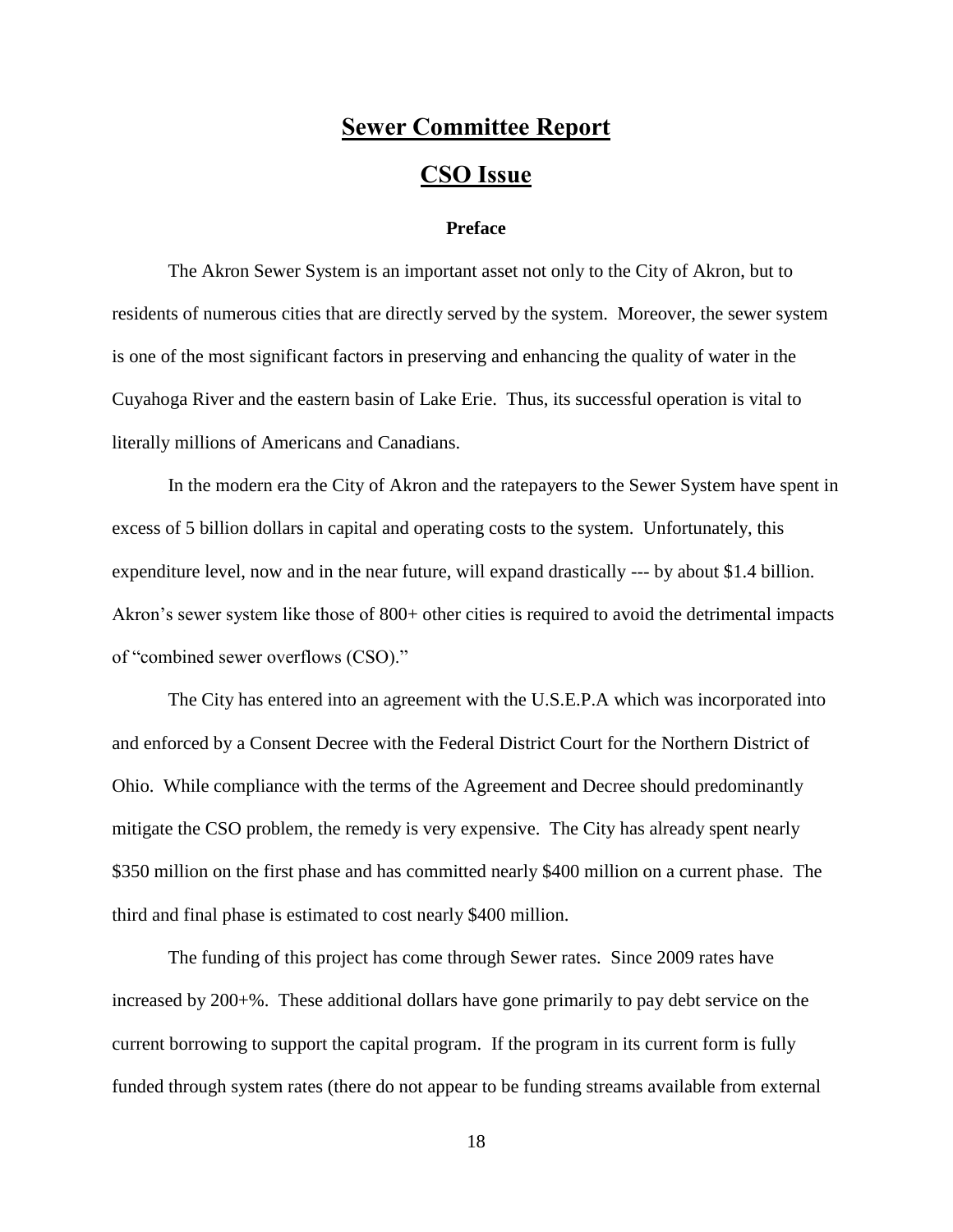sources, such as the federal or state governments) it is expected that rates will again increase substantially. The impact of these increases is not felt equally by all system users, though the rates themselves are equal. We are concerned about the impact of the increased rates on the average citizen and on economic development prospects for the community.

It appears to the Task Force that the COA has done an excellent job of managing this problem, and the project, to date. The Sewer System and the COA would be advantaged if certain changes could be made to the Consent Decree. We list them in our Recommendations. We also believe that there should be a greater level of communication on the part of the COA to all of its constituents concerning this issue and its impact.

| <b>Strengths</b>                                                                                                                                                                                                                                                                                                                        | <b>Weaknesses</b>                                                                                                                                                                                                                                                                                                                                                                                                                |
|-----------------------------------------------------------------------------------------------------------------------------------------------------------------------------------------------------------------------------------------------------------------------------------------------------------------------------------------|----------------------------------------------------------------------------------------------------------------------------------------------------------------------------------------------------------------------------------------------------------------------------------------------------------------------------------------------------------------------------------------------------------------------------------|
| The Sewer System itself is strong, a<br>regional asset and well run<br>Staff is competent and innovative<br>COA has resources including land<br>available for sustainability initiatives                                                                                                                                                | CSO consent decree is very expansive<br>Potentially negatively impacts<br>$\circ$<br>City's debt capacity<br>Negative impact (due to rate<br>$\circ$<br>increases) on residents and<br>businesses<br>Community not well informed about<br>this issue; its causes and its impacts<br>This issue has created negative<br>relationships between the City and the<br>State and Federal EPAs and the<br><b>Federal District Court</b> |
| <b>Opportunities</b><br>New City Leadership can initiate<br>improved relationship with EPA and<br><b>Federal Court</b><br>Vehicle for establishing new<br>communications pathway to<br>constituents on this issue<br>Vehicle to mobilize the business<br>community to support the City<br>Enhanced sustainability of water<br>resources | <b>Threats</b><br>New or additional requirements from<br><b>EPA</b><br>Risks of non-performance and<br>consequent penalties<br>Adverse economic impacts from<br>increased sewer rates                                                                                                                                                                                                                                            |

**SWOT**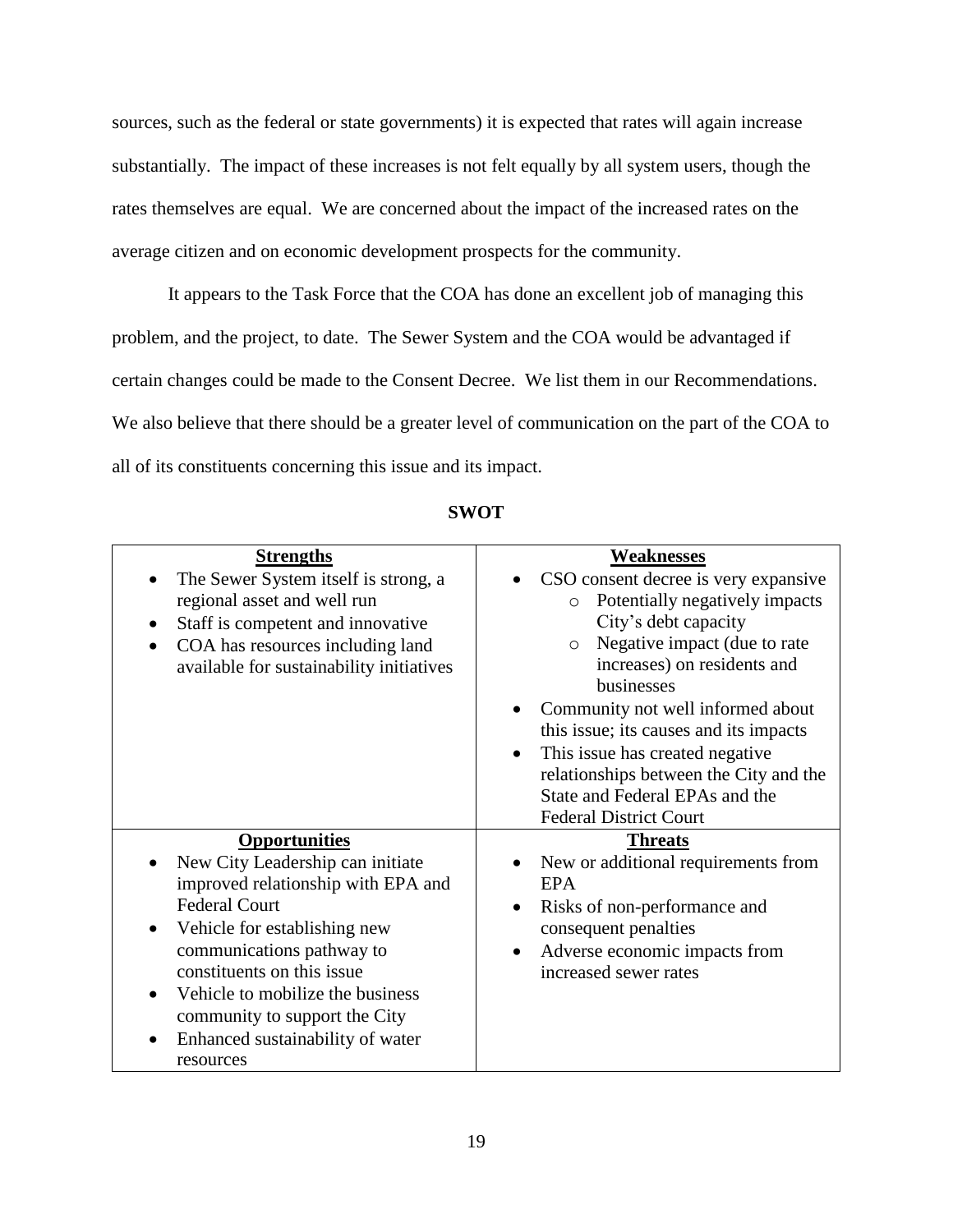|           | • A clean Cuyahoga River can be an<br>enhanced tourist attraction and |  |
|-----------|-----------------------------------------------------------------------|--|
|           | economic development generator                                        |  |
| $\bullet$ | Use as a fulcrum to further develop                                   |  |
|           | <b>Akron Clean Water initiatives</b>                                  |  |

#### **Recommendations**

- 1) Communicate clearly and often with the Akron businesses and Akron residents concerning the status of the CSO issue. Describe the causes of the problem and the physical consequences to the environment. Describe the current plan for solving the problem and its costs, including the impact on rates to date and the future expectation.
- 2) Mobilize the corporate community and Akron's state and federal legislative delegations to obtain relief from the current plan for solving the CFO problem.
	- a. Seek relief from the zero (0) overflow per year standard
	- b. Seek an extension of the time limit (now 2028) by at least 20 years to complete task
	- c. Seek extension of financing for improvements to 50 years vs current 30 years
	- d. Obtain approval of green options vs mechanical (tunnel) methodology. (The Integrated Plan)
- 3) Explore opportunity to utilize upstream assets (land and resources) of the water system to mitigate CSO issues.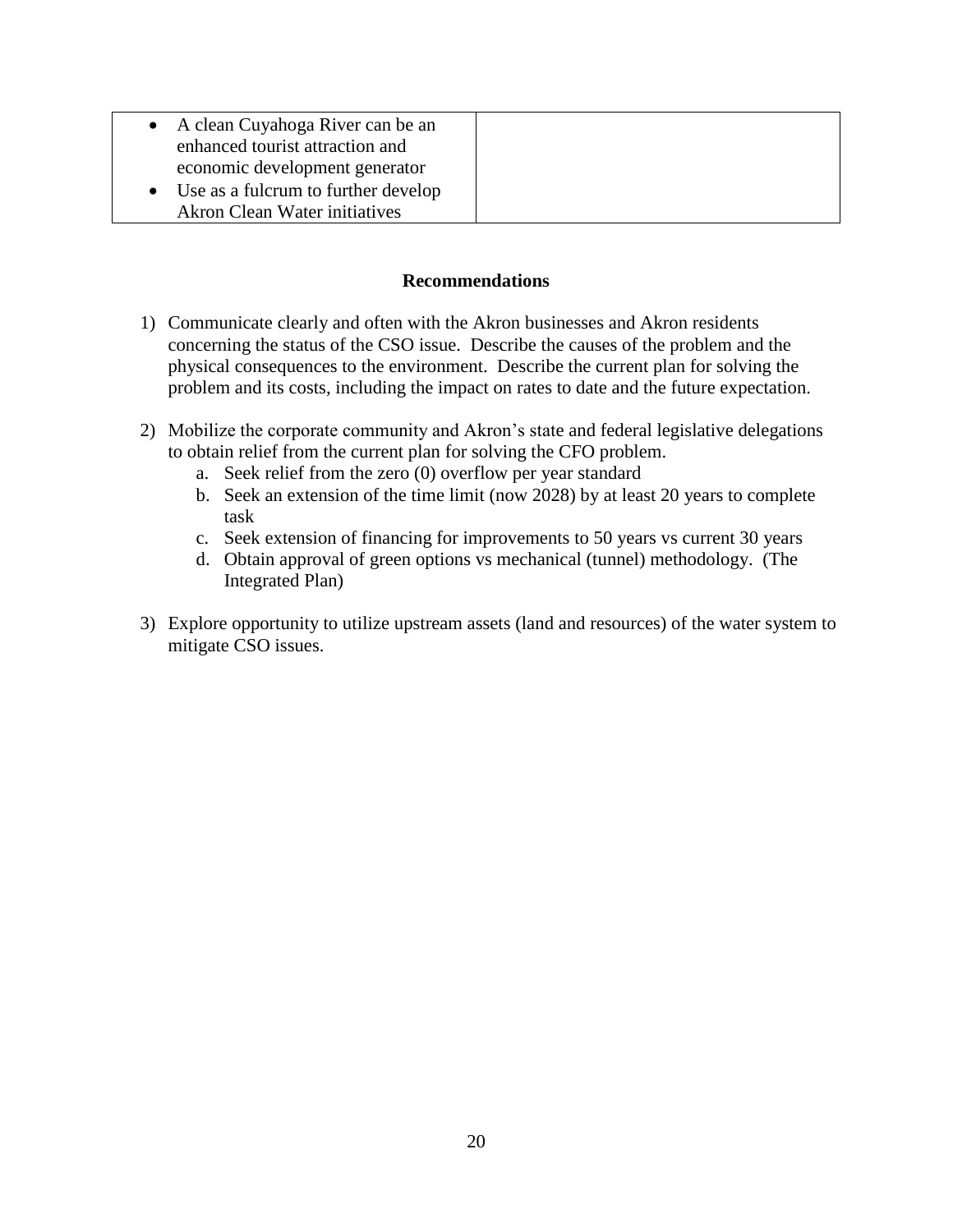## **Operations Improvement and Personnel & Human Resource Management Committee Report**

#### **Operations Improvement and Human Resources Preface**

The Operations Improvement and Personnel & Human Resources Subcommittee of the Task Force undertook a review of the major operating departments of the City's government to determine if there are major areas where we could suggest improvements in order for the city to be more efficient and effective in its delivery of services to Akron residents. This report was completed by the Operations Subcommittee after interviewing content experts including Charles Brown (Deputy Mayor for Public Safety), Rick Merolla (past Director of Finance, Director of Public Service and Deputy Mayor), Cheri Cunningham (past Director of Law), Robert Konstand (attorney representing the Summit AirSpace located at Akron Fulton Airport), Warren Woolford (past Director of Planning), reviewing comparative data, reports, information on the City of Akron website and considering suggestions from the citizens of Akron. Data that was considered is attached or referenced as an Appendix to the Report. Additional information was obtained from the Finance and Sewer Subcommittees. The report is organized by city department and includes strengths, weaknesses, opportunities, threats and recommendations of the Operations Subcommittee. City departments included are the Departments of Law, Public Service, Public Safety and Personnel. The airport was also included in the review.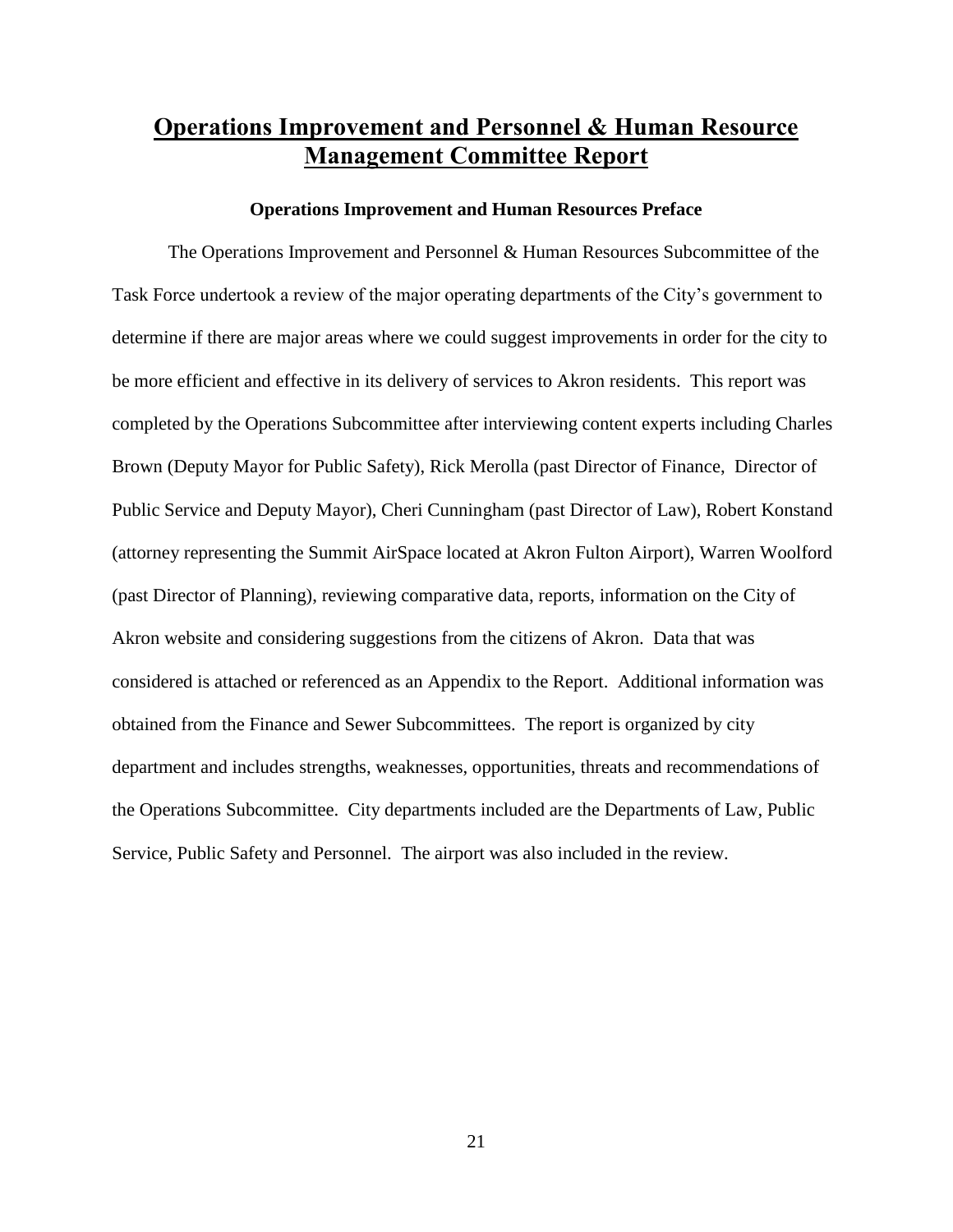#### **Law Department Preface**

The Law Department oversees the operation of the Criminal and Civil Divisions and provides legal advice to city administration, Council and employees. The Department of Law manages all litigation, federal cases, EEO cases, drafting and editing contracts and legislation, collections, code/enforcement, claims processes, public records requests, employee relations, employee discipline, labor relations, zoning requests, training for the police force, some collection work OCRC claims, legal advice for judges and collective bargaining for the city with Randy Briggs. The department also manages an Indigent Burial Program. The Law Director signs off on all contracts. Outside counsel is used for areas of special expertise. Roetzel and Andress has been used on the sewer project. Brouse McDowell has been used for some issues where there is a conflict of interest or need for specialized knowledge. Existing Sewer and Fire litigation require outside counsel. Civil Cases have increased from 1047 in 2010 to 1376 in 2014. As a result of the collections efforts of the Law Department, there was a large increase in Income Tax collection. Tax collections rose from \$95,237 in 2010 to \$710,368 in 2014. Labor costs have remained flat. There are 24.5 FTEs plus a Director and part-time law clerks. The 2015 Budget included 37 FTE-variance largely in area of Civil Law.

| <b>Strengths</b>                                                                                                                                                                                                                        | Weaknesses                                                                                                                              |
|-----------------------------------------------------------------------------------------------------------------------------------------------------------------------------------------------------------------------------------------|-----------------------------------------------------------------------------------------------------------------------------------------|
| • Cases are handled well, most without<br>requiring outside counsel<br>• Generally recognized that good people<br>work in the department<br>• Collective bargaining process for the<br>city is almost resolved for a three year<br>term | • The speed of the claims and<br>collections process<br>• Collection of revenue from EMS<br>claims is problematic for non-<br>residents |

#### **Law Department SWOT**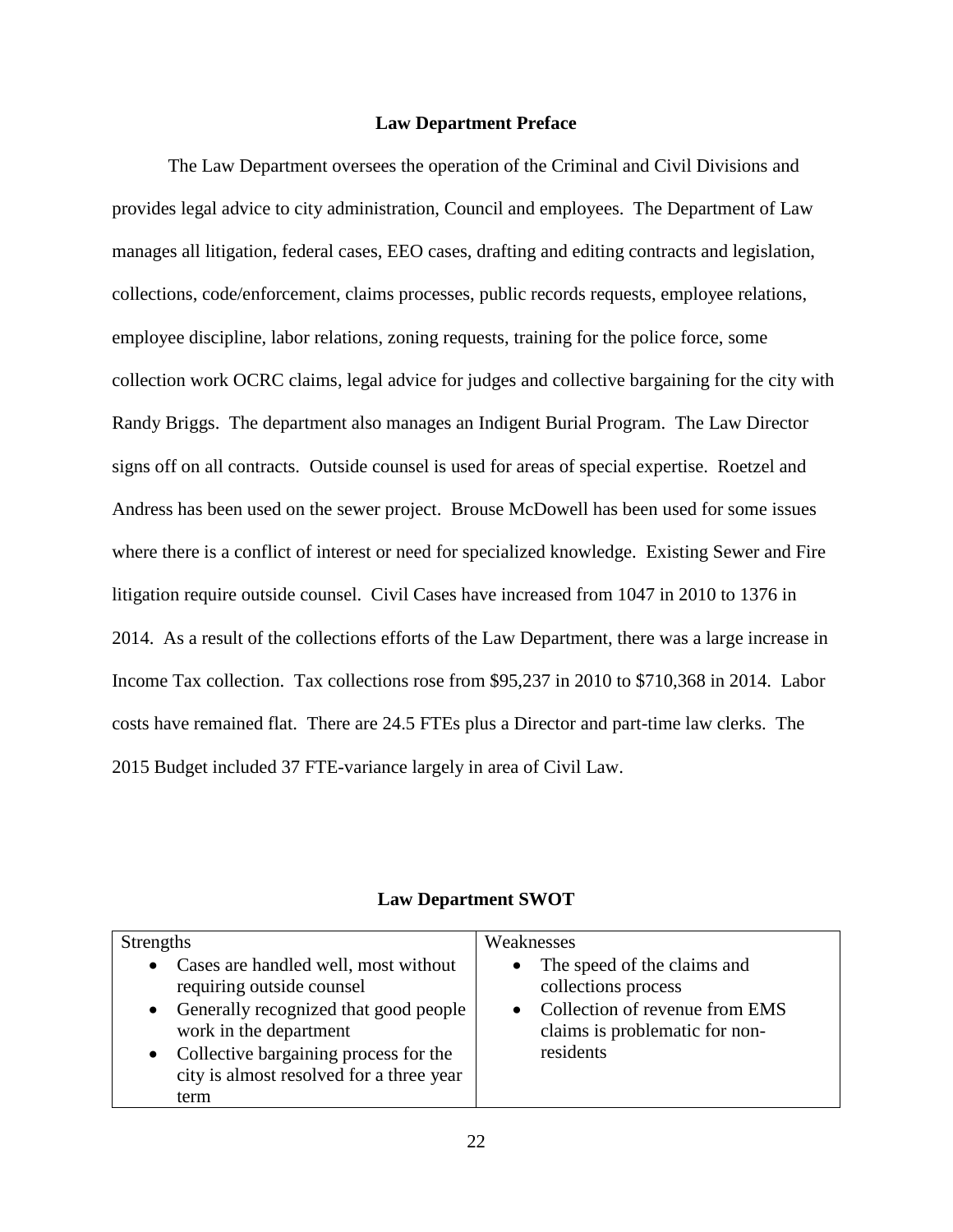| Opportunities                                                                                                                                                                                                            | Threats                                                                                                                                         |
|--------------------------------------------------------------------------------------------------------------------------------------------------------------------------------------------------------------------------|-------------------------------------------------------------------------------------------------------------------------------------------------|
| • Communications and timeliness of<br>claims management and collections<br>Additional attorneys and staff could<br>improve workload management and<br>potentially bring in additional<br>collection revenue <sup>1</sup> | • Fire and Sewer litigations <sup>2</sup><br>Residency requirements/veteran status<br>$\bullet$<br>points for promotion litigation <sup>3</sup> |

#### **Recommendations**

- Additional staff to process claims and collections could increase city revenue, largely through the collection of delinquent taxes, assessments, and utility bills.
- Continued support for the ongoing litigation regarding sewer and the Fire Department is essential. Preparation for expected outcomes is essential.
- Focus on reporting of contractors not paying taxes to the City on their employees and subcontractors (1099s). This has the potential to be a significant revenue source for the City.

 $\overline{a}$ <sup>1</sup> Those cases have nearly doubled (2010-258 cases to 2014-580 cases) and the return on collections would more than cover additional staff costs. Tax collections were below \$100,000 in 2010 and \$710,368 in 2014. Collections for other than tax were almost a million dollars (\$993,918) in 2014, largely from delinquent water bill collections. The law department budget has remained flat since 2012 and additional collections staff could increase revenues over cost

 $2$  It is our understanding that substantial progress has been made in these two cases, since the initiation of our review.

<sup>&</sup>lt;sup>3</sup> The litigation in Common Pleas regarding residency requirements and veteran status points for promotions is important regarding potential future costs and leadership issues in Public Safety. (City Council and others are interested in maintaining the current system.)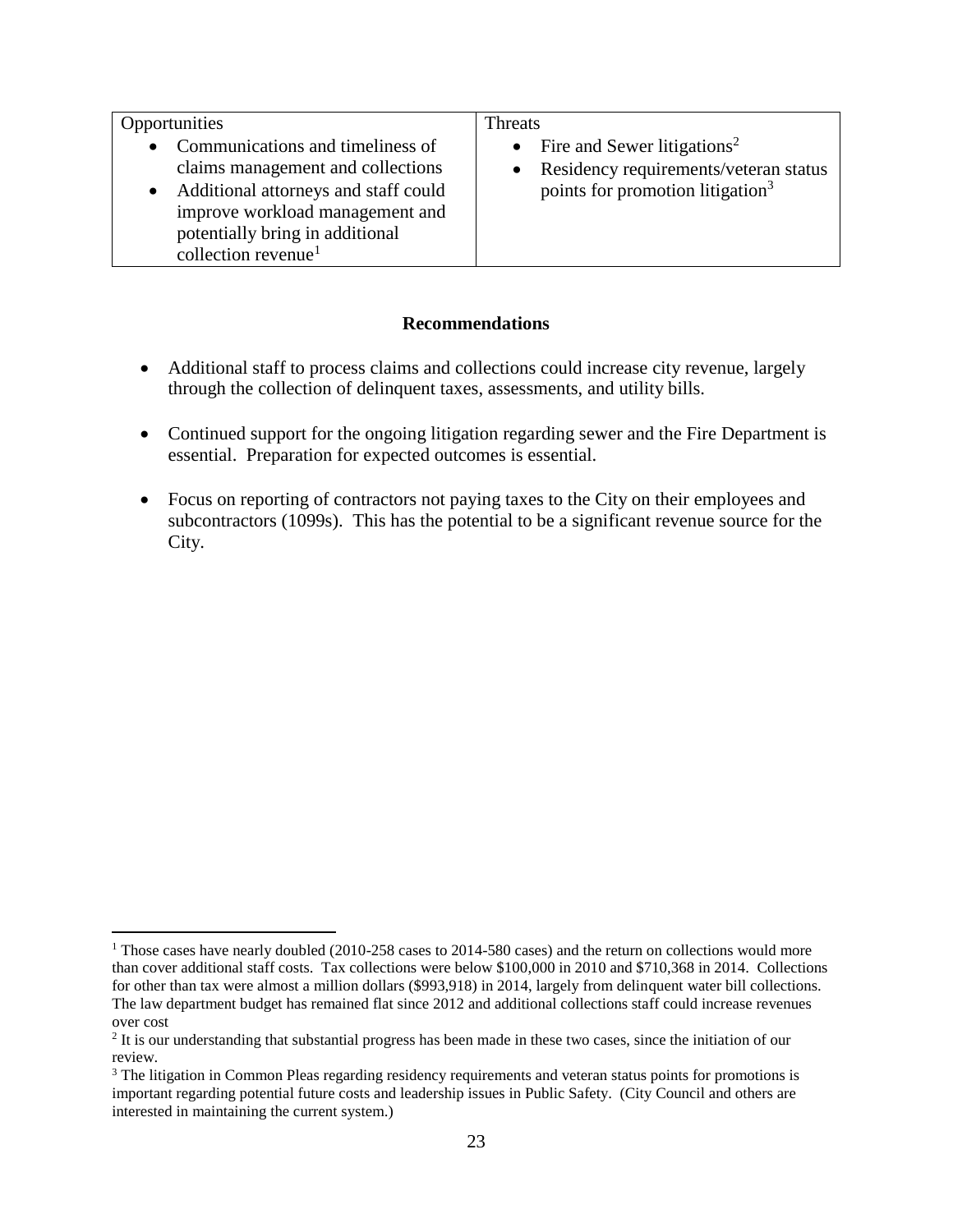#### **Public Service Department Preface**

The Department of Public Service includes the Divisions and Bureaus of the Airport (described in a separate section), Building Maintenance, Engineering, the Golf Courses, Highway Maintenance, Motor Equipment, Off-Street Parking, Oil and Gas, Parks, Plans and Permits, Public Works, Sanitation, Sewer, Street and Highway Lighting, Street Cleaning, Water, Traffic Engineering and the Downtown District Heating System. As of December 31, 2014 there were 534.5 FTEs with a 2015 budget of 591.5 FTEs. The department had a substantial reorganization in 2000. Significant downsizing occurred in 2008-2009 as a result of the recession and reduced funding from the state and federal governments. Public Service FTEs went from 1200 to 600 people. Faced with this smaller workforce while still attempting to provide excellent public service to residents, the Department adopted a TLC management technique, requiring all department decisions to be based on either using technology (T) to improve service, leveraging (L) existing city assets, or consolidation (C) of services with other governmental jurisdictions.

The Engineering Bureau is responsible for the design and construction of all city projects, and civil and electrical engineering for sewer, water, streets, parks and the airport. All city engineers have been consolidated into one department and charge their time to specific projects. As of December 31, 2014 there were 37 FTEs in the Department with 46 FTEs budgeted for 2015.

The Building Department has now been consolidated with Summit County. Plans and Permits is now staffed by one person who handles all plans and permits.

The Water Division (including water distribution and the water supply) had 140 FTEs as of December 31, 2014. The budget for 2015 was 140. The Division is managed well and

24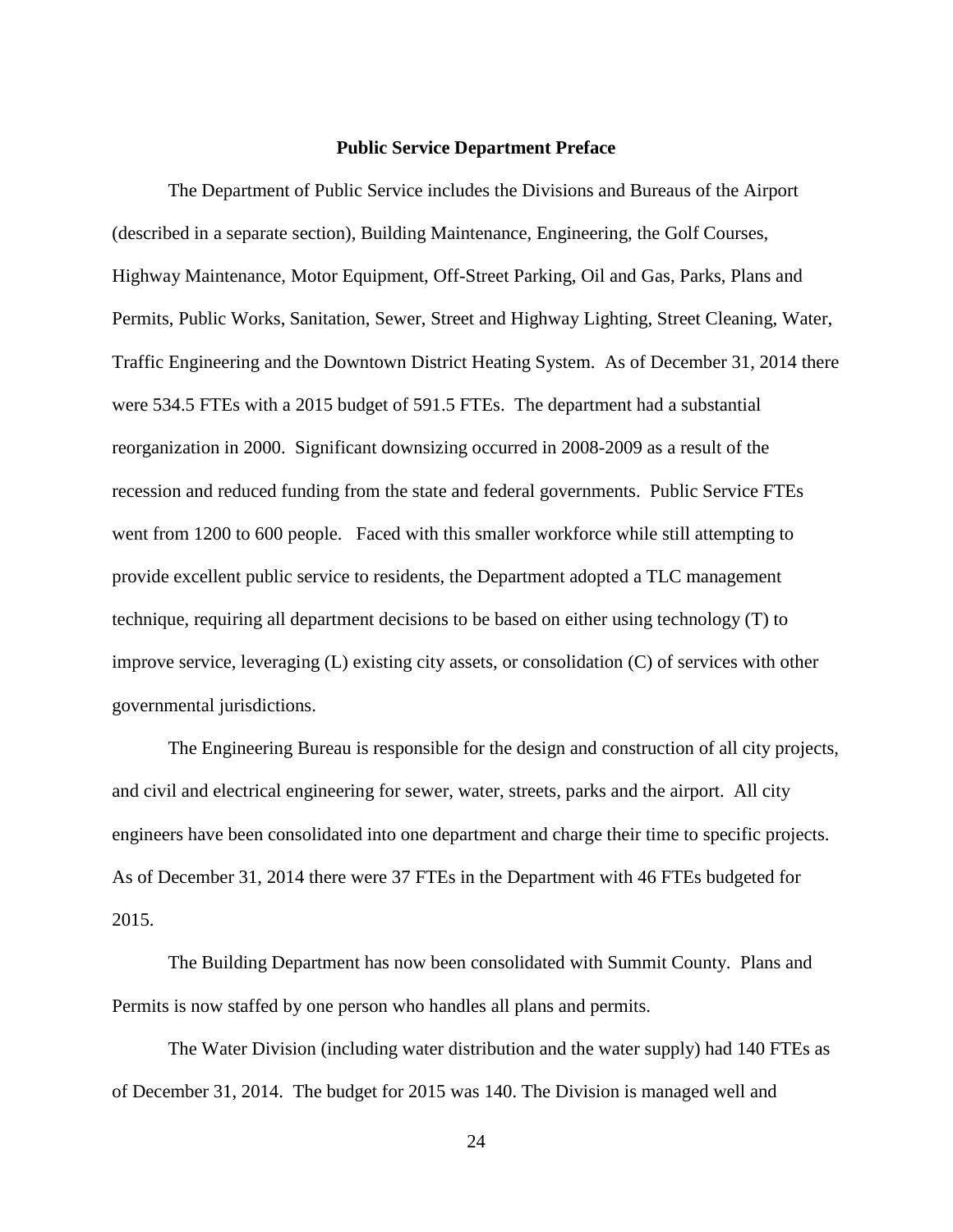Akron's abundant water is a significant economic development tool. Most of the city's tax sharing agreements are based on the City extending its water to spur development and income tax growth. All or parts of Hudson, Cuyahoga Falls, Twinsburg, Fairlawn and Boston Heights receive water from the City of Akron.

There are 96 FTEs in the Sewer Division as of December 31, 2014. The 2015 budget was for 117 FTEs. The Sewer Division is examined in significant detail in a separate section of this report.

Approximately 13 maintenance employees (custodians) maintain more than dozens of buildings. Janitorial services for the buildings are outsourced. Highway Maintenance had 62 FTEs at the end of December, 2014 compared to a 2015 budget for 62. The Motor Equipment division had 29 FTEs at the end of December, 2014 compared to a 2015 budget of 38. The Motor Equipment Department maintains or provides services for vehicles for Akron Public Schools, the University of Akron, ODOT and the city (approximately 1900 vehicles) and also maintains a Municipal Truck service. Fuel is purchased via a futures contract. The City has an oil recycling program to cut costs. The City of Akron outsourced 20% of sanitation in the early 80's. Now about 25% of collection is done by a private contractor. The Division converted from a manual pick up to an automated pick up resulting in significantly fewer staff injuries. This division also manages the City's recycling operation, which is provided at a state of the art recycling facility near the Akron Municipal Airport and managed by Waste Management. Offstreet parking operates 8 parking decks and several surface lots with over 8000 spaces and 1500 parking meters.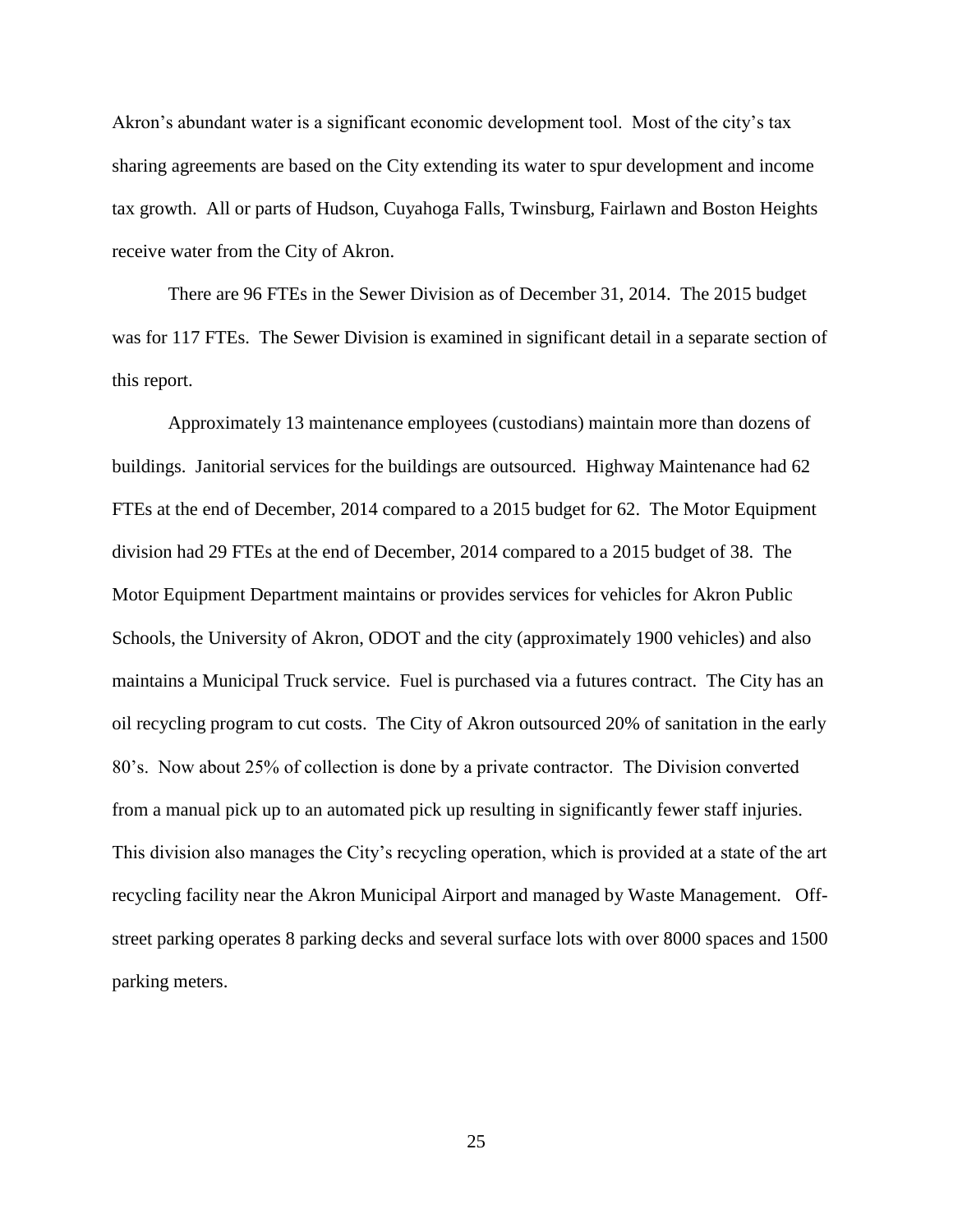The Golf Courses are heavily utilized in accordance with the season and the weather.

Two golf courses: J. Edward Good Park Golf Course and Mud Run Golf Course are managed by four employees.

(Not part of Service Department) 311 – Non emergency phone service received approximately 180,000 calls per year. Approximately two thirds of the calls are informational and the rest are requests for city services. After hours these calls are routed to the 24 hour water dispatch service.

The Recycle Energy Plant used to burn trash and provide steam to large sections of downtown Akron. The plant is operated by a private corporation (Akron Energy Systems) for the City of Akron. Akron Energy Systems has significantly improved operations at the plant since 2008. Primary customers are Akron General Medical Center, Akron Children's Hospital, Canal Place, the City, the County and most downtown businesses. The plant now burns gas and has come into compliance with EPA requirements.

| <b>Strengths</b>                                     | Weaknesses                                           |
|------------------------------------------------------|------------------------------------------------------|
| School Zone light automation system                  | <b>Street Painting</b><br>$\bullet$                  |
| COA has recently completed energy                    | One person handles 1130 plan reviews                 |
| conservation projects at City Hall,                  | and 1237 permits                                     |
| Citicenter, and the Stubbs Building to               | There is only a 12 hour water supply if<br>$\bullet$ |
| reduce costs                                         | there is a major break                               |
| State of the art systems throughout the<br>$\bullet$ | There is only one water plant. Water<br>$\bullet$    |
| water supply operating network that                  | use can only be measured by a city                   |
| provide algae detection, asset                       | vehicle driving by                                   |
| management services, and water                       | • Water and sewer are not included in                |
| security                                             | the general fund                                     |
| Water system moved to remote meters<br>$\bullet$     | No plan for routine replacement of                   |
| <b>Akron Global Water Alliance</b>                   | equipment in Public Works                            |
| (AGWA), intended to promote Akron                    | Upkeep of Parks                                      |
| as a water technology hub and to bring               | Lock 3 does not cover the cost of<br>$\bullet$       |
| new economic development                             | operations.                                          |
| Snow removal                                         | <b>Golf Course</b>                                   |

## **Public Service Department SWOT**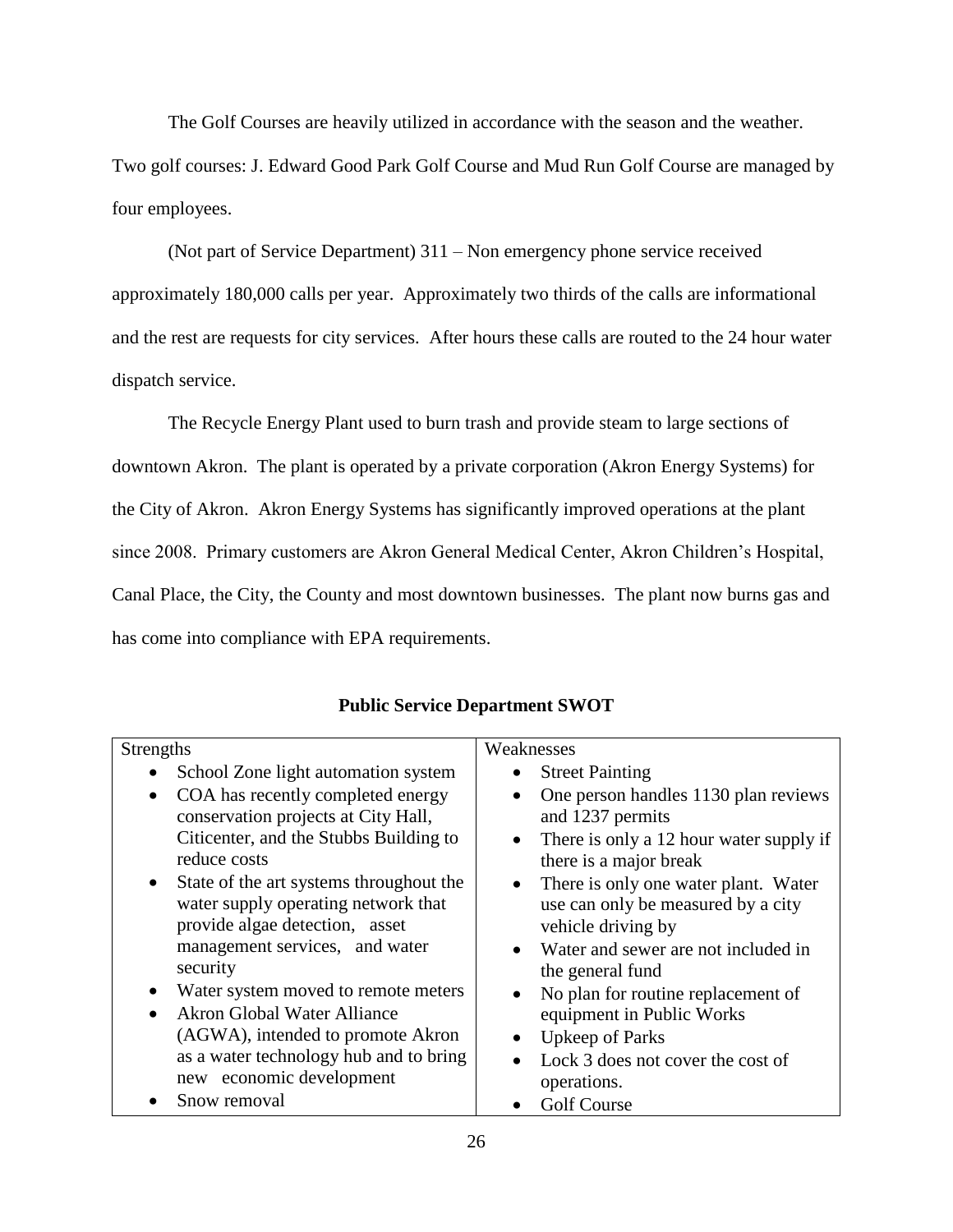| "Public Service Worker" positon,<br>$\bullet$<br>enables Public Service employees to<br>work across divisional lines during<br>emergency operations<br>Potholes are repaired within 24 hours<br>$\bullet$<br>of the city receiving notice<br>Oil recycling plan and retread tires<br>$\bullet$<br>program.                                                                                                                                                                                                                                                                                                                                                                                                                                                                                                                                                                                                                                                                                                                                                                                                                                                         | Does not generate sufficient<br>$\circ$<br>revenue to cover costs<br>Use is dependent on weather<br>$\circ$<br>and it receives many<br>complaints from the public.<br>Complaints about the golf<br>$\circ$<br>course are largely attributed to<br>employee issues at the golf<br>course.                                                                                                                                                              |
|--------------------------------------------------------------------------------------------------------------------------------------------------------------------------------------------------------------------------------------------------------------------------------------------------------------------------------------------------------------------------------------------------------------------------------------------------------------------------------------------------------------------------------------------------------------------------------------------------------------------------------------------------------------------------------------------------------------------------------------------------------------------------------------------------------------------------------------------------------------------------------------------------------------------------------------------------------------------------------------------------------------------------------------------------------------------------------------------------------------------------------------------------------------------|-------------------------------------------------------------------------------------------------------------------------------------------------------------------------------------------------------------------------------------------------------------------------------------------------------------------------------------------------------------------------------------------------------------------------------------------------------|
| Opportunities<br>Outsource additional services such as<br>engineering, co-op or sell the<br><b>Recycled Energy Plant</b><br>Sell/Consolidation existing city owned<br>properties (vacant land and or<br>buildings)<br>City Center is underutilized<br>$\circ$<br>Health Department has vacated<br>$\circ$<br>the former Morley Health<br>Center building<br>Sell the golf courses to the<br>$\circ$<br>Metro Park system<br>80 W. Bowery, AAA and other<br>$\circ$<br>buildings may not be<br>appropriate for adaptive re-use<br>and could be sold to prompt<br>local development. (Leasing is<br>not an option due to the lack of<br>infrastructure to manage the<br>facilities.)<br>Marketing the school flashing light<br>system and water technologies<br>continue to provide water<br>$\circ$<br>service in exchange for tax<br>sharing<br>generate licensing fees<br>$\circ$<br>The Compost Plant site may be<br>available for re-development<br>A fats, oils and grease (FOG)<br>$\circ$<br>intake center near the<br>anaerobic digesters at the<br>Botzum treatment plant could<br>be established to reduce costs<br>for local food industry<br>businesses | <b>Threats</b><br>a 12 hour water supply if there is a<br>catastrophic water plant shutdown<br>no back up "tie ins" with<br>$\circ$<br>surrounding water systems<br>Downtown businesses, city services,<br>Akron General Medical Center and<br>Akron Children's Hospital are<br>dependent on steam from the Recycle<br><b>Energy Plant</b><br>No redundant gas lines in downtown<br>or power sources that could<br>immediately be tapped for back up. |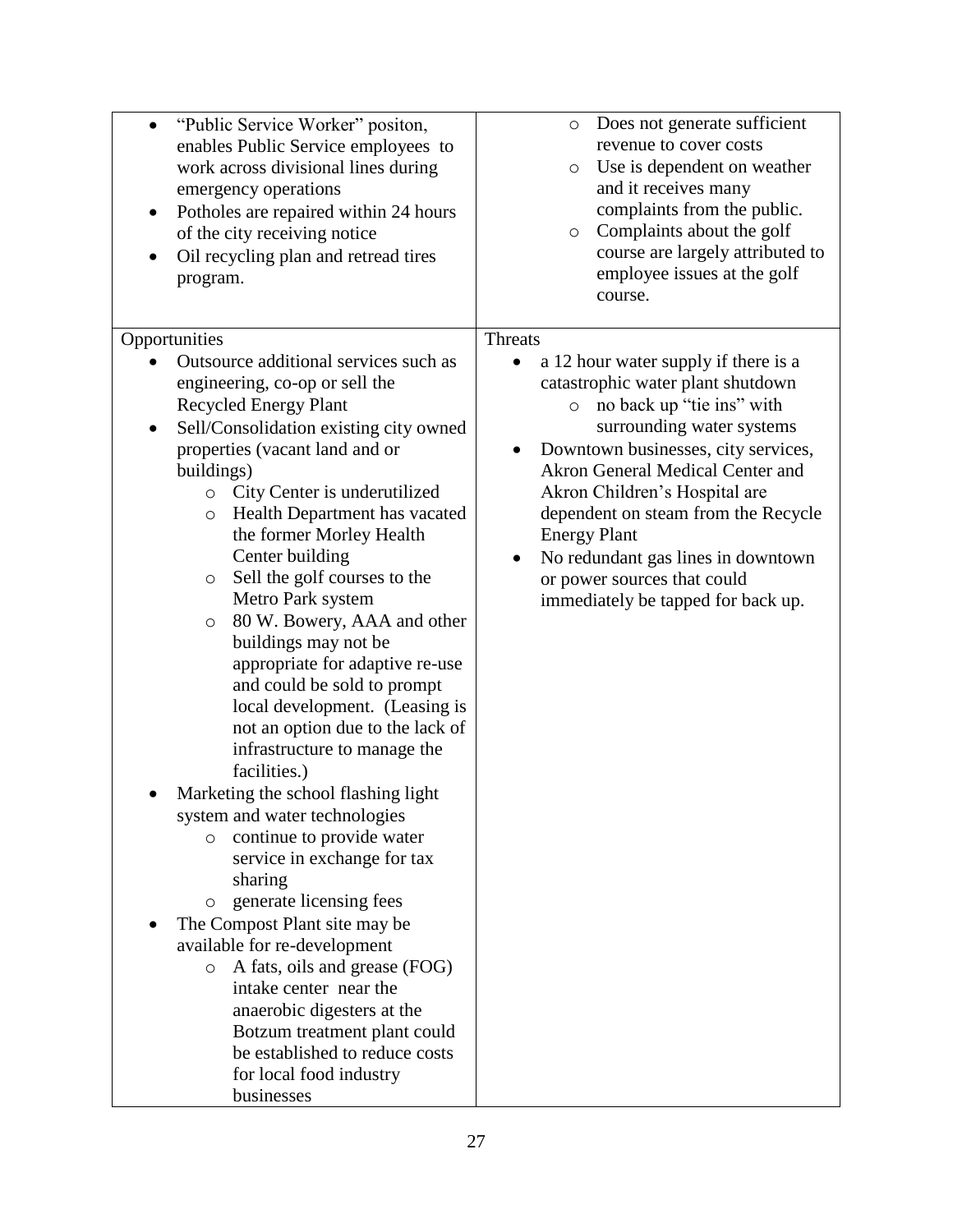|           | • The 311 system, the only one in        |
|-----------|------------------------------------------|
|           | Summit County could be provided to       |
|           | other County municipalities on a         |
|           | Subscription basis                       |
| $\bullet$ | <b>Consolidate Divisions and Bureaus</b> |
| $\bullet$ | Consolidate Lock 3 with another          |
|           | department                               |
| $\bullet$ | Promote the Recycle Energy Plant         |

#### **Recommendations**

- Develop a backup plan for service continuity for water and steam.
- Review and implement appropriate sale of city vacant property and buildings.
- Physically consolidate city services to reduce ongoing capital and maintenance costs. If sites become available consider selling or otherwise leveraging them.
- Consolidate divisions and bureaus, as appropriate, to create economies of scale, operating improvements and reduce management costs.
- Develop a plan to leverage city assets such as the water plant, water technology, school light technology, vehicle maintenance program and the 311 system. Consider spinning these technologies off into a marketing entity created by the city or assign to Akron Development Corp.
- Review street maintenance, sanitation and leaf pick up systems for improvements to enhance customer satisfaction. If current processes are deemed sufficient, improve communications to residents so they better understand what is and is not being done.
- Explore opportunities to work with Metroparks on an agreement for park maintenance; and to merge or purchase the golf courses.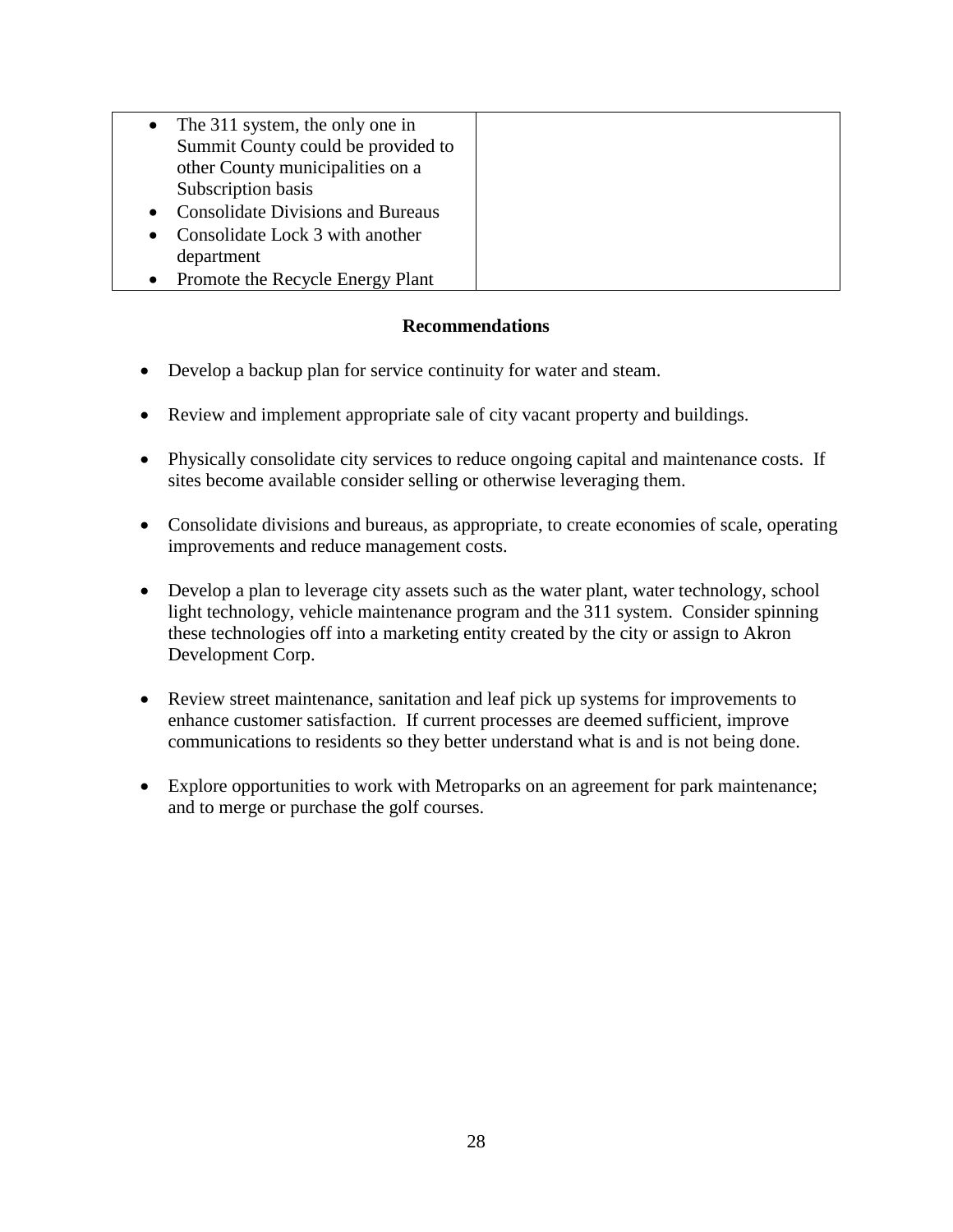#### **Personnel/Human Resources Department Preface**

Human resource functions are scattered throughout the city's infrastructure. Benefits are managed by the Finance Department. The Civil Service Commission (including three appointees by the Mayor) appoints the Personnel Director according to the Charter of the City of Akron. The Personnel Director is responsible for appointing all employees of the Personnel Department. The Commission is appointed for a 6 year term and the Personnel Director is appointed for a 3 year term. The Department also manages testing for Akron Public Schools at no charge.

There are four divisions: Records, Classification and Compensation, EEO & Training and Employment. The Department does the recruitment, processes applications, administers tests for Civil Service positions and schedules disciplinary appeals. Recruitment reach is extended to Youngstown, Cleveland, Toledo and Detroit to promote diversity for the Public Safety Department. The Department uses selected testing companies. The Records Division maintains all city employee files and manages all records requests, employment verifications and subpoenas. Compensation is evaluated upon request and the Deputy Mayor in Labor Relations coordinates compensation for union positions. Benefits, including FMLA and ADA issues are managed through Finance. Union negotiations and union discipline is managed through the Deputy Mayor for Labor Relations.

29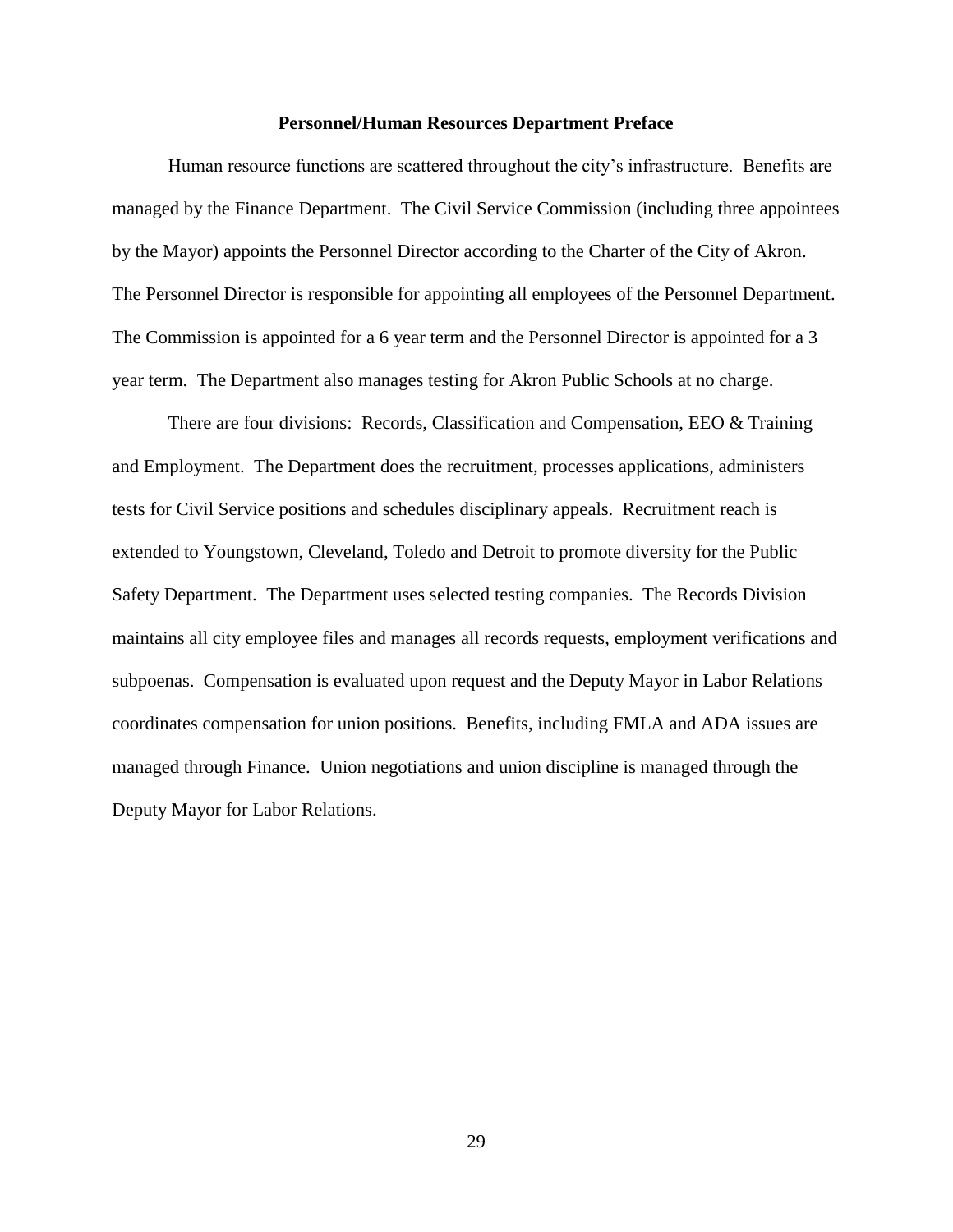| Strengths                                                                                                                   | Weaknesses                                                                                                                                                                                                                                                                                                                                                                                                                                                                                                                                                                                                                                                                                                                                                            |
|-----------------------------------------------------------------------------------------------------------------------------|-----------------------------------------------------------------------------------------------------------------------------------------------------------------------------------------------------------------------------------------------------------------------------------------------------------------------------------------------------------------------------------------------------------------------------------------------------------------------------------------------------------------------------------------------------------------------------------------------------------------------------------------------------------------------------------------------------------------------------------------------------------------------|
| Most employees are recognized as<br>good<br>Records are kept well                                                           | need to revamp competency tests for<br>positions, job descriptions and<br>performance appraisals (some are not<br>current or relevant)<br>o Evaluations are completed<br>every six months and there is a<br>general opinion that if an<br>employee is downgraded, a<br>grievance and legal action will<br>ensue.<br>٠<br>Some managers rank<br>all employees average<br>to avoid this and some<br>rank all employees as                                                                                                                                                                                                                                                                                                                                               |
|                                                                                                                             | superlative to make the<br>staff happy<br>Civil Service requirements and<br>$\circ$<br>the overlapping union structure<br>make it difficult to promote<br>good people and move the<br>ineffective out<br>To promote a candidate the<br>$\circ$<br>candidate has to be one of the<br>top three candidates after the<br>promotion test. This process<br>may not produce the most<br>qualified candidate for the job.<br>Customer service is not<br>$\circ$<br>evaluated and there is a lack of<br>human resource background or<br>training for the current staff<br>Compensations studies need to be<br>completed (See Finance for additional<br>information)<br>Benefits are not well<br>$\circ$<br>understood or promoted to<br>enhance wellness and reduce<br>costs. |
| Opportunities<br>Develop a Human Resources<br>Department, with an appropriately<br>credentialed Human Resource<br>Executive | Threats<br>The current structure of human<br>resource functions is fractured and<br>does not promote the selection, hiring                                                                                                                                                                                                                                                                                                                                                                                                                                                                                                                                                                                                                                            |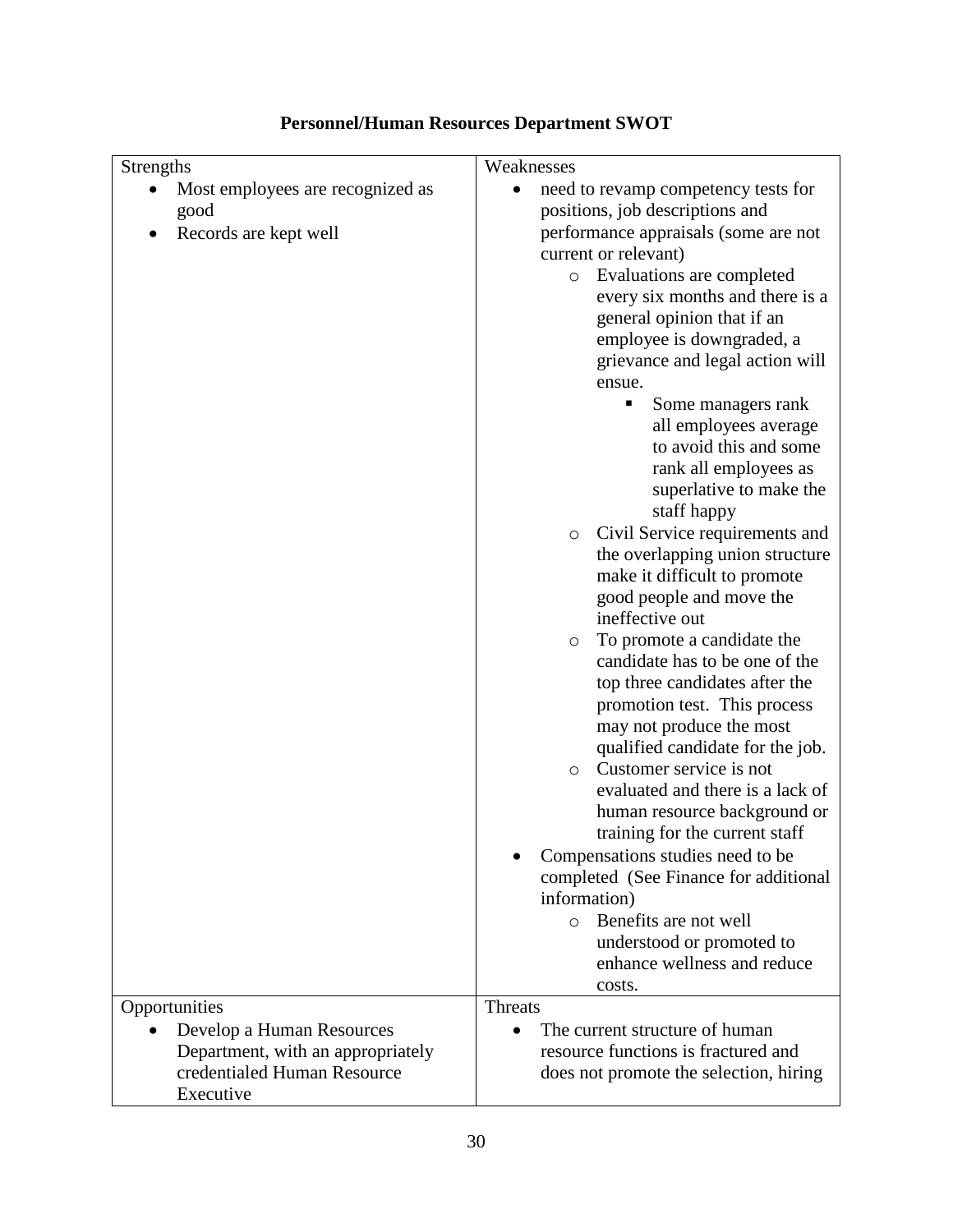| $\bullet$ | Move benefits back to the department |
|-----------|--------------------------------------|
|           | so a comprehensive compensation      |
|           | plan can be developed for employees  |

- Update job descriptions, performance appraisals and promotion processes so they are equitable, current and relevant
	- o Improve ongoing training for staff and managers

and development of employees to meet the mission of the City

- Current benefits program is not financially sustainable
- Partnership with the unions needs to occur to ensure the gradual changes in benefits and benefit language in the contract to ensure that workforce numbers do not have to be decreased to maintain current benefit levels

## **Recommendations**

- Create a Human Resources Department (that still includes the Civil Service Commission) that includes all functions of human resources, recruitment, hiring, training, compensation and benefits, disciplinary action, promotion and succession planning. (See our Interim Report #2, attached as Appendix \_\_\_)
- Create a ballot initiative to allow the Mayor to appoint the Director of Human Resources (Personnel). (See our Interim Report #2, attached as Appendix \_\_\_)
- Reevaluate compensation and benefits as a package and offer competitive market rates for both. Work with unions to ensure a gradual transition to this model. Evaluate making changes on a "go-forward" basis to reduce disruption to current employees.
- Update all job descriptions, performance appraisals and promotion processes and systems so they are current, relevant, equitable and sustainable.
	- o Work with Council to re-evaluate the process for giving preference to resident and veterans in hiring and promotion to the COA's civil service. The current system may not be the most effective method.
	- o Consider developing/updating a succession plan for key staff positions.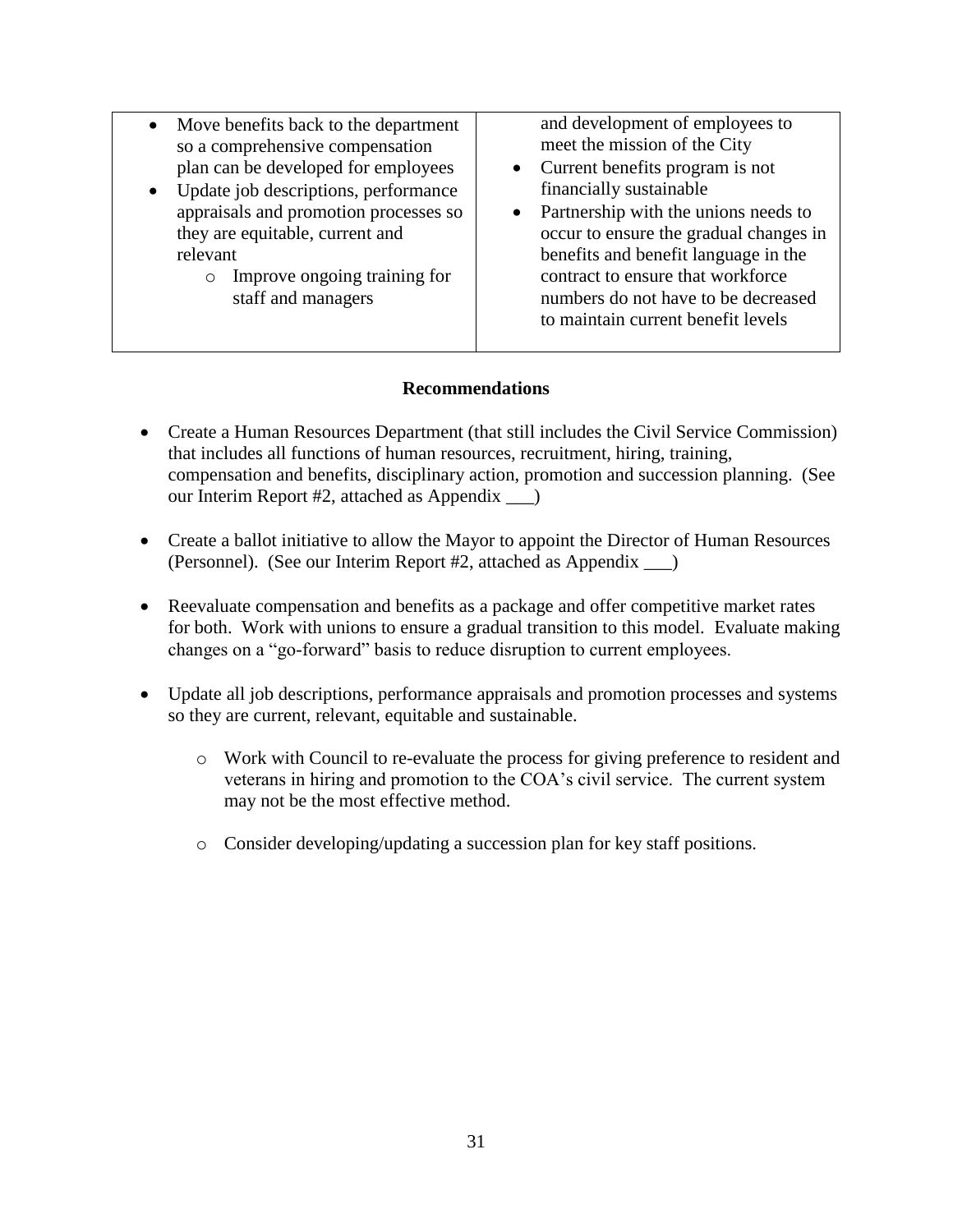#### **Public Safety Department Preface**

The Department of Public Safety includes the Divisions of Police, Fire and Communications. The Police Division included 449 actual FTEs (sworn staff) as of December 31, 2014 with a 2015 budget of 446. There were 38 civilian staff compared to a 2015 budget of 47. The average age is 38. The average age on hire is 24. There is a significant effort to recruit minorities and women to the force. Efforts have included recruiting in diverse cities, the inclusion of local ministers and the creation of a YouTube video. This has increased the minority workforce to 19%. The Police send recruits to local academies such as KSU and Briggs and Stratton for training. They are considering developing their own training program but at least 10 recruits are required to break even. The County has an open source academy. Ongoing training is brought in on topics such as domestic violence, testifying, cultural competency, Taser, communication and leadership training. Critical Incident Training (2 weeks long) is offered to help officers deal with emotional or mental health issues and the homeless. About 45% of all officers are trained in this. An independent Police Auditor reports to the Mayor and evaluates all complaints of use of force. Those issues are brought to the senior leaders in the Police.

The Fire Division includes EMS and Fire calls. The majority of the work is EMS (2915 EMS calls in October compared to 399 Fire calls). EMS collected \$237,000 for calls in October. All trucks have GPS and Police have locators. There are 357 employees in the Division.

The Communications Division manages 911 calls for police, fire and the Summit County Sheriff's Department. The Call Center is the front door of all services. The acting Director of Communications is supervised by Police and Fire.

32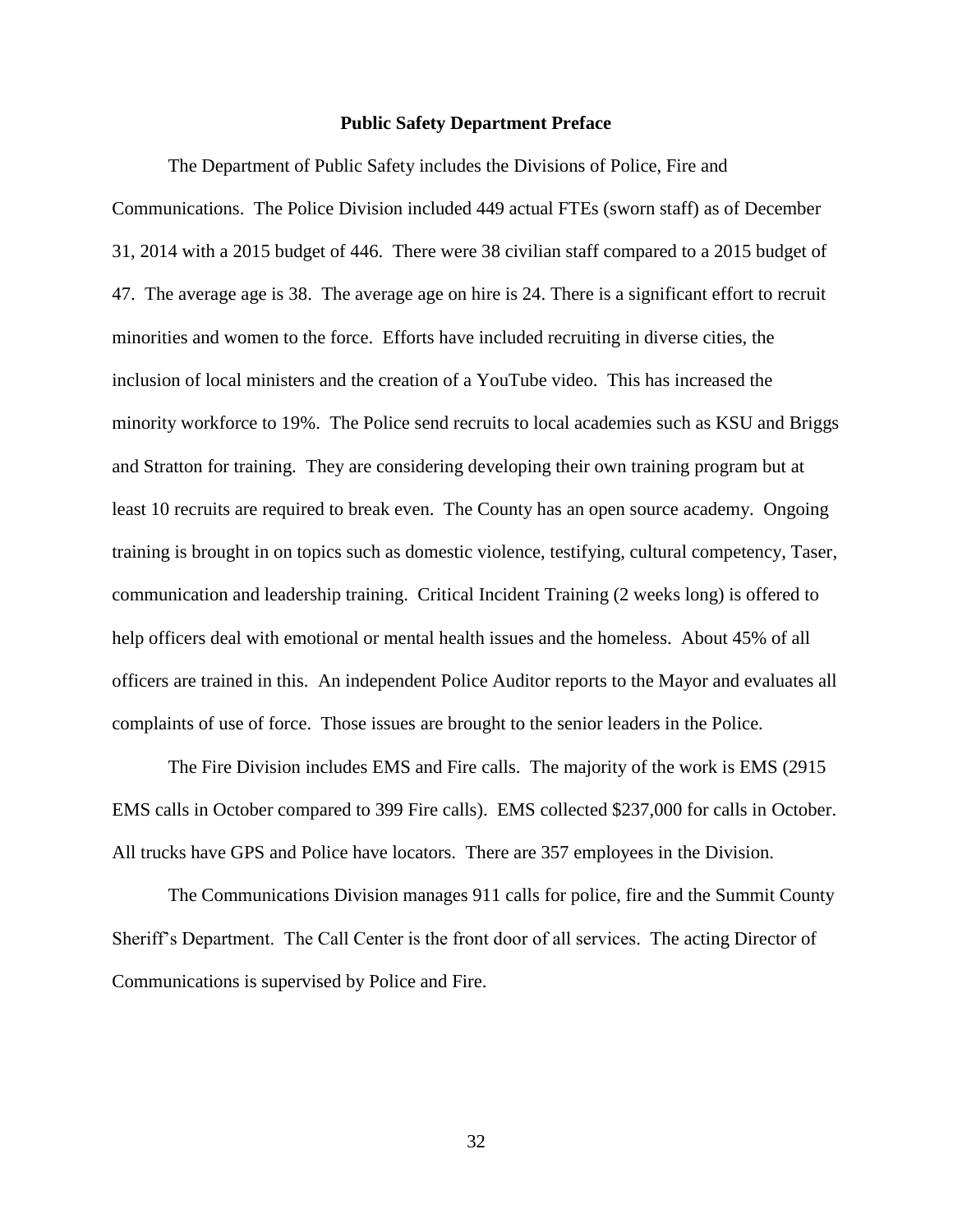## **Public Safety Department SWOT**

| Strengths                                   | Weaknesses                                   |
|---------------------------------------------|----------------------------------------------|
| <b>Police Department</b>                    | <b>Police Division</b>                       |
| call for service<br>$\circ$                 | issues with overtime and<br>$\circ$          |
| engaging the public<br>O                    | scheduling coverage over the                 |
| the park and walk strategy<br>O             | summertime when the crime                    |
| the Performance Dashboard<br>$\circ$        | rate is high and Police                      |
| the Police Explorers program<br>$\circ$     | vacations are at a peak                      |
| and staffing                                | space concerns related to the<br>$\circ$     |
| <b>EMS/Fire Program</b>                     | Property Room, operations,                   |
| They answer over 40,000 calls<br>$\circ$    | record storage and holding                   |
| for service                                 | space                                        |
| A grant writing program<br>$\circ$          | lack of a pistol shooting range<br>$\circ$   |
| resulted in monies to support               | Currently officers are                       |
| SCBA packs to wear in fires.                | using the University of                      |
| The department also received a<br>$\circ$   | Akron facility for night                     |
| grant for plugs to turn ovens               | shooting and they share                      |
| off automatically if they are               | space at the Akron                           |
| too hot                                     | Canton Airport with                          |
| <b>Communications Division</b>              | the County which is                          |
| excellent job in managing<br>$\circ$        | very expensive                               |
| suicide calls                               | HVAC in the current facility is<br>$\circ$   |
| call when an officer is in chase<br>$\circ$ | a problem                                    |
|                                             | security problem with a single<br>$\circ$    |
|                                             | elevator in the Stubbs Building              |
|                                             | The Municipal Court needs to<br>$\circ$      |
|                                             | be moved                                     |
|                                             | Fire Division                                |
|                                             | Capital<br>$\circ$                           |
|                                             | Fire stations, particularly 2 and<br>$\circ$ |
|                                             | 12 are in significant disrepair              |
|                                             | no routine vehicle replacement<br>$\circ$    |
|                                             | plan and the trucks are on the               |
|                                             | average 25 years old                         |
|                                             | Fire stations 9 and 12 could be              |
|                                             | combined.                                    |
|                                             | More staff are needed.<br>$\circ$            |
|                                             | FTEs need to increase to 363<br>$\circ$      |
|                                             | <b>Communications Division</b>               |
|                                             | Needs additional staff.<br>$\circ$           |
|                                             | The staff there continually are<br>$\circ$   |
|                                             | working overtime, often                      |
|                                             | mandatory.                                   |
|                                             | Shifts are 12 hours and the<br>$\circ$       |
|                                             | work is stressful.                           |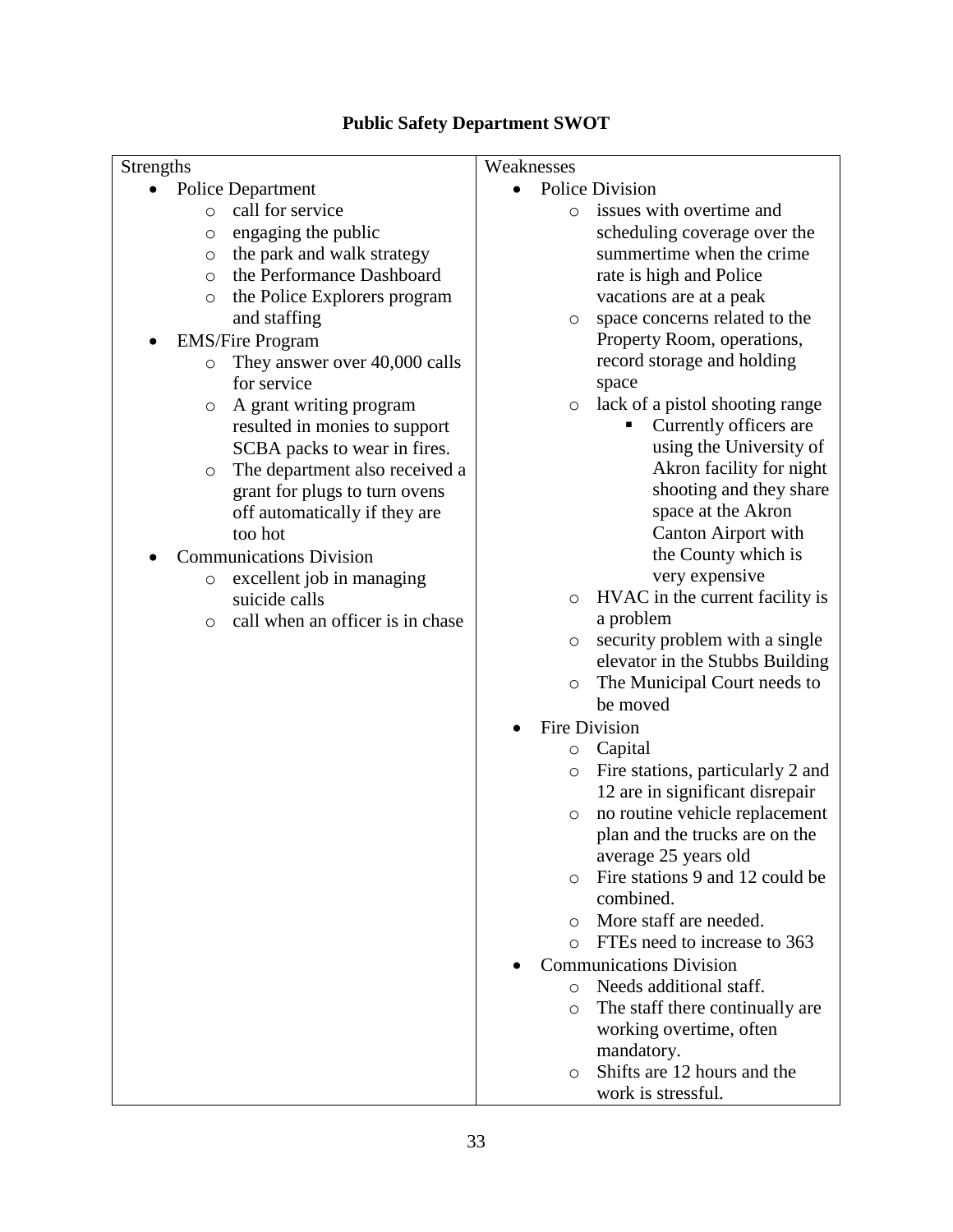|                                                                          | The salary is problematic at<br>$\circ$<br>\$35,000.<br>It is difficult to find<br>$\circ$<br>individuals with an appropriate<br>background.<br>The division struggles to stay ahead of<br>technology needs.<br>(The MARCS system was just<br>$\circ$<br>implemented.) |
|--------------------------------------------------------------------------|------------------------------------------------------------------------------------------------------------------------------------------------------------------------------------------------------------------------------------------------------------------------|
| Opportunities                                                            | Threats                                                                                                                                                                                                                                                                |
| There are opportunities to expand the                                    | the capital needs for Fire Stations and<br>$\bullet$                                                                                                                                                                                                                   |
| Community Policing program and the                                       | trucks                                                                                                                                                                                                                                                                 |
| Cease Fire Program.                                                      | staffing needs for the Communication<br>$\bullet$                                                                                                                                                                                                                      |
| o Cease Fire identifies people<br>who are likely to be a suspect         | Center                                                                                                                                                                                                                                                                 |
| or victim of a crime and                                                 |                                                                                                                                                                                                                                                                        |
| intervene to prevent adverse                                             |                                                                                                                                                                                                                                                                        |
| outcomes. 6 of the last 50                                               |                                                                                                                                                                                                                                                                        |
| people identified were killed.                                           |                                                                                                                                                                                                                                                                        |
| Performance management                                                   |                                                                                                                                                                                                                                                                        |
| Forecasting for promotion and<br>$\bullet$                               |                                                                                                                                                                                                                                                                        |
| leadership training.                                                     |                                                                                                                                                                                                                                                                        |
| The establishment of a shooting range<br>$\bullet$                       |                                                                                                                                                                                                                                                                        |
| would meet the officer's needs and                                       |                                                                                                                                                                                                                                                                        |
| could potentially generate revenue if<br>rented to other municipalities. |                                                                                                                                                                                                                                                                        |
| Separate EMS and Fire Stations                                           |                                                                                                                                                                                                                                                                        |
| Use of GIS Software                                                      |                                                                                                                                                                                                                                                                        |
| <b>CPR</b> classes and Block Watch                                       |                                                                                                                                                                                                                                                                        |
| Programs at CLC                                                          |                                                                                                                                                                                                                                                                        |
| Centralized 911 Dispatch for Summit                                      |                                                                                                                                                                                                                                                                        |
| County                                                                   |                                                                                                                                                                                                                                                                        |

### **Recommendations**

- Re-evaluate Police scheduling and vacations and implement planning methodologies to reduce overtime costs.
- Evaluate consolidation of Communications Center with Summit County.
- Re-evaluate the separation of EMS and Fire to decrease capital and training requirements.
- Evaluate opportunities to address Fire vehicle replacement.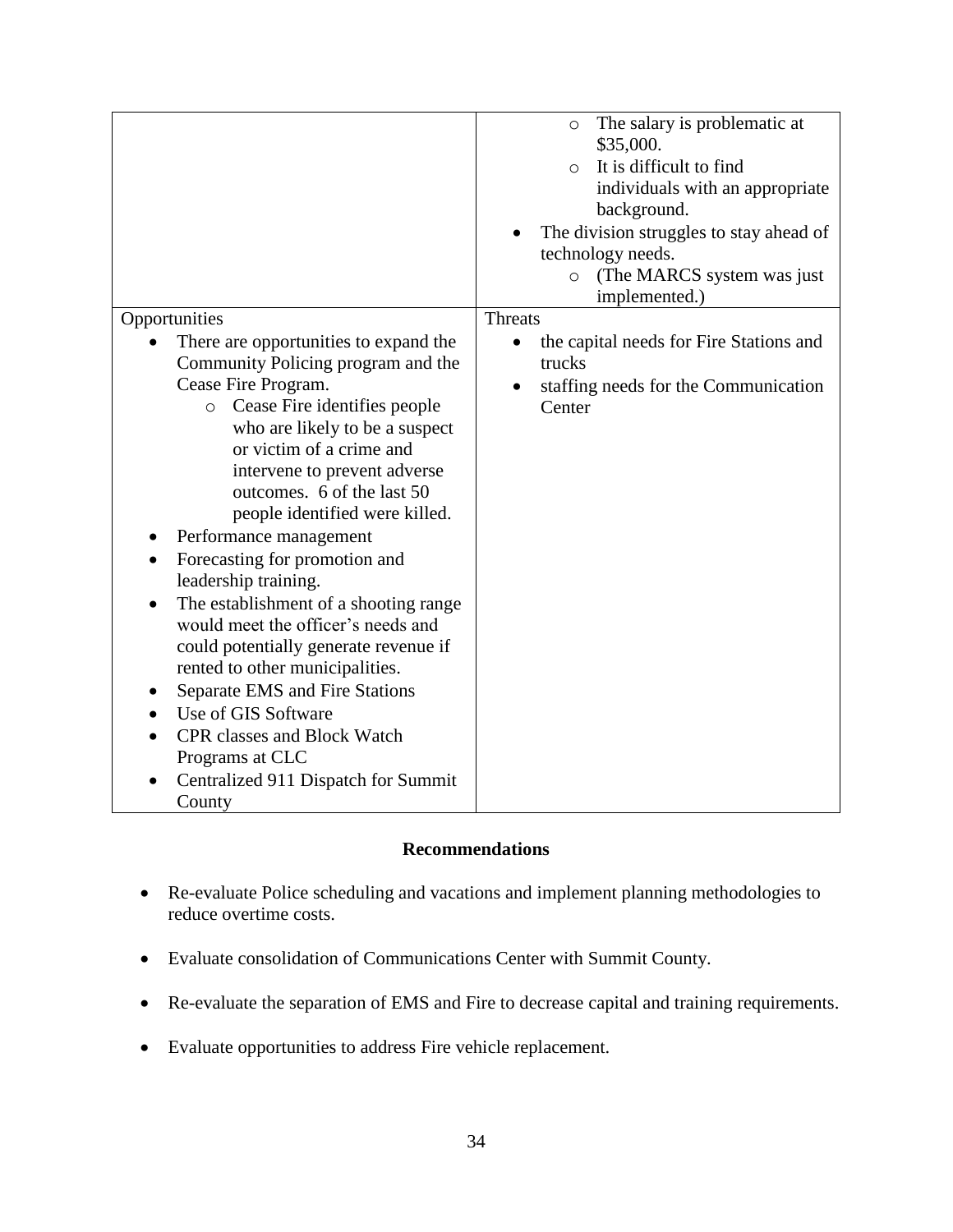- Evaluate physical consolidation of City services to make additional space for Police space needs.
- Evaluate opportunity to develop an in-house training academy, including a new shooting range for Police. This could be revenue positive.
- Evaluate the current process where Police use of force incidents are investigated by an Independent Police Auditor who reports to the Mayor. Perhaps city residents would be better served if investigations were done by an investigator outside the City and Summit County. A Citizen's Advisory Group could be included in the process.
- More widely implement performance" Dashboards" similar to that currently being used by the Police.
- Evaluate combining services with adjacent communities.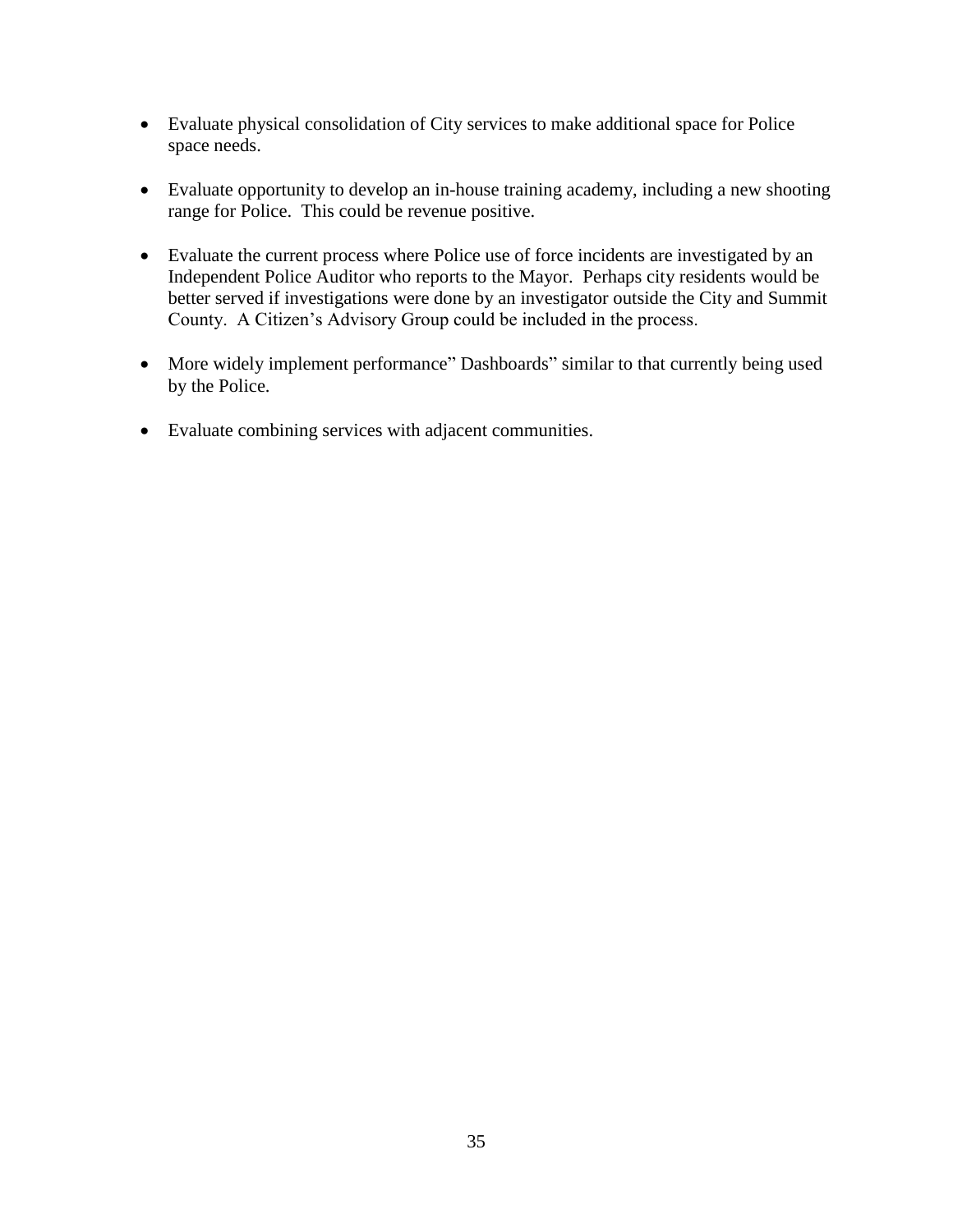#### **Akron Fulton Airport Preface**

The Akron Fulton Airport operates 24/7/365. It includes two runways-one (7-25) that is 6337 feet and a small less used runway (1-19) that is 2300 feet. The airport includes 15 hangars for 15 corporate aircraft. 75 planes are housed in condo hangars. There are 113 aircraft on the field. 70 aircraft per day are supported. The annual budget is \$297,560 with revenues of \$219,462. The shortfall is covered by the City of Akron. Revenues are from fuel fees, rent from companies and land leases. Operations are managed by Summit Air Services, a full service fixed base operator. There is no self-service for fuel. No commercial airlines use the facility. The facility compliments services at the Akron Canton Airport which provides tower service for Fulton, funded through a fuel tax of 75 cents per gallon. Security is maintained through gates at the facility. An Airport Master Plan was commissioned 3 years ago which has to be reviewed and approved by the FAA. Once it is approved, the FAA will fund 90% of improvements identified in the plan. Capital improvement projects required at the airport are projected to be \$2,572,000 through 2019. \$259,000 would be the local share of the expenses. Total capital needs through 2035 would be \$29,647,000 of which \$72,561,000 would be the responsibility of the City of Akron and \$5million would need to come from private sources for new hangar space.

| <b>Akron Fulton Airport SWOT</b> |  |
|----------------------------------|--|
|----------------------------------|--|

| <b>Strengths</b>                                                                                                                                                                                                                                                                                                                                           | Weaknesses                                                                                                                                                                                                                              |
|------------------------------------------------------------------------------------------------------------------------------------------------------------------------------------------------------------------------------------------------------------------------------------------------------------------------------------------------------------|-----------------------------------------------------------------------------------------------------------------------------------------------------------------------------------------------------------------------------------------|
| Operations at the airport have<br>$\bullet$<br>improved since they have been<br>managed by Summit Air Service.<br>$\bullet$ The relationship with the city has<br>improved and private entrepreneurs<br>have leased property for airline related<br>businesses.<br>Traffic has increased 12% in four<br>$\bullet$<br>years since SAS took over operations. | • The airport is out of hangar space and<br>needs a long term plan.<br>• The Master Plan is not yet officially<br>available.<br>This hinders the ability of the<br>$\circ$<br>airport to receive funds for<br>improvement from the FAA. |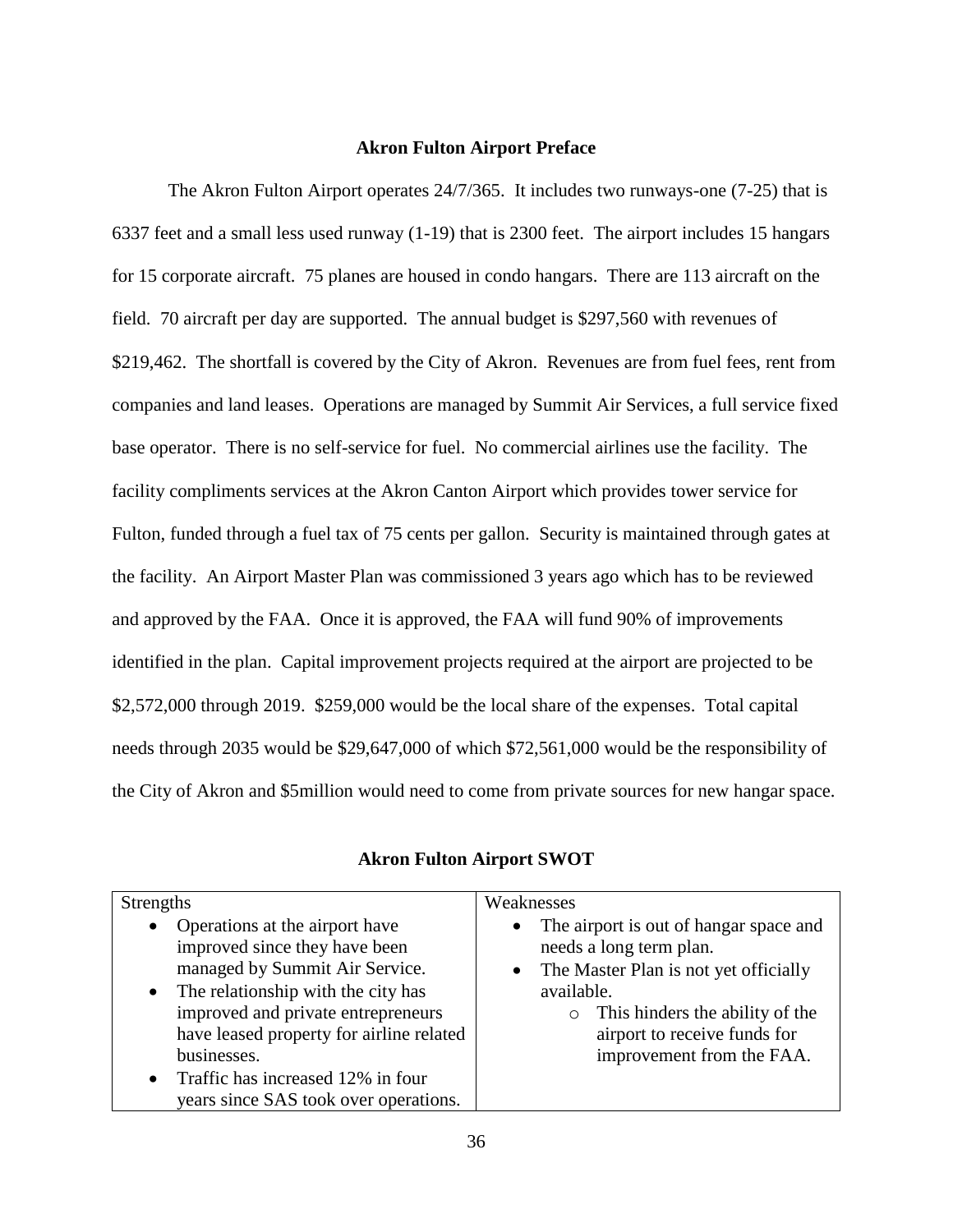| Over \$11.9M has come to the city in<br>2014 due to the airport.<br>(From a comparative<br>$\circ$<br>standpoint, the Cuyahoga<br>County Airport operates at a<br>deficit of $$475,000$ per year)                                                                                                                                                                                                                                                                                                                                                                                                                                                                                                                               | Improvements are needed to the<br>$\bullet$<br>runway and to clear visual<br>obstructions.<br>Without clearing visual<br>$\circ$<br>obstructions, the FAA will not<br>permit landing at night without<br>clear conditions.<br>This would require \$200,000<br>$\circ$<br>to remediate.<br>Citizens of Ellet may be concerned<br>about noise.<br>There is no marketing staff to promote<br>the airport.<br>The airport has a tarnished<br>$\circ$<br>reputation from prior city<br>employees.<br>To take the airport out of service<br>would require the city to pay the FAA<br>back approximately \$20M for prior<br>improvements. |
|---------------------------------------------------------------------------------------------------------------------------------------------------------------------------------------------------------------------------------------------------------------------------------------------------------------------------------------------------------------------------------------------------------------------------------------------------------------------------------------------------------------------------------------------------------------------------------------------------------------------------------------------------------------------------------------------------------------------------------|------------------------------------------------------------------------------------------------------------------------------------------------------------------------------------------------------------------------------------------------------------------------------------------------------------------------------------------------------------------------------------------------------------------------------------------------------------------------------------------------------------------------------------------------------------------------------------------------------------------------------------|
| Opportunities                                                                                                                                                                                                                                                                                                                                                                                                                                                                                                                                                                                                                                                                                                                   | <b>Threats</b>                                                                                                                                                                                                                                                                                                                                                                                                                                                                                                                                                                                                                     |
| After the Master Plan is completed,<br>there may be an opportunity to re-<br>draw the fence line for the airport and<br>make adjacent land available for<br>economic development.<br>There is the opportunity to seek<br>$\bullet$<br>private funds to cover the remaining<br>10% of funds required for capital<br>improvements after 90% funding from<br>the FAA.<br>The City could sell the airport to<br>private owners but there are few<br>potential buyers due to the operating<br>deficit.<br>A freight operator would be<br>$\circ$<br>desirable but they won't<br>commit at this point due to the<br>uncertain future of the airport.<br>There may be an opportunity to bring<br>more corporate planes to the airport. | The largest threat to current airport<br>$\bullet$<br>operations is the lack of certainty<br>about future operations.<br>Since the recent crash, capital is<br>$\bullet$<br>required to return operations to the<br>prior level                                                                                                                                                                                                                                                                                                                                                                                                    |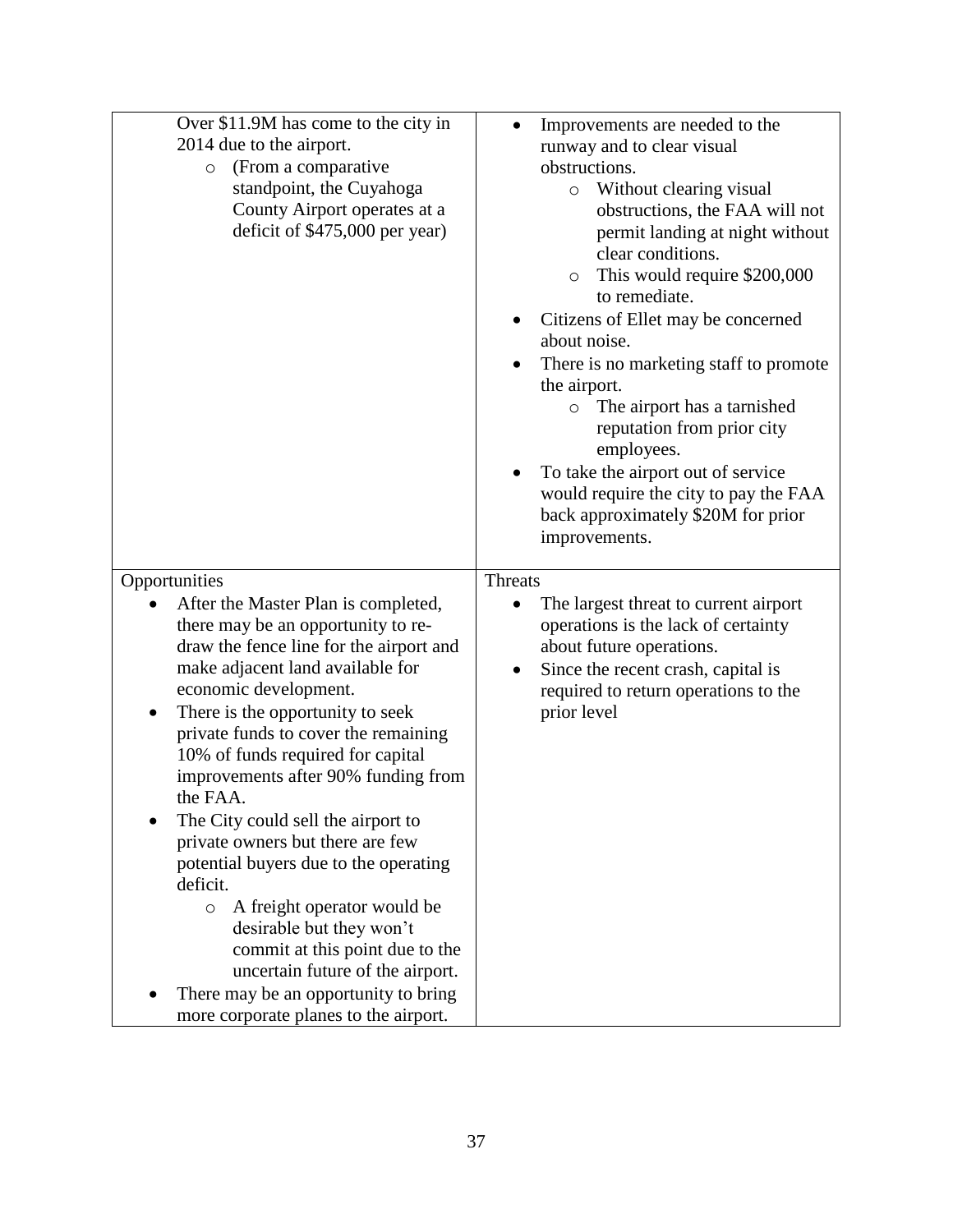## **Recommendations**

- Press FAA to approve the Master Plan and aggressively implement its recommendations.
- Pursue public/private opportunities for economic development on land adjacent to the fenced in airport property.
- Pursue capital options to reduce existing obstructions to return the airport to prior service levels.
- Market the airport to enhance utilization and promote economic development in Akron.
- Consider spinning airport out of City to a not-for-profit owned by the City.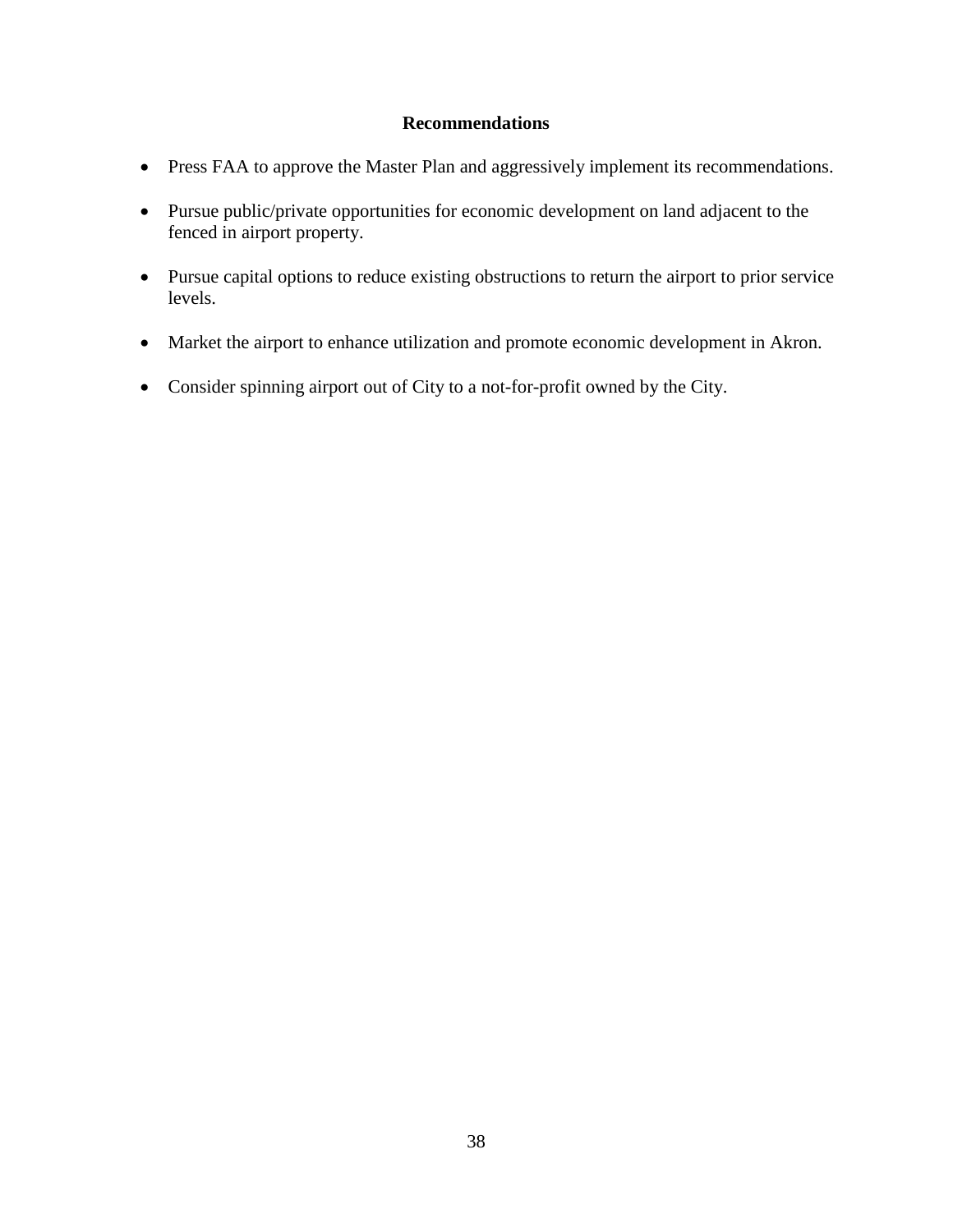## **Economic & Neighborhood Development and Education Committee Report**

The subject areas of economic development, neighborhood development, and education are highly interrelated. While our sub-committee examined each area separately, we did so acknowledging that most issues play out across all three. Given the work of the Finance subcommittee, our group operated with the assumption that the City will have a limited ability to commit significant additional resources to these areas in the near term. That said, all three areas play a critically important role in the City's efforts to grow jobs, reverse population decline, and improve quality of life for residents. As such, many of our recommendations tie to the need to improve the City's return on investments currently made in these areas. We believe this is achievable through **more strategic use of resources**, as well as through **deeper leveraging of partners at the local and regional level.** 

At its most base level, the City needs to grow. It must grow its population, which means it must grow its job base. As it emerges from the challenges of the post-industrial era and the Great Recession, the City finds itself with a population nearly 1/3 smaller than it was in its heyday in 1960. With development in the suburbs over the past few decades, much of the critical mass of people have moved out of Akron city limits. Jobs have followed a similar pattern.

A demographer / economist reported to our task force on the factors that the Federal Reserve has consistently identified as the most critical drivers of income and population growth: 1) innovation and patent activity, and 2) educational attainment. This finding perfectly illustrates the ways in which economic development, neighborhood development, and education are inextricably intertwined. We cannot have a thriving economy and job growth unless we have an educated citizenry. When we do have an educated, skilled citizenry (and when we can market

39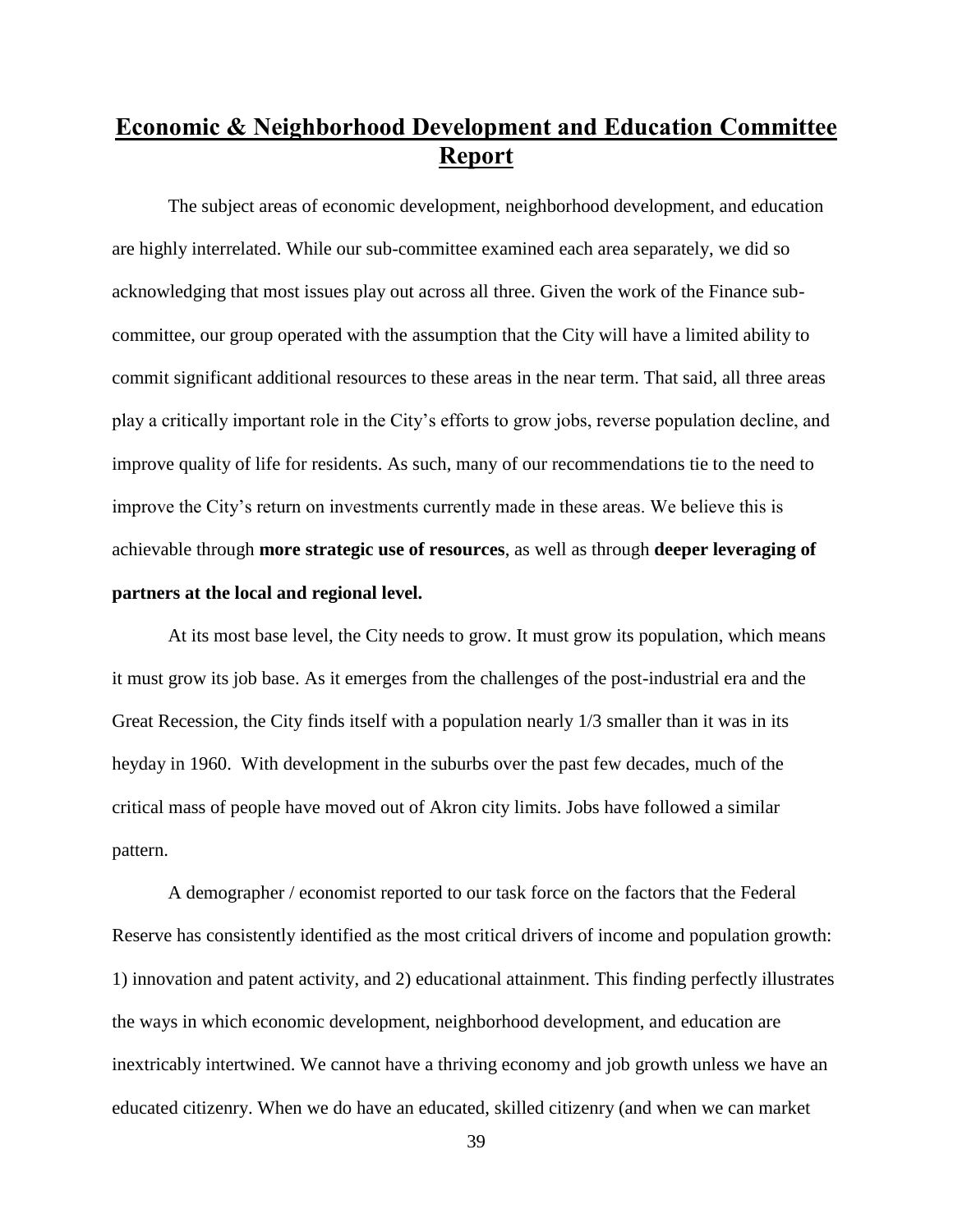this educated workforce to companies), jobs will follow, especially when we can point to quality, appealing neighborhoods where people want to live.

Our sub-committee's recommendations rest upon the premise that all activity is not created equal and motion does not equate to progress. In an environment where resources are constrained and the need for improved outcomes is great, the City cannot operate within the status quo. Rather it must scrutinize its efforts, prioritize those that have the greatest likelihood of producing a return, and allocate resources accordingly.

#### **Economic Development Preface**

Our sub-committee submitted questions to the City of Akron Economic Development department and spent several hours in conversation with department leadership. Additionally we reviewed extensive written responses the department provided. We drew upon the expertise of several subject matter experts not formally connected to the City.

*The following are some points to frame our economic development analysis.* 

 Though Akron has fared better than many Rust Belt cities in the post-industrial era and through the Great Recession, **there is room for improvement in Akron's economic development efforts and outcomes**. Economic development outcomes in Northeast Ohio have been off the pace relative to other regions of Ohio. For instance, although Summit County accounts for 4.7% of the state's population, it contributes just 1.4% of the state's jobs, 2.0% of payroll, and 0.4% of capital expenditures. Between 2007-2015, jobs in Summit County have seen negative net growth of -2.4%, relative to -0.4% growth for the State and a positive 3.2% growth rate for the nation.<sup>4</sup> These data pertain to Summit County as

 $\overline{a}$ 

<sup>4</sup> Data from JobsOhio and Bureau of Labor Statistics, compiled by Team NEO.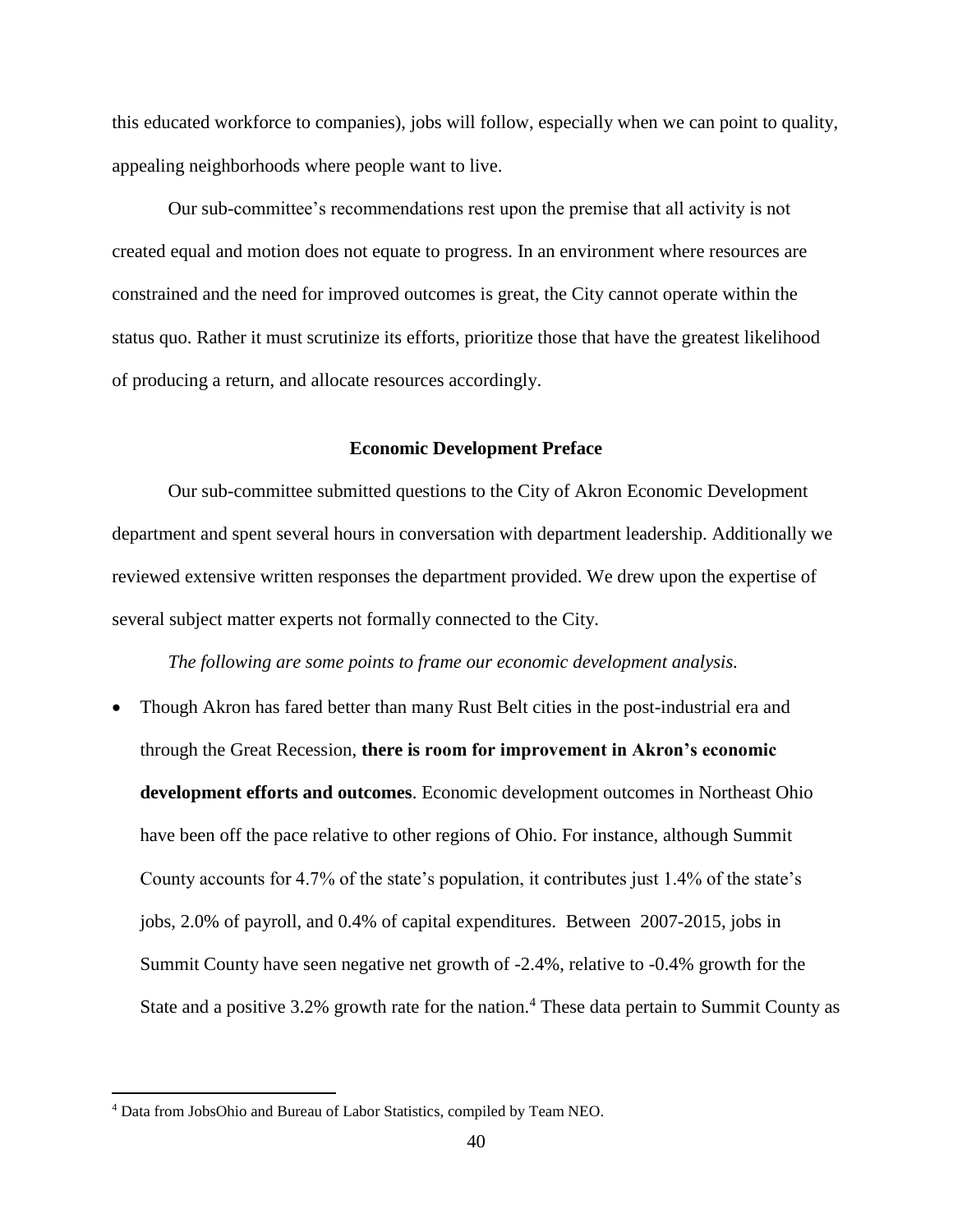a whole. While we don't have the breakout for the City of Akron, it is safe to assume, based upon the pattern of growth in the suburbs, that the story is no better for economic development within the City of Akron.

- **Akron can be more strategic about the resources already allocated for economic development activity, thus ensuring that its financial and human resource investments are positioned for optimal returns.** For this reason, many of our recommendations tie to the need for a robust, comprehensive economic development strategy.
- Additionally, and as part of being more strategic, **the City can better leverage the resources and skill sets of others in the local and regional economic development ecosystem.**
- In recent years, a considerable body of work has occurred at the regional level, resulting in the Regional Economic Competitiveness Strategy, (RECS). RECS is focused on improving development outcomes through the following strategic opportunities: heightened emphasis on driver industries, innovation/education attainment, community assets and quality of place.

Much of our recommendations center around a more comprehensive economic and community development strategy. One that evaluates and explores all options to leverage and link resources with local and regional intermediaries. One that inter-connects economic development, community development, innovation/education attainment, community assets and quality of place.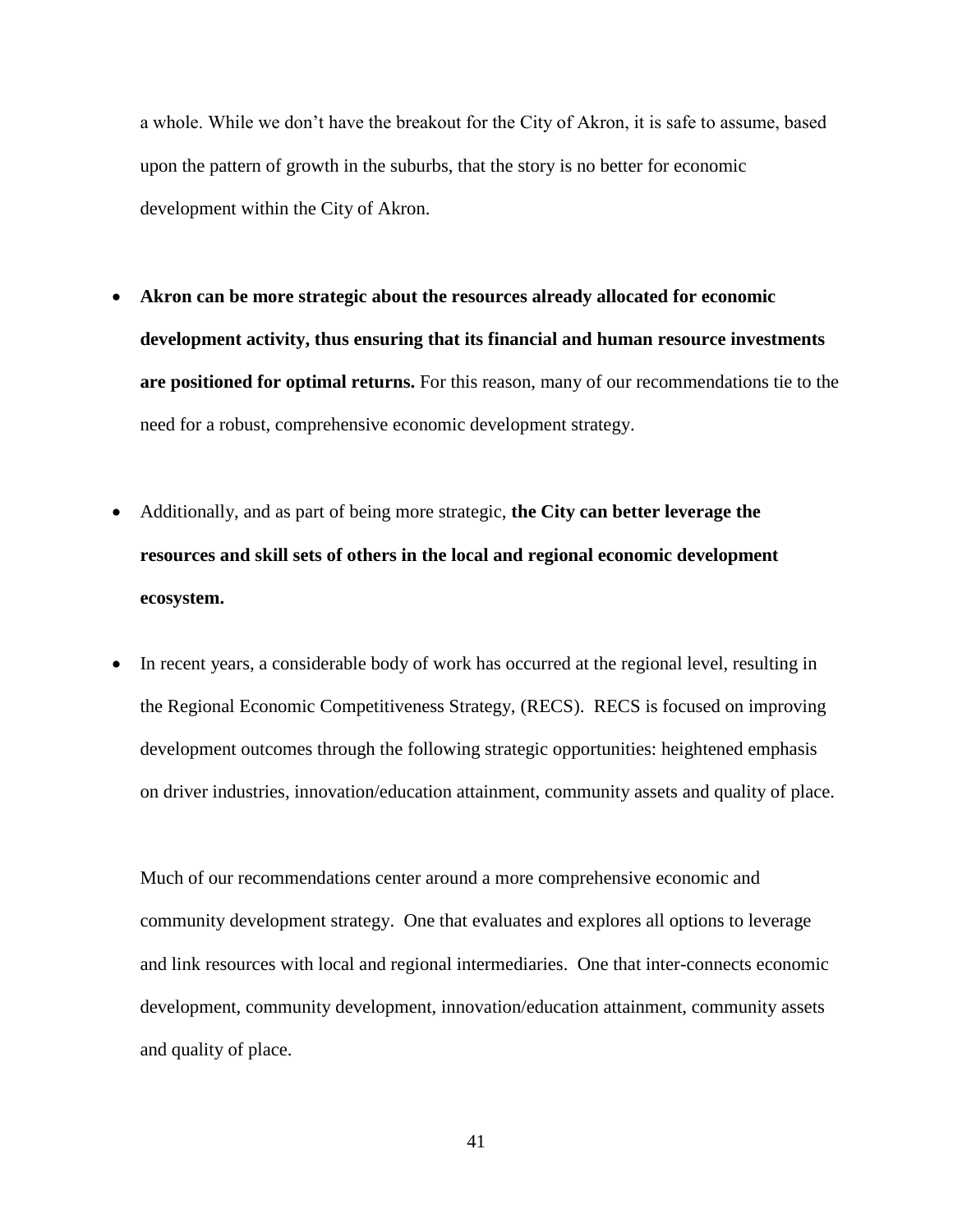## **Economic Development SWOT**

|           | <b>STRENGTHS</b>                                                                                                                                                                               |           | <b>WEAKNESSES</b>                                                                                                                                                                                                    |
|-----------|------------------------------------------------------------------------------------------------------------------------------------------------------------------------------------------------|-----------|----------------------------------------------------------------------------------------------------------------------------------------------------------------------------------------------------------------------|
| $\bullet$ | COA has industry strengths and<br>companies working in driver industries<br>which can be leveraged in e/d efforts                                                                              | $\bullet$ | There is no comprehensive strategic plan<br>guiding the efforts of COA E/D. Effort is<br>project-driven, reactive/responsive or<br>routine-driven (go to x shows per year). A                                        |
|           | COA has successfully retained Goodyear<br>and Firestone; strong track record with<br>large businesses.                                                                                         |           | strategic plan is needed to provide focus<br>and priorities (instead of doing a little bit<br>of everything without clear impact).                                                                                   |
|           | COA has developable land downtown and<br>in the neighborhoods.                                                                                                                                 | $\bullet$ | Lack of a dashboard to measure<br>performance; metrics, outcomes are<br>unclear.                                                                                                                                     |
|           | COA has some assets that can be used to<br>support business development efforts<br>(JEDDs, TIFs, etc.).                                                                                        |           | Staff stretched too thin for optimal<br>effectiveness.                                                                                                                                                               |
|           | Due to aggressive attraction efforts in the<br>past, COA has a strong brand as Akron<br>USA, especially at international venues.                                                               |           | Heavily outsourced model (COA E/D has<br>contracts of \$1.4mm on an operating<br>budget of \$2.2mm), but without clear<br>accountability for performance of outside                                                  |
|           | COA E/D has collaborative partnerships<br>with other e/d entities (including Summit<br>County E/D, Downtown Akron<br>Partnership, Greater Akron Chamber,<br>Development Finance Authority, and |           | providers; without seamless coordination<br>among providers; without assurance that<br>all contractors are all pushing a City-<br>centric approach to the work.                                                      |
|           | more); partnerships can be clarified,<br>deepened, enhanced, and leveraged.                                                                                                                    | $\bullet$ | Per interviews and public email<br>comments, small and medium local<br>businesses have not felt connected to                                                                                                         |
|           | Akron Global Accelerator is a key<br>strength that needs to be optimized.                                                                                                                      |           | COA E/D or mayor; they see international<br>attraction efforts as the lead activity and<br>priority.                                                                                                                 |
|           | COA E/D has international knowledge,<br>commitment to Akron, and commitment<br>to supporting innovation.                                                                                       | $\bullet$ | Disproportionate share of limited<br>resources in E/D are spent on international                                                                                                                                     |
|           |                                                                                                                                                                                                |           | efforts. Return on that investment may not<br>justify the focus on international,<br>especially when authorities agree that<br>80% of a region's growth will come from<br>retention and expansion of existing firms. |
|           |                                                                                                                                                                                                |           | Some businesses have observed that the<br>City's regulatory/licensing processes are<br>hard to navigate, not well-communicated,<br>and not user-friendly.                                                            |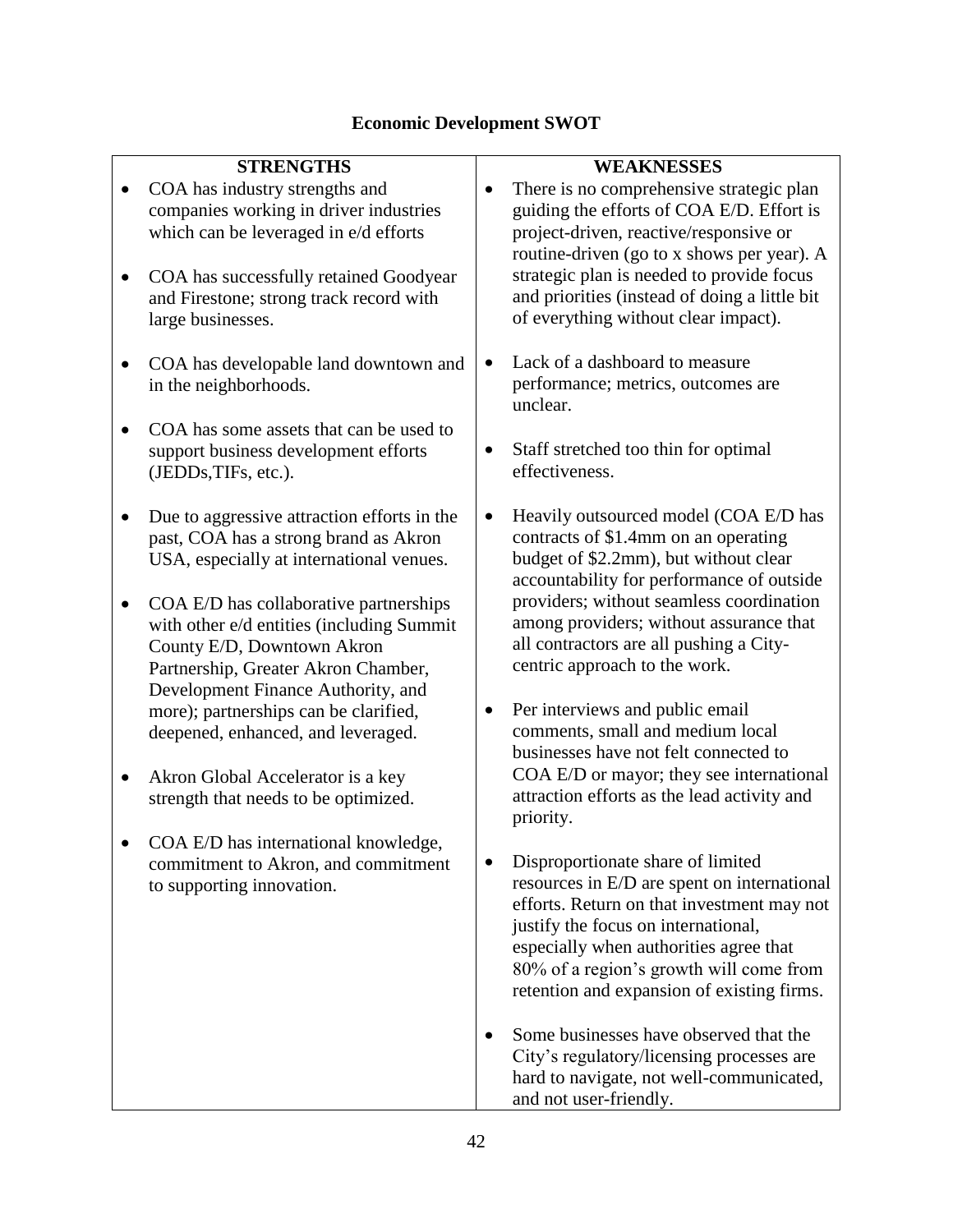|                                                                                                                                                                                            | Lack of a comprehensive strategic plan<br>means that COA E/D is not leveraging<br>and coordinating as well as it could with<br>other City departments (such as Planning),<br>nor with external partners (such as Team<br>NEO, Summit County Economic<br>Development, MAGNET, the Akron<br>Chamber, and others). |
|--------------------------------------------------------------------------------------------------------------------------------------------------------------------------------------------|-----------------------------------------------------------------------------------------------------------------------------------------------------------------------------------------------------------------------------------------------------------------------------------------------------------------|
| <b>OPPORTUNITIES</b>                                                                                                                                                                       | <b>THREATS</b>                                                                                                                                                                                                                                                                                                  |
| Performance, effectiveness of E/D will be<br>greatly enhanced by the creation and<br>implementation of a comprehensive E/D<br>strategy.                                                    | Other communities with stronger, more<br>coordinated E/D capacity are better<br>positioned to service companies<br>efficiently, entice them out of Akron.                                                                                                                                                       |
| Reversing, decoupling duplicative efforts<br>in the highly outsourced model could free<br>up funds to build much stronger internal<br>team and to drive a comprehensive<br>strategic plan. | Northeast Ohio's image and brand<br>$\bullet$<br>(unfriendly to business, Rust Belt, low<br>educational attainment in workforce) can<br>limit our E/D prospects.                                                                                                                                                |
| Resource allocation (internal and<br>٠<br>outsourced) can be realigned to drive the<br>priorities of a new, reset comprehensive<br>E/D strategy.                                           | Akron's perceived image / brand among<br>local / state partners (e.g. lagging<br>performance on JobsOhio jobs metrics)<br>can limit E/D successes.                                                                                                                                                              |
| COA has an opportunity to leverage a<br>$\bullet$<br>regional network of strong e/d resources<br>(e.g., Team NEO for research, strong                                                      | Lack of high-quality, move-in ready<br>commercial space can fuel flight to<br>suburbs.                                                                                                                                                                                                                          |
| connection to JobsOhio, international<br>attraction, other assistance; MAGNET for<br>PRISM program to support growth of<br>manufacturing cos, etc). These skill sets                       | Deficits in trust, transparency among<br>$\bullet$<br>local, regional E/D intermediaries inhibits<br>successful collaboration.                                                                                                                                                                                  |
| are there for the taking. (See appendix<br>highlighting the capacity and offerings of<br>various intermediaries)                                                                           | Perception about strength of Akron Public<br>٠<br>Schools, availability of skilled workforce<br>can impact E/D sales pitch.                                                                                                                                                                                     |
| Communications with stakeholders about<br>E/D strategy, resources available to<br>businesses can be greatly improved.                                                                      |                                                                                                                                                                                                                                                                                                                 |
| There are significant federal dollars out<br>there for brownfield redevelopment; need<br>to have dedicated, sophisticated expertise<br>focusing heavily on this to bring them in.          |                                                                                                                                                                                                                                                                                                                 |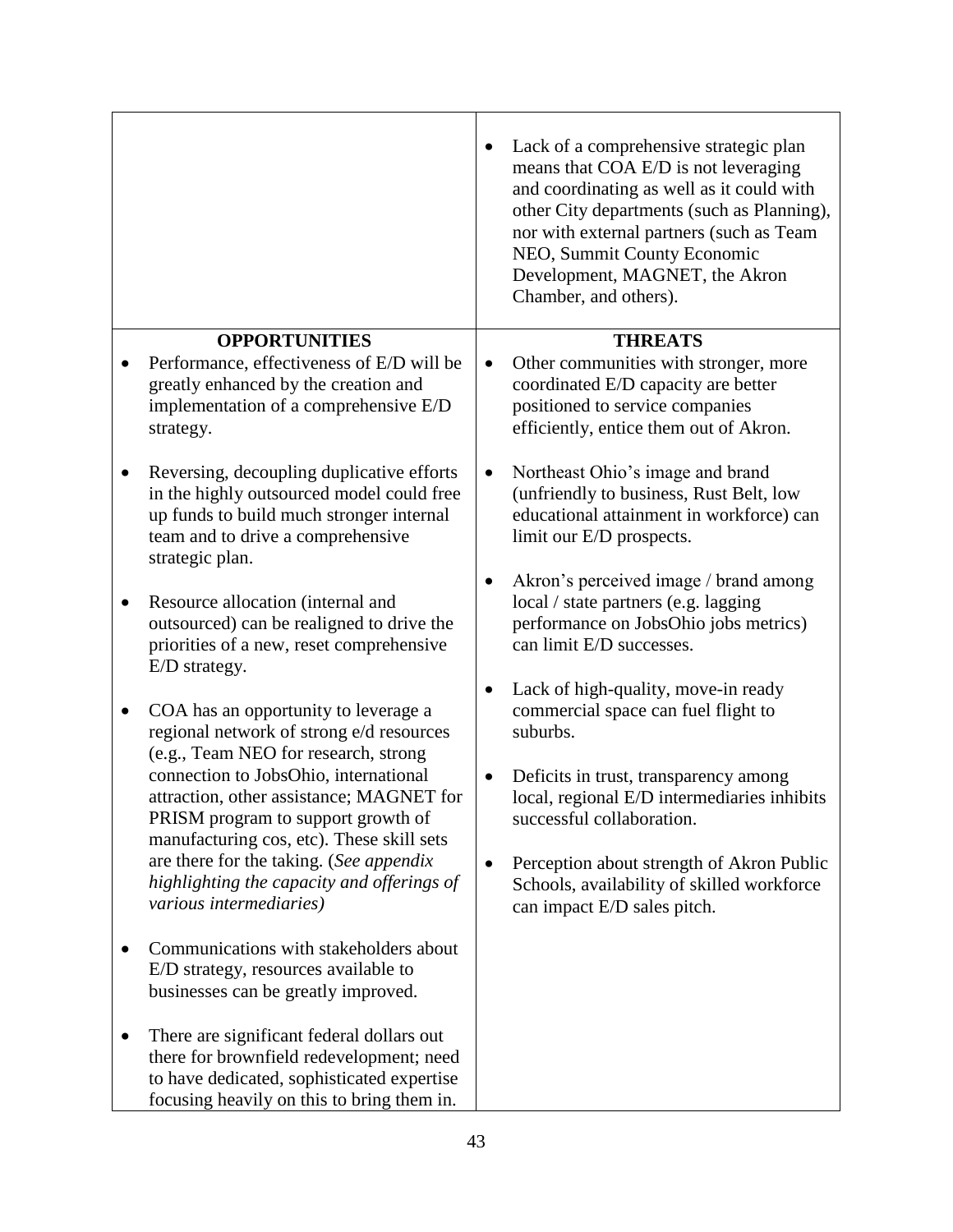| Strong COA leadership of local E/D<br>ecosystem will improve coordination,<br>reduce duplication, and improve<br>outcomes. Strong E/D leader should<br>convene regular meetings of e/d<br>stakeholders, involving, e.g., COA,<br>Downtown Akron Partnership, Chamber,<br>County e/d, Development Finance<br>Authority, etc). The ecosystem should<br>have full transparency and accountability<br>about who is working on what, how they<br>can better serve companies. |
|-------------------------------------------------------------------------------------------------------------------------------------------------------------------------------------------------------------------------------------------------------------------------------------------------------------------------------------------------------------------------------------------------------------------------------------------------------------------------|
| Recent efforts to expand<br>$\bullet$<br>neighborhood/retail call program have<br>been well-received; expand this to meet<br>appetite and to focus on neighborhood<br>commercial districts.                                                                                                                                                                                                                                                                             |
| COA relationship with developers can be<br>$\bullet$<br>reset with Mayor Horrigan's leadership;<br>COA can put City-owned properties to<br>work.                                                                                                                                                                                                                                                                                                                        |
| COA approvals, processes, and<br>$\bullet$<br>compliance areas can be improved to<br>accommodate businesses that want to<br>grow, expand, and locate in Akron.                                                                                                                                                                                                                                                                                                          |
| Improved coordination with Planning and<br>$\bullet$<br>Neighborhood departments of City<br>(enabled by comprehensive strategic plan)<br>could enable / accelerate development of<br>smaller, community-based businesses.                                                                                                                                                                                                                                               |

 $\mathsf{l}$ 

#### **Recommendations**

- **Develop and implement a robust, comprehensive strategic plan for COA Economic Development.** This plan should, at a minimum, address:
	- o The **WHAT** of COA's economic development program
		- **Articulate and rank the City's e/d priorities**
		- Focus on driver industries and industries where COA has a competitive advantage due to intellectual assets at University of Akron, with other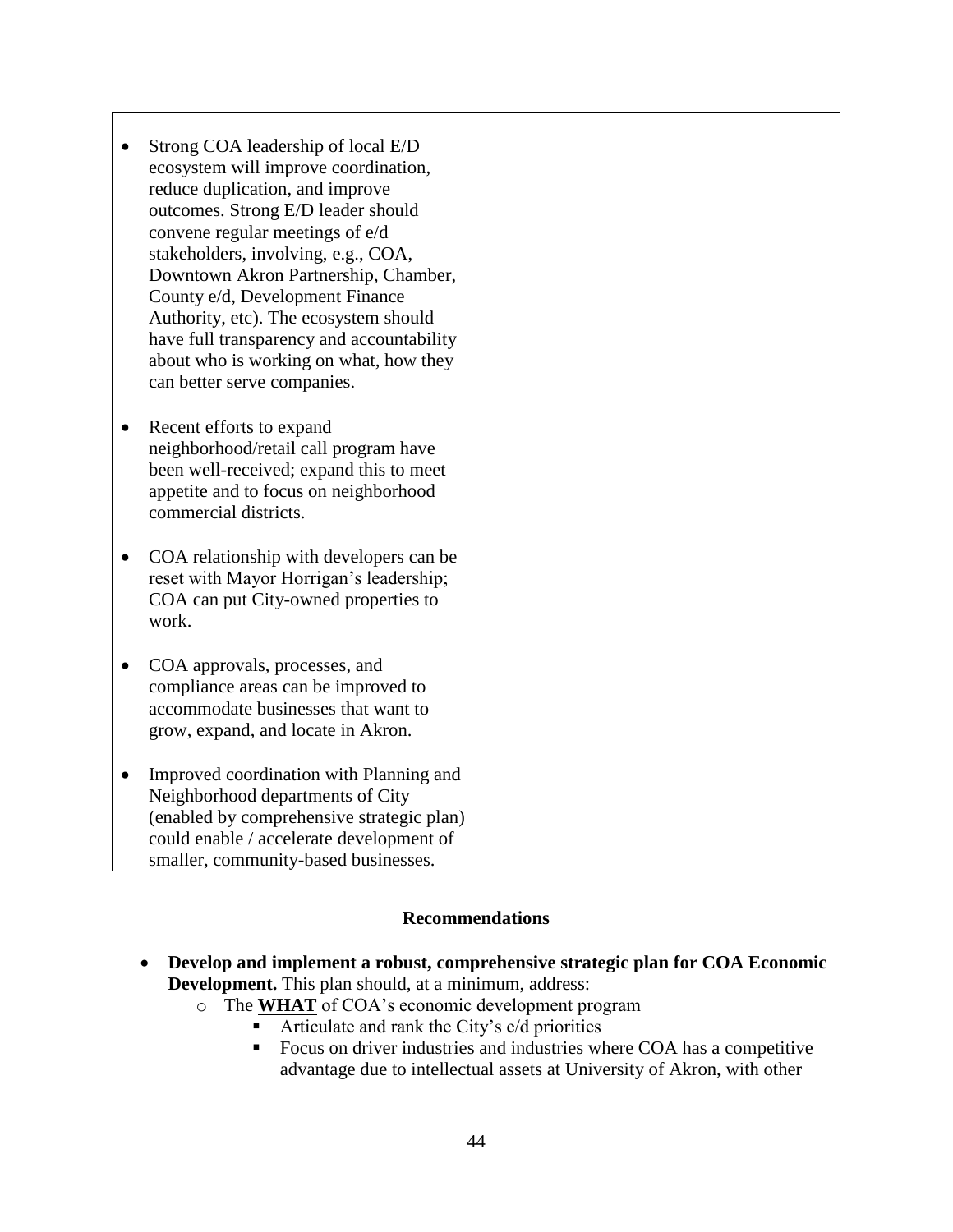higher ed partners, and with current business innovators (e.g. Goodyear, Gojo, Bridgestone)

- Rebalance COA economic development staff time and resources with an emphasis on retention and expansion of local businesses and a reduced focus on international attraction;
- Improve COA's business calling program through attention to targeted calling, salesforce effectiveness and consistency, data capture, and followup with businesses.
- o The **HOW** of COA's economic development program
	- Articulate a commitment to performance management through transparency, a focus on outcomes, and accountability
	- Establish clear performance metrics which will be tracked in a dashboard;
	- Clarify roles, responsibilities, and accountability of internal COA staff and all external partners;
	- Explore the longer term possibility for a public/private economic development structure that boosts effectiveness.
- o The **WHO** of COA's economic development program
	- Strategically align with and leverage resources, expertise of internal partners at City Hall (e.g. Planning, Neighborhood Assistance departments)
	- Continue to align with and leverage resources, expertise of external partners in the local and regional economic development ecosystem (e.g. Team NEO, Downtown Akron Partnership, Summit County Economic Development, Greater Akron Chamber, Jumpstart, BioEnterprise, MAGNET, Development Finance Authority, Fund For Our Economic Future, etc.)
	- Scrutinize all COA Economic Development Department contracts with outside providers to determine impact, outcomes, value, fit with reset E/D priorities, and whether the contracts should be continued;
	- Designate the individual who will serve as the externally-facing point person for various key functions to improve customers' ability to navigate E/D (e.g. small/medium business retention and expansion point, licensing and regulatory issue point, international attraction point, etc.)
- **Retain a high-level individual (whether employee or contractor) with the requisite qualifications to lead, drive, and initiate the implementation of the comprehensive economic development strategic plan described above.** Seek outside financial support for this position and consider employing such an individual through the Akron Economic Development Corporation for greater flexibility.
- **As part of the comprehensive strategic plan for COA Economic Development, and in service to the goals and priorities identified in the plan, create a plan for Cityowned real property.** Such a plan should: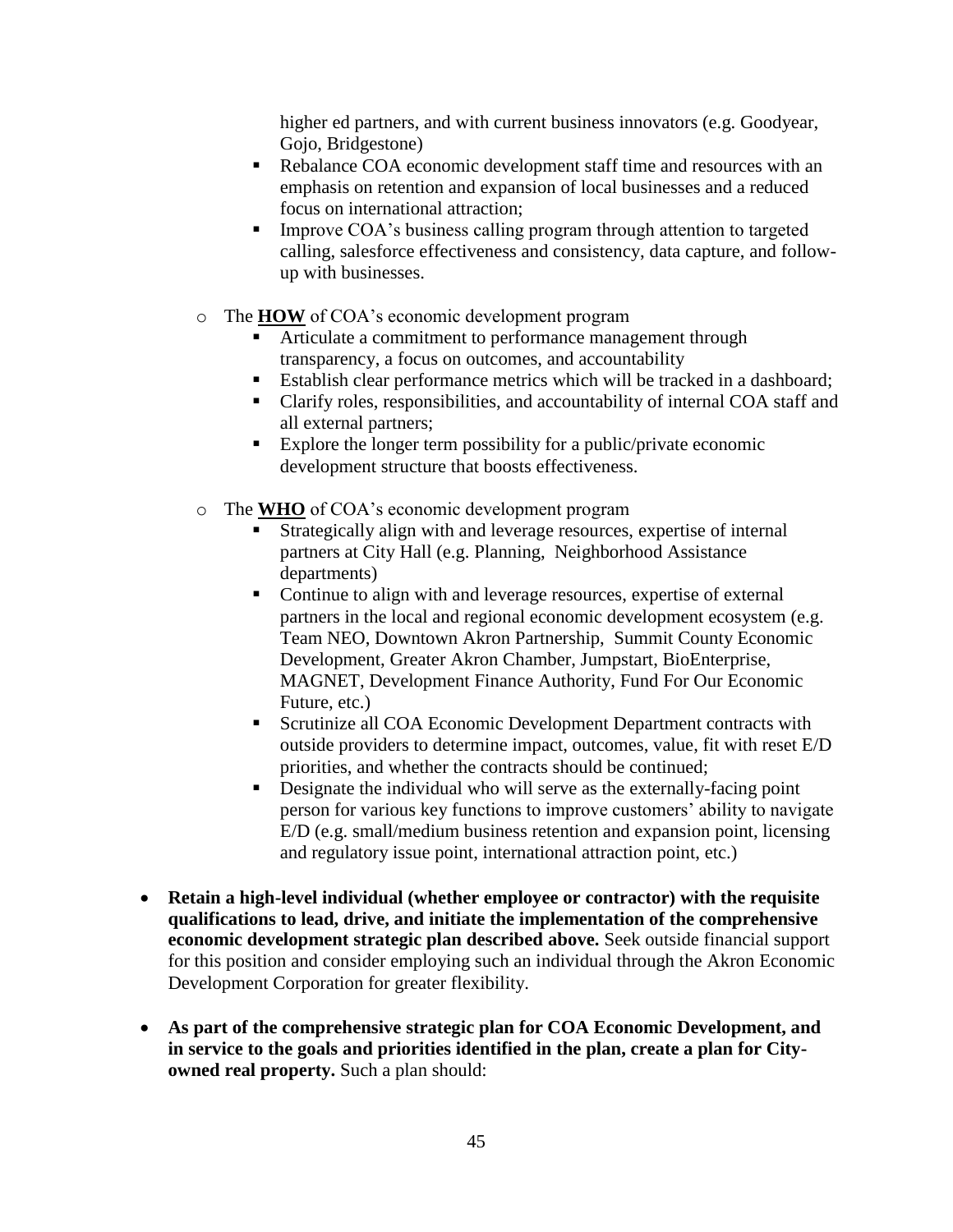- $\circ$  Inventory and assess sites, building on existing resources such as the Thriving Communities Institute report;
- o Plan for Q1 2016 entry of all industrial site data into Jobs Ohio site certification initiative in order to access potential state support for site preparation and site marketing;
- o Set development priorities based upon market potential, including potential creation of job centers that create attractiveness to target industries, that fit with neighborhood vision and ability to attract talent, and that build upon good public transit access;
- o Promote partnerships with developers and with Summit County Land Bank to expand new housing options downtown and in neighborhoods at a variety of price points;
- o Explore options for monetizing COA's real property holdings where doing so can yield resources and limit liability for COA without compromising strategic priorities. (Example: explore viability of selling conservation easements on COA's water reservoir holdings in Portage and Geauga counties)
- **Lead regular (bi-weekly) meetings of E/D partners**, to ensure transparency and open communication about what the various partners are doing to serve companies. Meetings should include all key partners, including Downtown Akron Partnership, Summit County Economic Development, Greater Akron Chamber, Development Finance Authority, and any others who will partner substantially in the tactical implementation of the plan.
- **Benchmark cities to create a "best in class" permitting process for doing business in Akron** similar to State of Ohio Common Sense Initiative.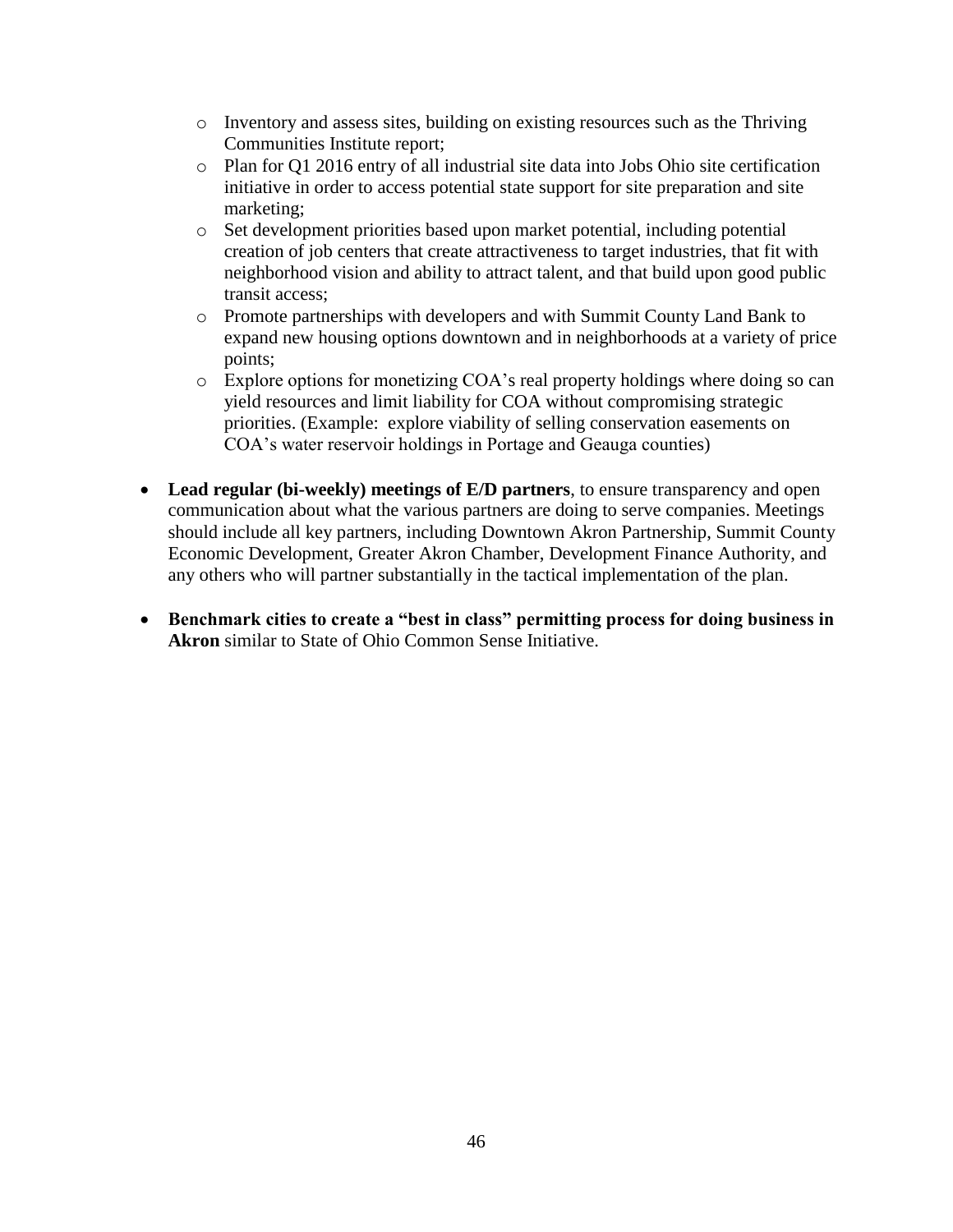#### **Neighborhood Development Preface**

Our sub-committee heard from Rick Merolla and Warren Wolford on the subject of neighborhood development. We reviewed materials from Jason Segedy. We interviewed some individuals external to the City administration, including Jim Mullen and Nichole Booker at United Way of Summit County and David Swirsky of the "City Repair" project. We looked to Nicole Mullet of ArtsNow for information about placemaking strategies that build upon arts and culture assets.

#### *The following points frame our neighborhood development analysis:*

- For a community the size of Akron, we have very few organized Community Development Corporations (CDC's), serving to shape and steward planning efforts and improvement at the neighborhood level. As such, **COA's organizational infrastructure at the neighborhood level is uneven, and weak in many areas.**
- **COA should nurture neighborhood-level organizing efforts and establish robust communication between COA administration and leadership networks in the neighborhoods.** Because such efforts do not take on a uniform appearance across the City's 22 neighborhoods, additional work is required in order to determine how best the City can support nascent and emerging neighborhood organizations. Such support and communication is critically important because many of the highly visible issues that are front-of-mind for citizens (e.g., blight, street conditions, safety) occur at the neighborhood level.
- Throughout the study process, the neighborhood development sub-committee heard a call for a diverse mix of quality housing options in the City. In other words, there is a sense that we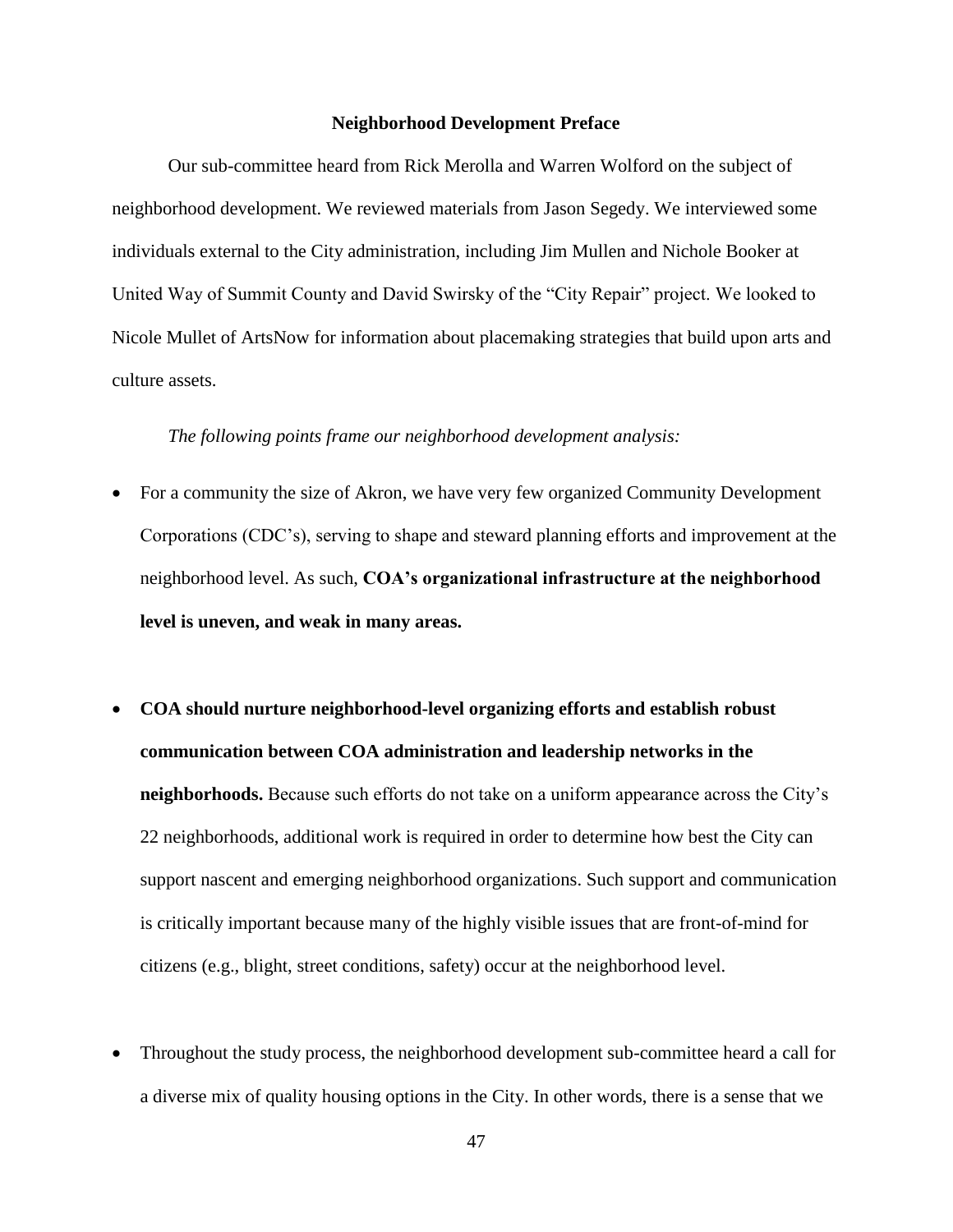cannot prosper by relying solely on the housing options we have today. **There is demand for new housing downtown and in the neighborhoods, at a variety of price points.** 

- In recent decades, the topography of some Akron neighborhoods has changed dramatically. The active demolition of decaying structures has changed the face of some neighborhoods, leaving behind empty parcels that present opportunities for repurposing. **As planning capacity – at the City administration level and the neighborhood level – is developed, and tools such as the Land Use Development Guide and the Zoning Code are updated, there is an opportunity for COA to be more planful and intentional about the built environment, and to be guided by resident input in doing so.**
- Neighborhood development work could consume a large amount of COA resources. **The subcommittee recommends that the COA reach out to a variety of potential partners – especially in the developer community – to communicate its willingness to partner and to accelerate progress on high-priority projects.**

| <b>STRENGTHS</b>                                                                                                                                                                               | <b>WEAKNESSES</b>                                                                                                                                                                     |
|------------------------------------------------------------------------------------------------------------------------------------------------------------------------------------------------|---------------------------------------------------------------------------------------------------------------------------------------------------------------------------------------|
| Akron has 22 neighborhoods, all with<br>assets and dedicated residents who are<br>eager to be a part of progress and<br>prosperity.                                                            | For a community the size of Akron, we<br>have very few high-functioning<br>community development corporations<br>(CDCs). Neighborhood planning,<br>coordination, e/d, and improvement |
| Some neighborhoods are experiencing a<br>surge in vibrancy which creates positive<br>momentum, a sense of possibility that we<br>can build on (e.g. North Hill, Highland<br>Square, downtown). | efforts will not gain traction unless the<br>City intentionally supports and nurtures<br>infrastructure for neighborhood leadership<br>and organization.                              |

## **Neighborhood Development SWOT**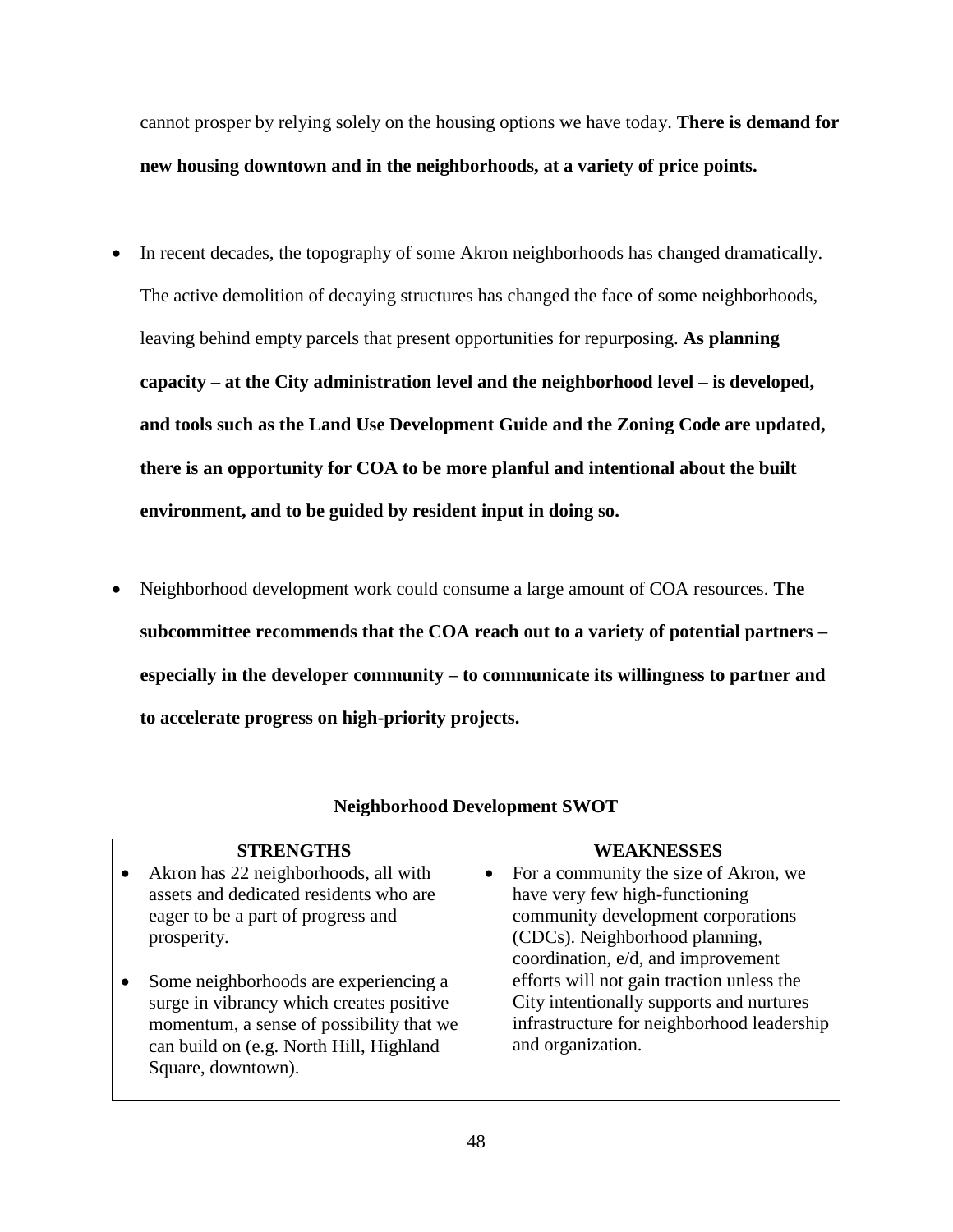- In many neighborhoods, we have quality housing stock that is well-built and creates a strong urban character.
- The local arts and culture community is experiencing a resurgence and positive momentum. This could provide neighborhood assets and community organizing power upon which to build.
- The Thriving Communities Institute study is a robust, recent, detailed inventory of residential housing stock in COA which can inform work.
- Strong new cabinet-level leadership in Planning Department.
- With a few exceptions, COA does not have current plans for neighborhoods, including downtown neighborhood (likely related to first point). Without plans, COA cannot leverage strengths, knit together assets into vibrant neighborhoods, and make smart strategic use of resources. Progress will be piecemeal at best.
- Strong perception in the community that City leadership and resources are focused largely on downtown at the expense of focus on neighborhoods. Both require attention.
- COA lacks modern and future-looking communications infrastructure in main core (downtown) and rest of city; potentially explore partnerships to improve in this dimension (*see Appendix)*.
- COA lacks diverse mix of quality residential options downtown; these are greatly valued by millennial knowledge workers.
- Most of Akron (esp. downtown) does not have the features of a walkable, bikeable community; these features are highly prized by millennials and older citizens.
- Due to age of housing stock and disinvestment in some areas, many neighborhoods have low inventory of desirable, affordable housing that is needed to reverse population decline.
- Bus routes have not been updated in a long time; they do not necessarily support activity patterns of residents. (Also an opportunity)
- COA has scarce resources to improve and maintain streets; current assessment system ensures that street improvements occur disproportionately in neighborhoods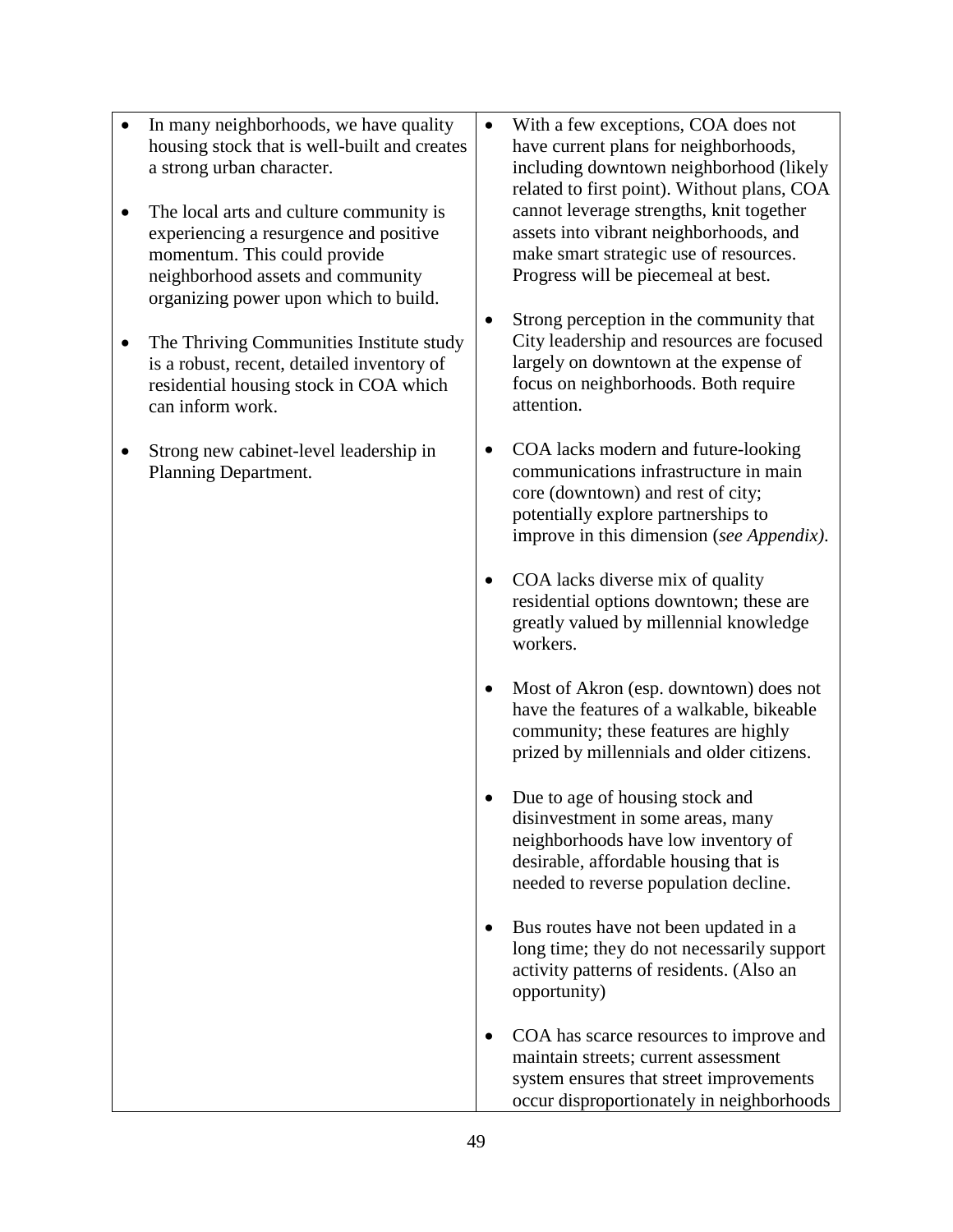|                                                                                                                                                                                                                                                                                                                                                                          | where residents can afford to contribute to<br>the cost. Shifting this balance to improve<br>equity of improvements would mean<br>drawing more heavily on scarce COA<br>capital funds.<br>There is minimal signage creating a sense<br>of neighborhood identity (also an<br>opportunity)                                                                                       |
|--------------------------------------------------------------------------------------------------------------------------------------------------------------------------------------------------------------------------------------------------------------------------------------------------------------------------------------------------------------------------|--------------------------------------------------------------------------------------------------------------------------------------------------------------------------------------------------------------------------------------------------------------------------------------------------------------------------------------------------------------------------------|
| <b>OPPORTUNITIES</b>                                                                                                                                                                                                                                                                                                                                                     | <b>THREATS</b>                                                                                                                                                                                                                                                                                                                                                                 |
| Land Use Development Guide hasn't been<br>updated since 1987. An update to this will<br>frame progress.                                                                                                                                                                                                                                                                  | Population loss in COA must be<br>$\bullet$<br>acknowledged, addressed, reversed.                                                                                                                                                                                                                                                                                              |
| Zoning Code has not been holistically<br>updated in decades (amended piecemeal).                                                                                                                                                                                                                                                                                         | Vacancies downtown are a huge issue.<br>(See Appendix.)                                                                                                                                                                                                                                                                                                                        |
| A wholesale update could<br>--bring in green practices<br>(e.g. semi-permeable lots)<br>--allow for re-platting of old                                                                                                                                                                                                                                                   | Civic Block is a threat. As more time<br>passes without construction, potential<br>liability grows.                                                                                                                                                                                                                                                                            |
| neighborhoods where there has been a<br>lot of demolition (e.g. Diagonal Road,<br>Summit Lake East, Dudley Laird near<br>Goodyear)                                                                                                                                                                                                                                       | The Mayflower Hotel continues to be a<br>$\bullet$<br>challenging property for COA in the heart<br>of downtown.                                                                                                                                                                                                                                                                |
| \$100mm ODOT project starting in 2016<br>at High/Broadway interchange is a huge<br>infusion of capital that could improve<br>access to downtown from the south and<br>channel investment in the south Akron<br>neighborhood to revitalize areas of<br>disinvestment and leverage Bridgestone<br>campus improvements. COA needs to be<br>thoughtful and open about plans, | City's ownership of so much real estate<br>skews the market, puts City in<br>competition with other landowners,<br>creates huge liability on City's books<br>(maintenance burden, etc); real property is<br>also an opportunity if it can be monetized,<br>if City can forge relationships with<br>developers who have not been interested<br>in working with City previously. |
| transparent in communications to capture<br>neighborhood revitalization potential of<br>this project.                                                                                                                                                                                                                                                                    | Disinvestment and blight in some<br>neighborhoods, if not addressed, creates a<br>vicious cycle of further disinvestment and<br>fuels flight and population loss.                                                                                                                                                                                                              |
| COA can and should sell some of the<br>properties it holds, use them to entice<br>developers (esp. downtown for residential,<br>improved commercial).                                                                                                                                                                                                                    |                                                                                                                                                                                                                                                                                                                                                                                |
| There are proven creative place-making<br>models that have worked in other                                                                                                                                                                                                                                                                                               |                                                                                                                                                                                                                                                                                                                                                                                |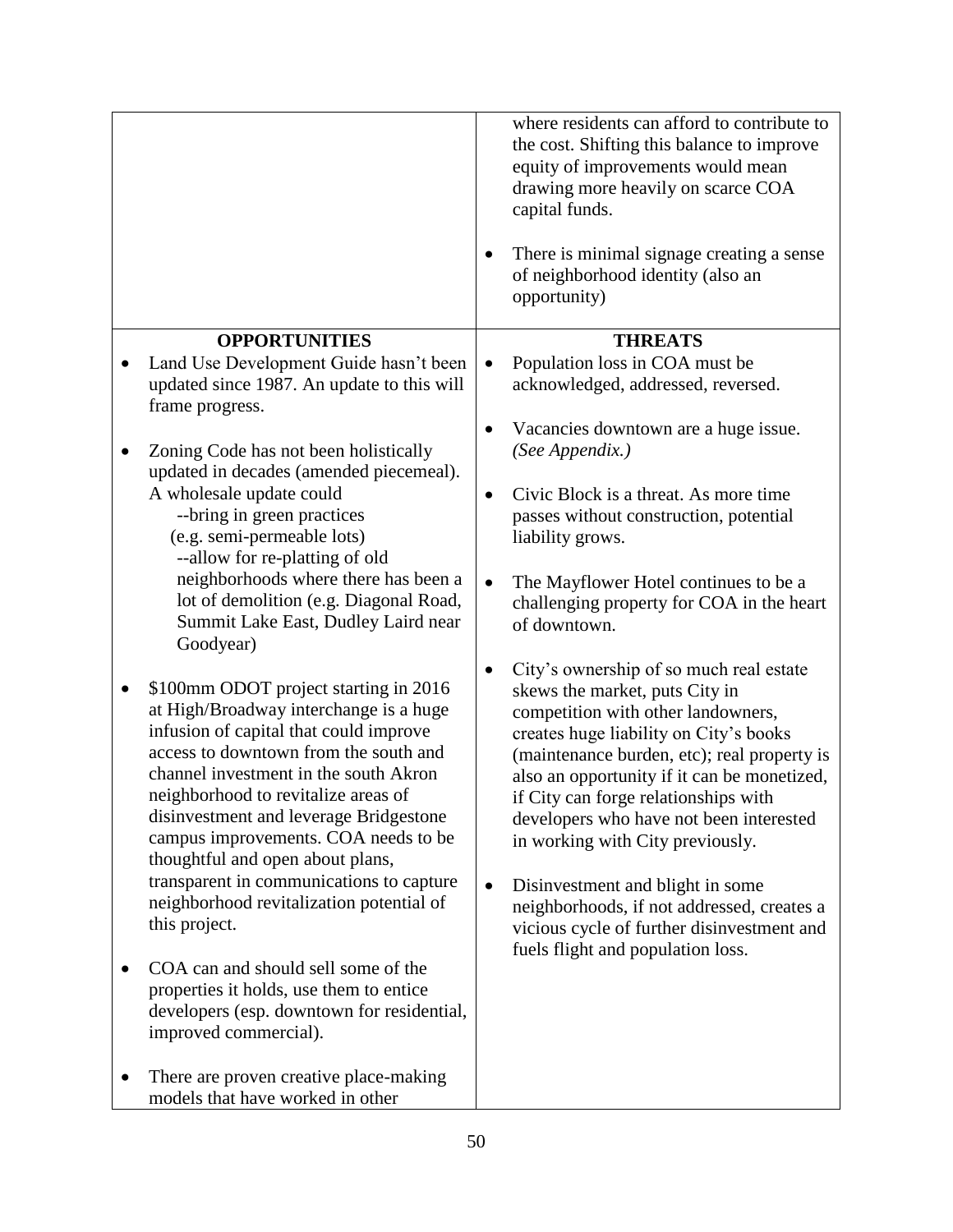| communities and that can be used more<br>extensively in Akron to drive<br>neighborhood vibrancy. (See appendix)<br>Large retail centers in the City (e.g.<br>Rolling Acres, Chapel Hill) should be                                                                                                                                                                                                                                          |  |
|---------------------------------------------------------------------------------------------------------------------------------------------------------------------------------------------------------------------------------------------------------------------------------------------------------------------------------------------------------------------------------------------------------------------------------------------|--|
| reviewed, assessed for potential<br>repurposing.                                                                                                                                                                                                                                                                                                                                                                                            |  |
| Metro is open to deeper partnership with<br>COA on neighborhood and economic<br>development through programs such as<br>expansion of the Circulator concept. COA<br>should invest in strengthening this<br>relationship.                                                                                                                                                                                                                    |  |
| Innerbelt project is a major opportunity<br>for master planning, civic engagement. It<br>is important both literally (30 acres in<br>middle of City) and symbolically (if City<br>does this well, it will send a message to<br>community about how their input is<br>valued). Civic engagement opportunities<br>should be designed with forethought and<br>care, to be implemented when COA has<br>the needed capacity to manage them well. |  |

#### **Recommendations**

- **Invest in, nurture neighborhoods' planning and organizing infrastructure**. Potential strategies could include:
	- o Convene on a quarterly basis a council of neighborhood leadership organizations (see Appendix for inventory of some established and nascent community organizations working in the neighborhoods);
	- o Establish intentional, robust lines of communication between neighborhood leaders and City Hall;
	- o Support technical assistance providers that can enhance the skill sets of neighborhood leaders.
	- o Benchmark communities that have successful neighborhood-level organization in order to inform a template for the City's nurturing and support of neighborhood organizations.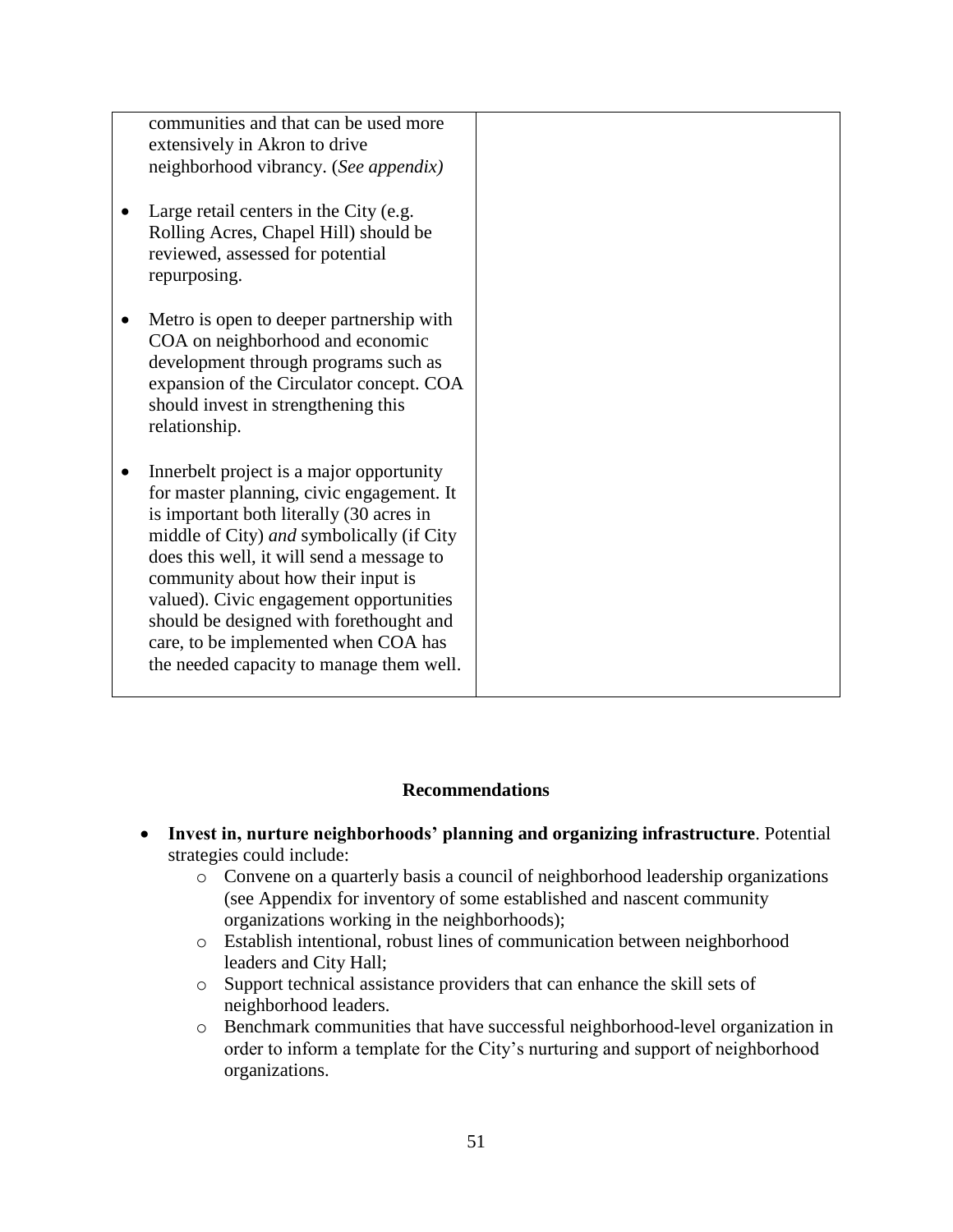- **Support plans for Akron's neighborhoods.** 
	- o With respect to the downtown neighborhood, COA should support Downtown Akron Partnership's development of a downtown plan.
	- o With respect to COA's many other neighborhoods, COA should target development of plans for all neighborhoods in the coming years, as COA strengthens its planning capacity and as it supports neighborhood-level planning and organizing capacity.
- **Expand COA Economic Development department's recent focus on door-to-door business visitation / call program in neighborhood business districts**, with an eye toward revitalizing neighborhood business districts.
- **Embrace Akron's many arts and culture assets (including a vibrant artist community) to drive place-making efforts that will contribute to neighborhood vibrancy and distinctiveness.** See Appendix for an inventory of arts and culture assets across COA, as well as summaries of several place making strategies that have shown promise in other communities.
- **Revise Akron's Land Use Development Guide and Zoning Code**. Revisions to these key documents will
	- o Strategically frame development and improvement efforts
	- o Open the door for the expansion of green practices in COA's infrastructure improvements;
	- o Allow for re-platting of neighborhoods where there has been significant demolition in recent years
- **Fully leverage ODOT's coming investment of \$100mm in the High/Broadway interchange to channel investment to areas of disinvestment, to improve access to downtown from the south, and to spur neighborhood revitalization.**
	- o Communicate the project to the public
	- o Structure opportunities for public input into the plans
	- o Emulate Cleveland's Opportunity Corridor wraparound planning and engagement process in order to maximize catalytic potential of project and to build community support
- **Open a more robust ongoing dialogue with Metro to leverage Metro's assets and resources in service of better transportation connections for Akron's residents and businesses**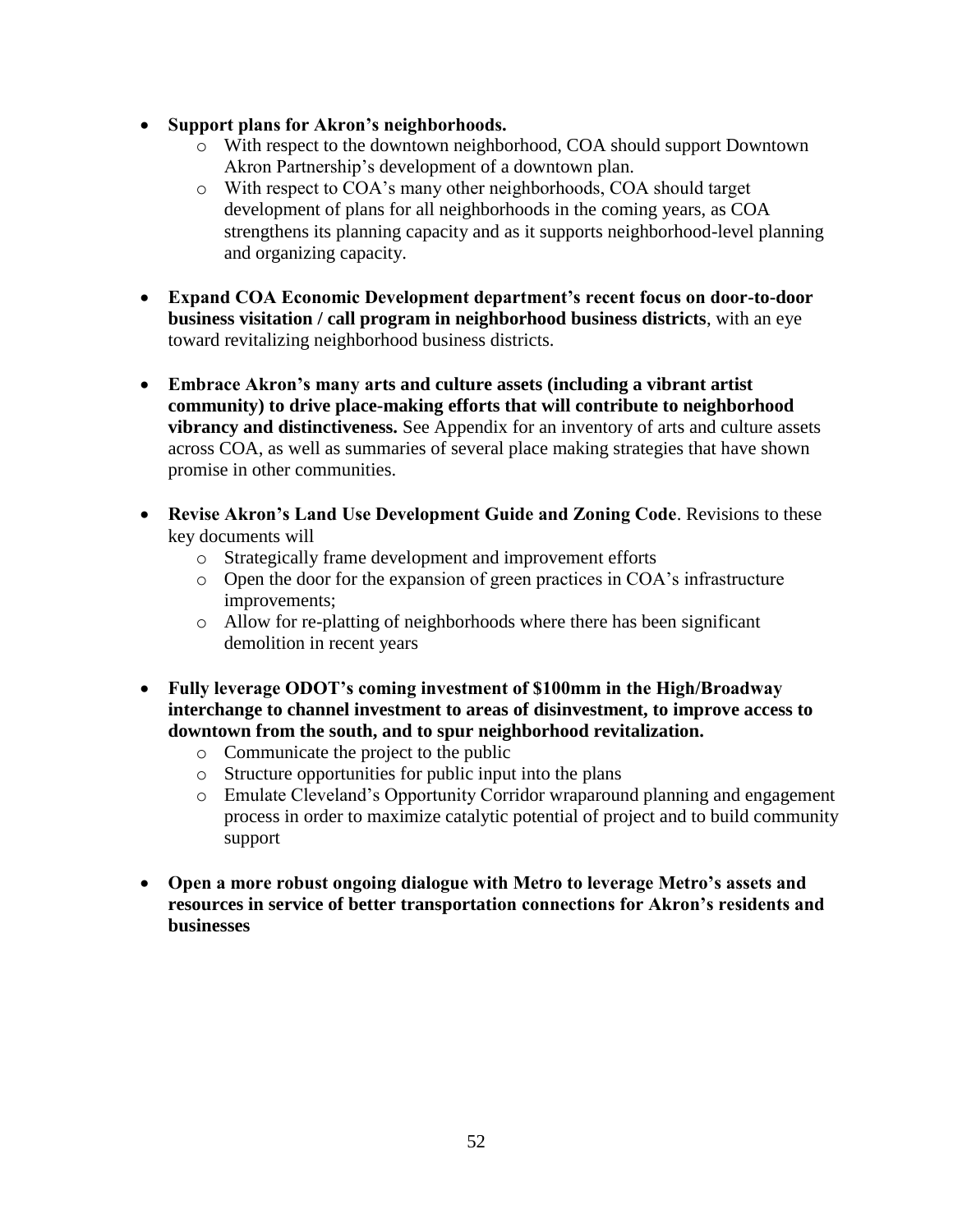#### **Education Preface**

As part of our effort to understand Akron's education landscape, our sub-committee spent time with Derran Wimer, Executive Director of Summit Education Initiative, and Dr. Matt Deevers, SEI's Senior Researcher. We interviewed Rick McIntosh, Executive Director of Project LEARN. We also talked with Jim Mullen, President and CEO of United Way of Summit County, and Nichole Booker, Vice President for Public Policy and Advocacy. Warren Wolford and David James, Superintendent of Akron Public Schools and a member of our sub-committee, also offered education perspectives to our group.

*To frame our education analysis, consider the following:* 

- **The City is not where it needs to be in terms of educational attainment, with just 20.6% of City residents holding a bachelor's degree.** Cities experiencing strong growth post much higher rates of educational attainment (for instance, 44% of Pittsburgh residents over age 25 hold a bachelor's degree). When considering cities of comparable size, Akron's educational attainment level is among the lowest. (Only Rockford, IL at 20.1% with bachelor's degrees, was lower than Akron in a set of 14 comparable cities reviewed by the Task Force).
- While the Akron Public School district is ranked the best of Ohio's eight urban districts, it nonetheless faces many challenges in serving a high-need student population. Negative perceptions of APS adversely affect business development and fuel population decline (i.e. flight to the suburbs, many of which score better on Ohio Department of Education scorecards). Lagging performance at APS adversely affects the quality of life its students can expect to have as adults. **It is important for COA to embrace the realities in the data – to understand where APS struggles (in areas such as early childhood readiness, family**

53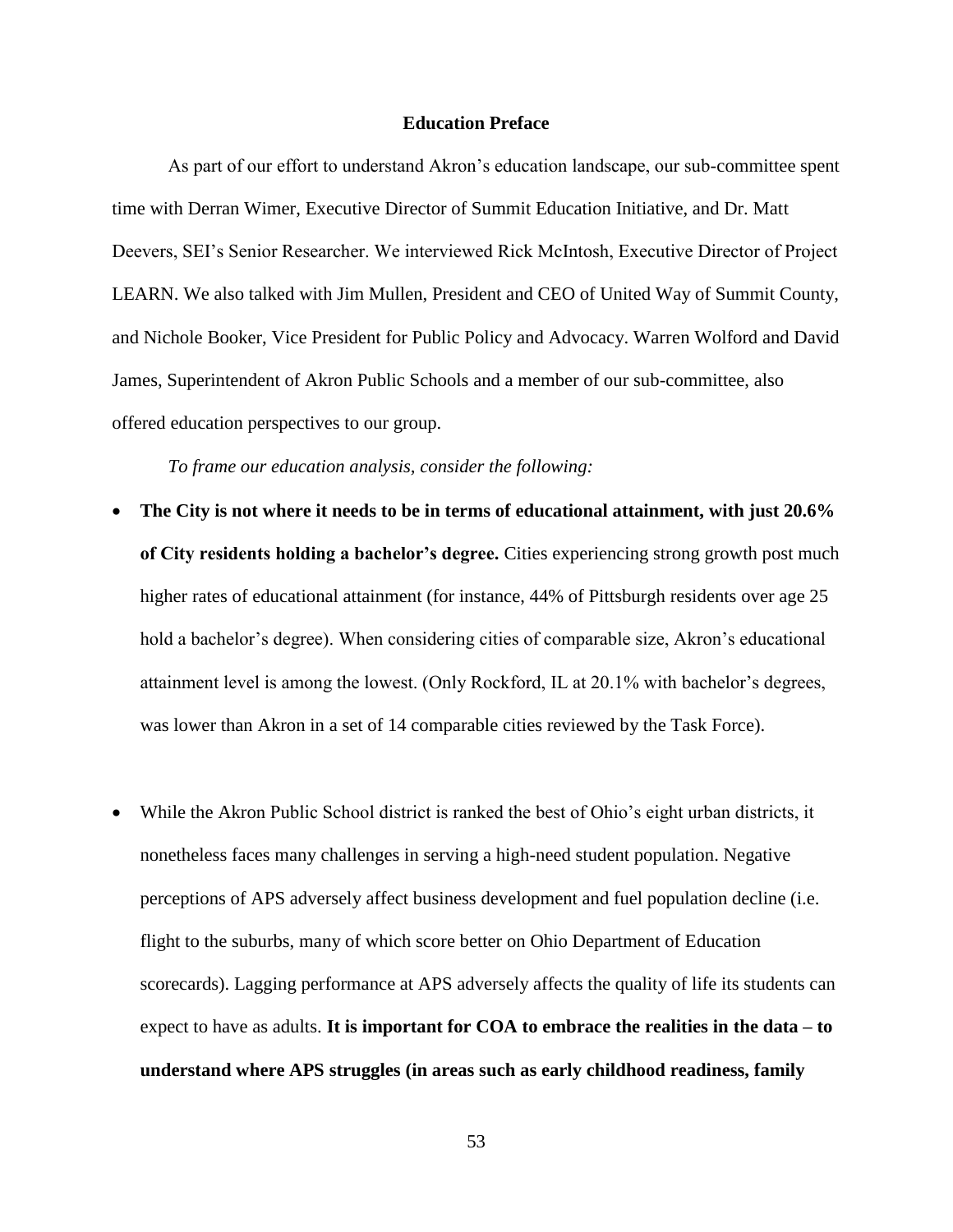**engagement, and literacy). And yet, at the same time, the ODE score cards do not tell the full story. It is critically important for COA leadership to understand, to promote, and to help build upon APS' strengths (such as Centers of Excellence, robust quality career education programs).** 

 COA has invested heavily in the Community Learning Centers (CLC's) which stand as strong, highly visible assets across the community. Since 2006, APS has rebuilt 32 CLCs in Akron, scattered throughout its neighborhoods. **Due to their location in neighborhoods and their proximity to residents, the CLCs present a unique opportunity to address quality of life issues for residents.** There are willing partners in the community who could work with COA and APS to ensure that the CLCs are programmed to their full potential, bringing needed services to people where they live (and thus eliminating transportation barriers).

| <b>STRENGTHS</b>                                     | WEAKNESSES                              |
|------------------------------------------------------|-----------------------------------------|
| COA has a strong higher education                    | Ohio Dept. of Education report card for |
| institution in the University of Akron               | 2013-14 gives APS a D in Achievement    |
| ("UA"), with nationally and                          | (69.6% on performance index) and an F   |
| internationally recognized programs and a            | (8%) for indicators met; this sends the |
| large pool of faculty and student talent             | wrong message to current businesses and |
| resident in our community.                           | residents as well as prospective        |
|                                                      | businesses.                             |
| Akron Public Schools has many assets,                |                                         |
| including:                                           | Community members perceive and report   |
| Strong, stable leadership at                         | obstacles to using the CLCs (see also   |
| superintendent, senior leadership level              | Opportunities).                         |
| The best ranking of Ohio's Big 8<br>$\bullet$        |                                         |
| urban school systems                                 | Community reaction to UA's recent       |
| <b>Beautiful new Community Learning</b><br>$\bullet$ | decisions points to a need for more     |
| Centers ("CLCs")                                     | constructive community-                 |
| Centers of Excellence in STEM                        | wide/constituency dialogue.             |
| Middle and High Schools, Miller                      |                                         |

## **Education SWOT**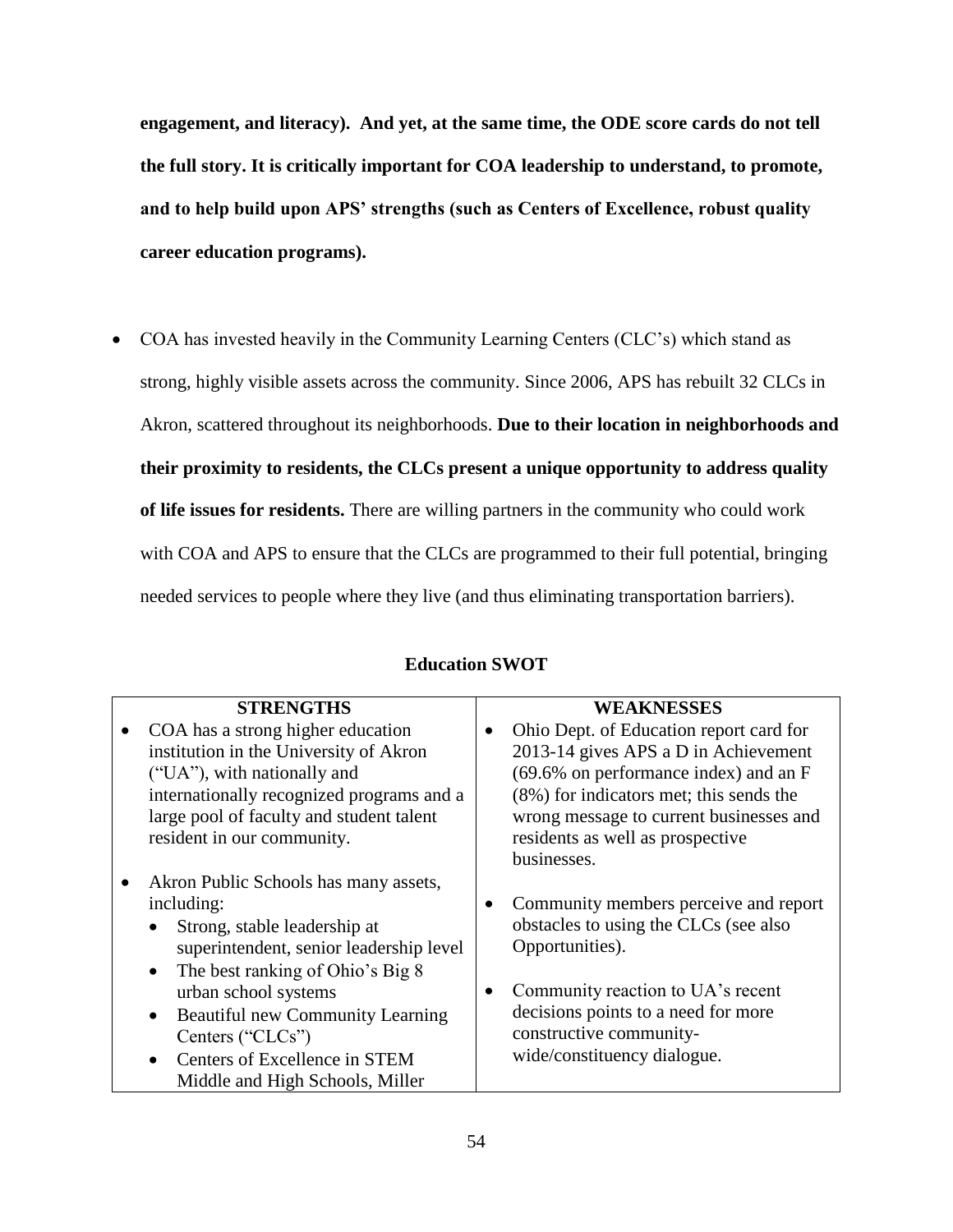| assets.                                                                                                                                                                                                                                                                                                           |
|-------------------------------------------------------------------------------------------------------------------------------------------------------------------------------------------------------------------------------------------------------------------------------------------------------------------|
| <b>THREATS</b><br>Upcoming potential closure of some APS<br>buildings will need to be well-understood<br>by the Mayor, communicated, managed.<br>City will be called on for funding needed<br>to complete CLCs.<br>Poor-performing schools have a negative<br>effect on stability and growth in the<br>community. |
| students to access financial support for                                                                                                                                                                                                                                                                          |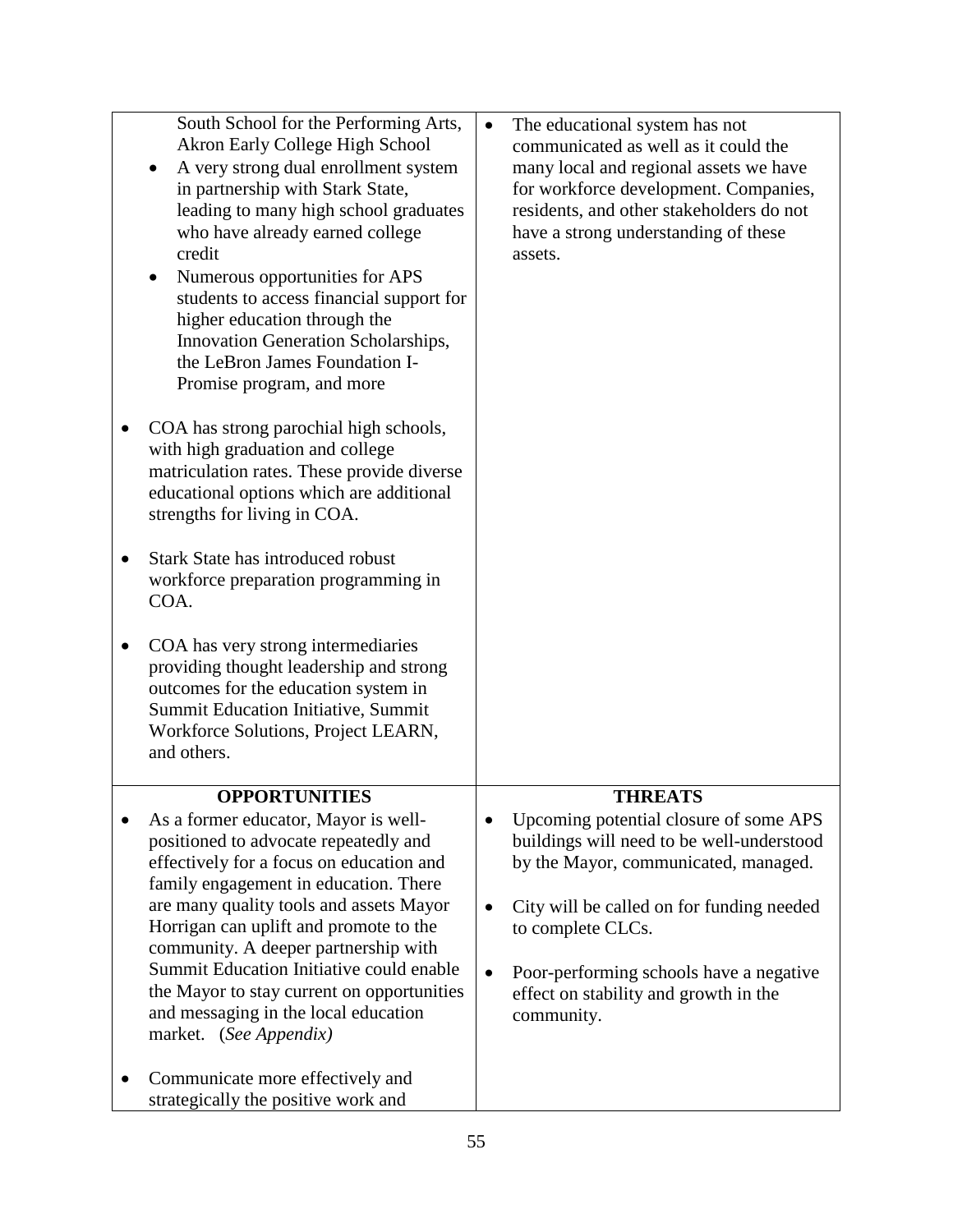promising new directions within APS to give a fuller, more accurate understanding of what the district has to offer (*See Appendix)* 

- Improve communications around process for using CLCs and ensure that the information is readily accessible in places where residents would think to look for it. This should help residents understand that the CLCs are a true community asset.
- Cabinet should have a strong, wellinformed education voice / liaison to ensure that COA is involved thoughtfully in education efforts, collaborative work.
- Look to create and leverage partnerships with community stakeholders who can help drive programming in CLCs such as United Way of Summit County which seeks to offer "wraparound schools" that could provide needed services in neighborhoods. (*See Appendix*)
- UA is a critically important partner to COA. New leadership at both institutions creates an opportunity to build a strong, mutually rewarding relationship between COA and UA. Mayor Horrigan could assist in mending relationships and communications channels between university leaders, COA, and key community constituencies.

## **Recommendations**

- **Establish a Town-Gown Committee involving Mayor Horrigan, key City leaders, and leadership from the University of Akron.** The mission of the committee would be to foster strong relations, to establish and communicate common goals and objectives for COA and UA, and to address common issues faced by COA and UA.
	- o A sub-committee of the Town and Gown Committee could address and develop economic opportunities for the various constituencies of the University (business incubators, students, retention of graduate students). The subcommittee would have representatives from UA as well as business leaders and E/D leaders.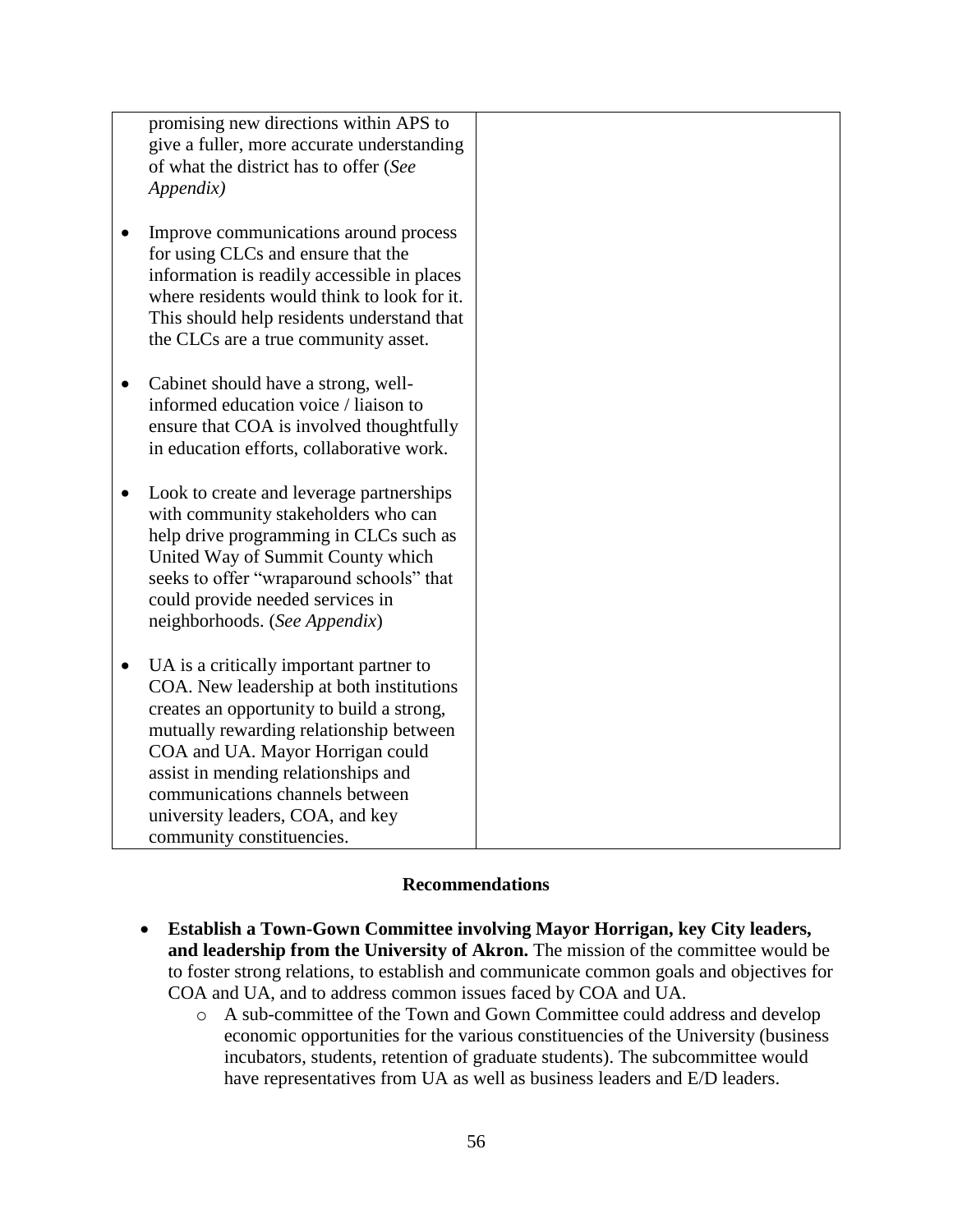- **Prioritize the right-sizing of Akron Public School district and completion of the Community Learning Center ("CLC") project, in partnership with APS.**
- **Explore opportunities to make better use of CLCs**, with more palpable benefits for Akron residents. Efforts could include:
	- o "Wraparound schools" in partnership with United Way of Summit County, to use CLC buildings to provide social services (health clinics, banking, etc.) to neighborhood residents in evenings and weekend hours;
	- o Expanded availability for workforce technical training programs requested by local businesses:
	- o Improved access for out-of-school time programming, afterschool and in the summers
	- o Communications about the availability of CLCs and process for accessing them should be clarified and highlighted on COA website.
- **Support the many workforce development programs in COA.** 
	- o Improve community and business understanding of available offerings (see Appendix);
	- o Partner with nimble intermediaries that can shape workforce programs that are responsive to business needs;
	- o Market COA's workforce training capacity as an integral part of economic development efforts.
- **Leverage Mayor Horrigan's credibility as a former educator to drive messaging around the importance of education and family engagement in education**.
	- o Look to strong education partners such as Summit Education Initiative for specific tools and programs Mayor can highlight in his communications.
	- o Ensure ongoing COA contribution to community-wide educational attainment through a strong, well-informed cabinet-level education liaison who can nurture collaborations